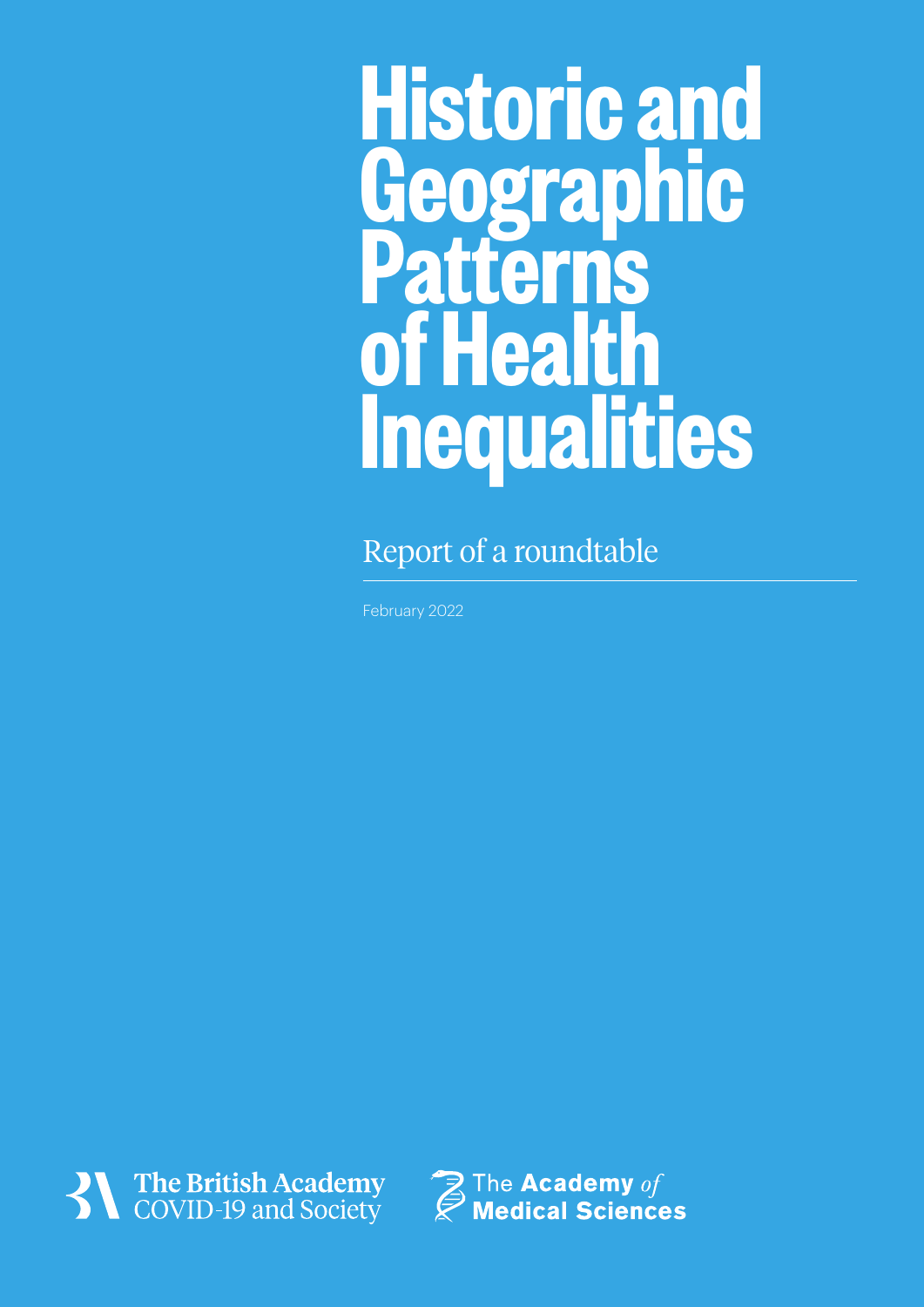### **About us**

The British Academy is the UK's national academy for the humanities and social sciences. We mobilise these disciplines to understand the world and shape a brighter future. From artificial intelligence to climate change, from building prosperity to improving well-being – today's complex challenges can only be resolved by deepening our insight into people, cultures and societies. We invest in researchers and projects across the UK and overseas, engage the public with fresh thinking and debates, and bring together scholars, government, business and civil society to influence policy for the benefit of everyone. The Academy, alongside the other national academies, is a distinctive element in the research funding ecosystem and complementary to UKRI, offering responsive, bottom-up grants at key career stages, from early career to senior fellowships. The Academy receives public funding from the Science and Research budget allocated by a grant from the Department for Business, Energy and Industrial Strategy (BEIS). It also receives support from private sources and draws on its own funds.

The Academy of Medical Sciences is the independent body in the UK representing the diversity of medical science. Our mission is to promote medical science and its translation into benefits for society. The Academy's elected Fellows are the UK's leading medical scientists from hospitals, academia, industry and the public service. We work with them to promote excellence, influence policy to improve health and wealth, nurture the next generation of medical researchers, link academia, industry and the NHS, seize international opportunities and encourage dialogue about the medical sciences.

This report summarises the discussions at a roundtable jointly convened by the two Academies on 10th November 2022. The views summarised in this report are not necessarily representative of the participants nor individual Fellows of either Academy, but are commended as contributing to and enriching public debate and dialogue.

While the initial request which led to this report came from the Scientific Advisory Group for Emergencies (SAGE) and while the work that underpins this report was part funded by a core grant from the Department for Business, Energy and Industrial Strategy (BEIS), it was carried out independently of Government.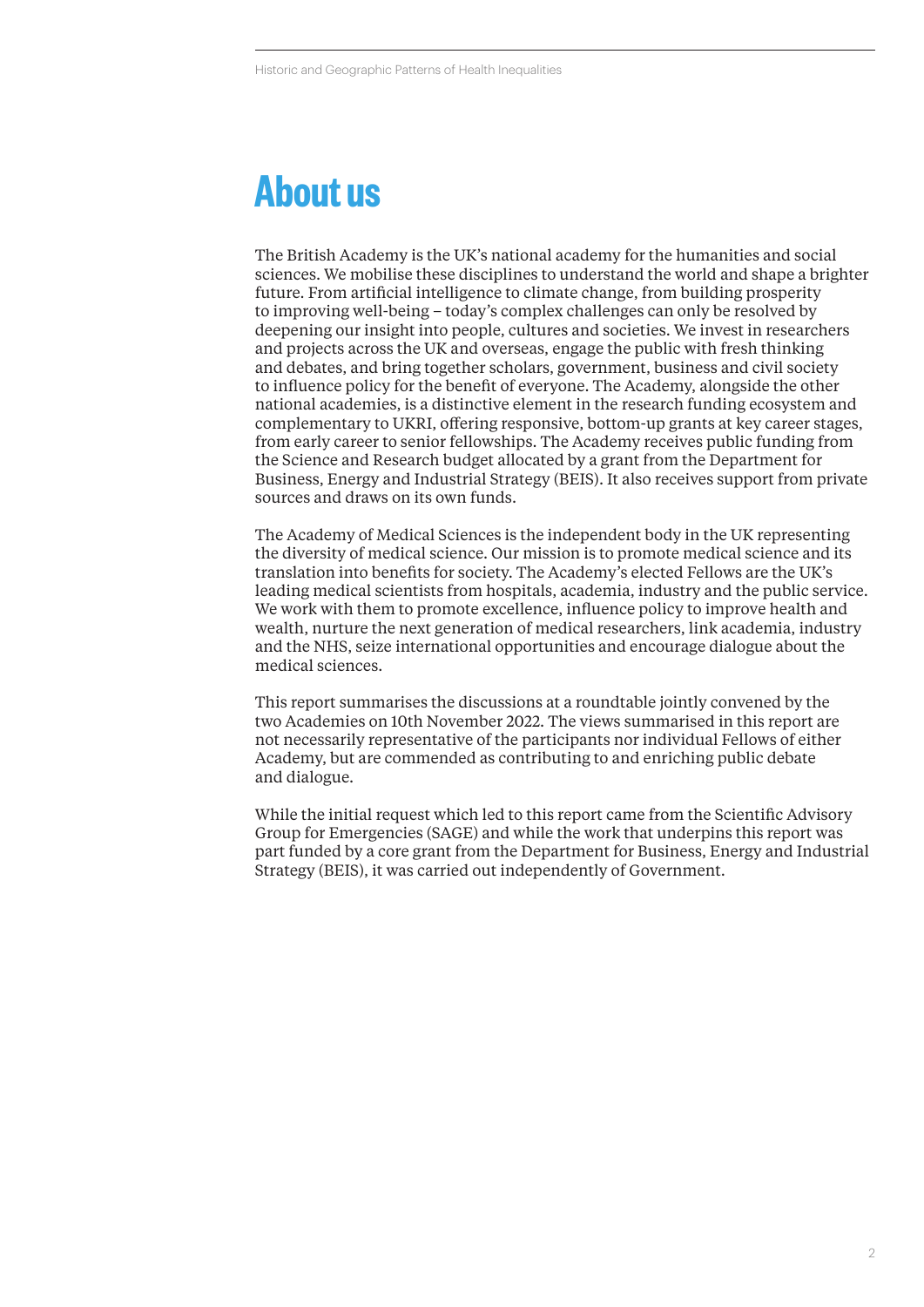### **Contents**

| About us<br><b>Foreword</b><br>4 |                                         |                                           |    |  |                               |
|----------------------------------|-----------------------------------------|-------------------------------------------|----|--|-------------------------------|
|                                  |                                         |                                           |    |  | <b>Executive Summary</b><br>6 |
| 1.0                              |                                         | <b>Introduction</b>                       | 9  |  |                               |
| 2.0                              | <b>Summary of roundtable discussion</b> |                                           | 11 |  |                               |
|                                  | 2.1                                     | The value of an historical perspective    | 11 |  |                               |
|                                  | 2.2                                     | Looking beyond the pandemic               | 14 |  |                               |
|                                  | 2.3                                     | Co-production in research is essential    | 15 |  |                               |
|                                  | 2.4                                     | Data must be more flexible and agile      | 17 |  |                               |
|                                  | 2.5                                     | Addressing inequalities                   | 20 |  |                               |
|                                  |                                         | Annex A - List of roundtable participants | 23 |  |                               |
|                                  |                                         | <b>Annex B - Roundtable briefing</b>      | 26 |  |                               |
|                                  | <b>References</b>                       |                                           | 34 |  |                               |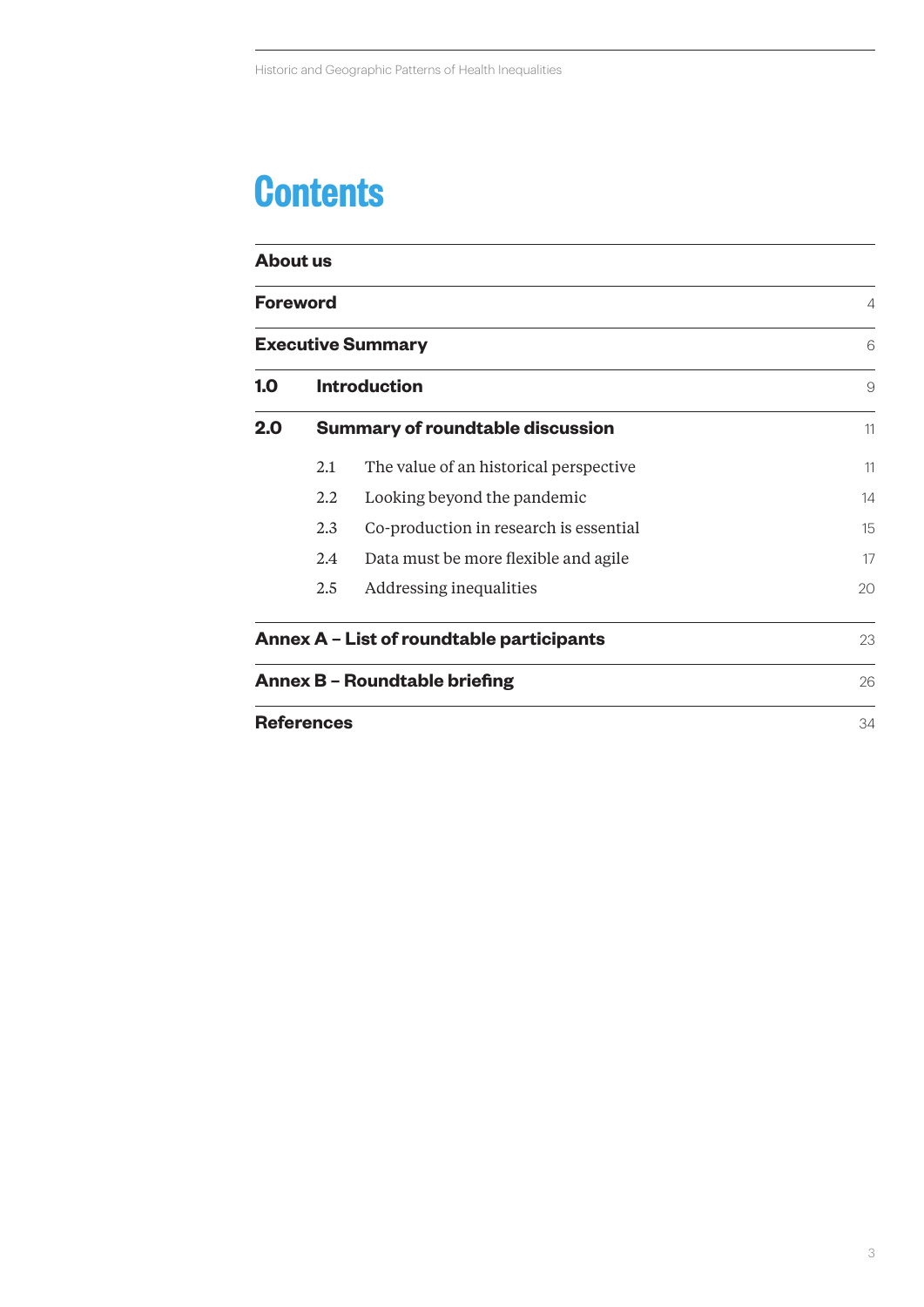### **Foreword**

Pandemics throughout history often accelerate existing trends in society. Nowhere has this been more marked than in the magnification of structural and geographic inequalities. Specifically, the COVID-19 pandemic has revealed, exacerbated and brought into stark focus the pre-existing inequalities in health and life chances for those born and living in different parts of the UK.

We are delighted to present this report of a roundtable we jointly chaired in Autumn 2021. For this we critically examined the question as to whether the geographic spread of COVID-19 infection and mortality rates were distinguishable from placebased health outcomes over the past 200 years. We assembled a multi-disciplinary group, including patient representatives, to discuss and explore the question and consider its implications for the way evidence can best be gathered and used. These deliberations are captured in the pages of this report. But first we offer our personal reflections.

Health inequalities intersect and interact with other, deeply ingrained, inequalities across the United Kingdom, affecting the everyday lives of real people. The question of whether or not historical rates of infection or mortality are distinguishable from those that we have seen from COVID-19 begs the deeper question of what creates and sustains the inequalities in health and life that underpin these statistics.

Geographic health inequalities exist, but to be properly understood, 'geography' must relate to more than north or south or the differences between regions; they also exist between towns and cities, neighbourhoods and communities, and the interactions between physical, social, and political geographies amongst others. Some of these may exhibit persistent patterns over long periods of time, but others are less persistent, and can also be dynamic, to be understood with an appropriate degree of nuance.

An historical perspective on health inequalities can help reveal continuities and differences in the lives of those places and people impacted by them. It can also reveal strengths and weaknesses in our research and practices which can be addressed with the prospect of real positive change. As an example, this report was informed by leading international scholars of health inequalities – including historians, geographers, sociologists, epidemiologists, lawyers, ethicists and psychologists – but also by patient and public contributors and public health practitioners.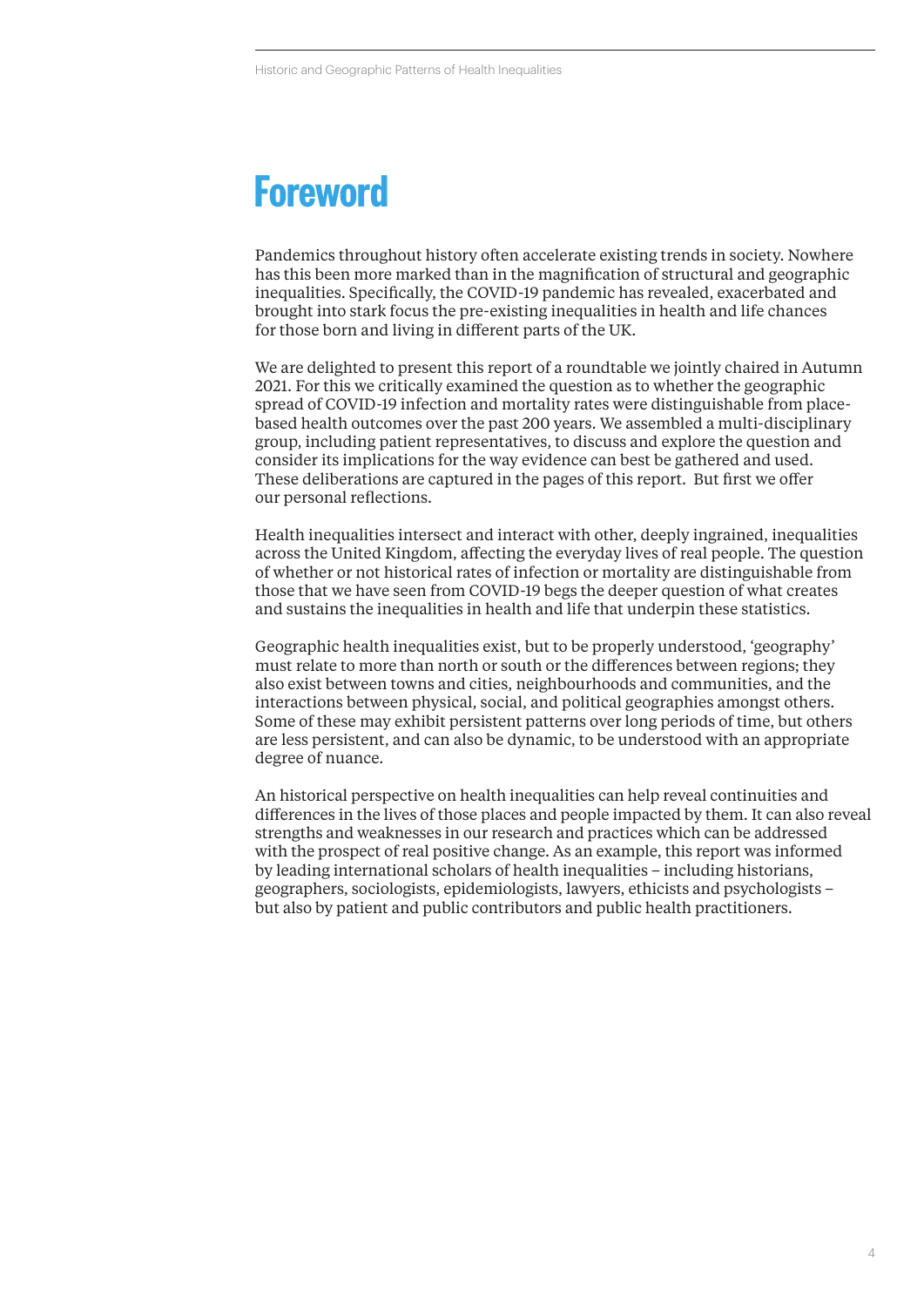History also provides some examples of success in tackling health inequalities in the UK, a basis on which to build. These range from the Elizabethan Poor Laws of the 16th century to the social welfare programmes developed in the aftermath of the Second World War and the health inequalities strategy put forward for England by the Labour Government at the start of the 21st century. More recently, ambitious initiatives by local councils such as Wigan's take a longer-term view on tackling health inequalities, grounded in an understanding of the past.

Finally, it has been both a privilege and a pleasure to co-chair this workshop on one of the most fundamental injustices we face. We are extremely grateful to all those who contributed so generously of their time and expertise, driven by the desire for a fairer future.

ms

**Professor Dominic Abrams FBA** 

and

**Professor Dame Theresa Marteau FMedSci**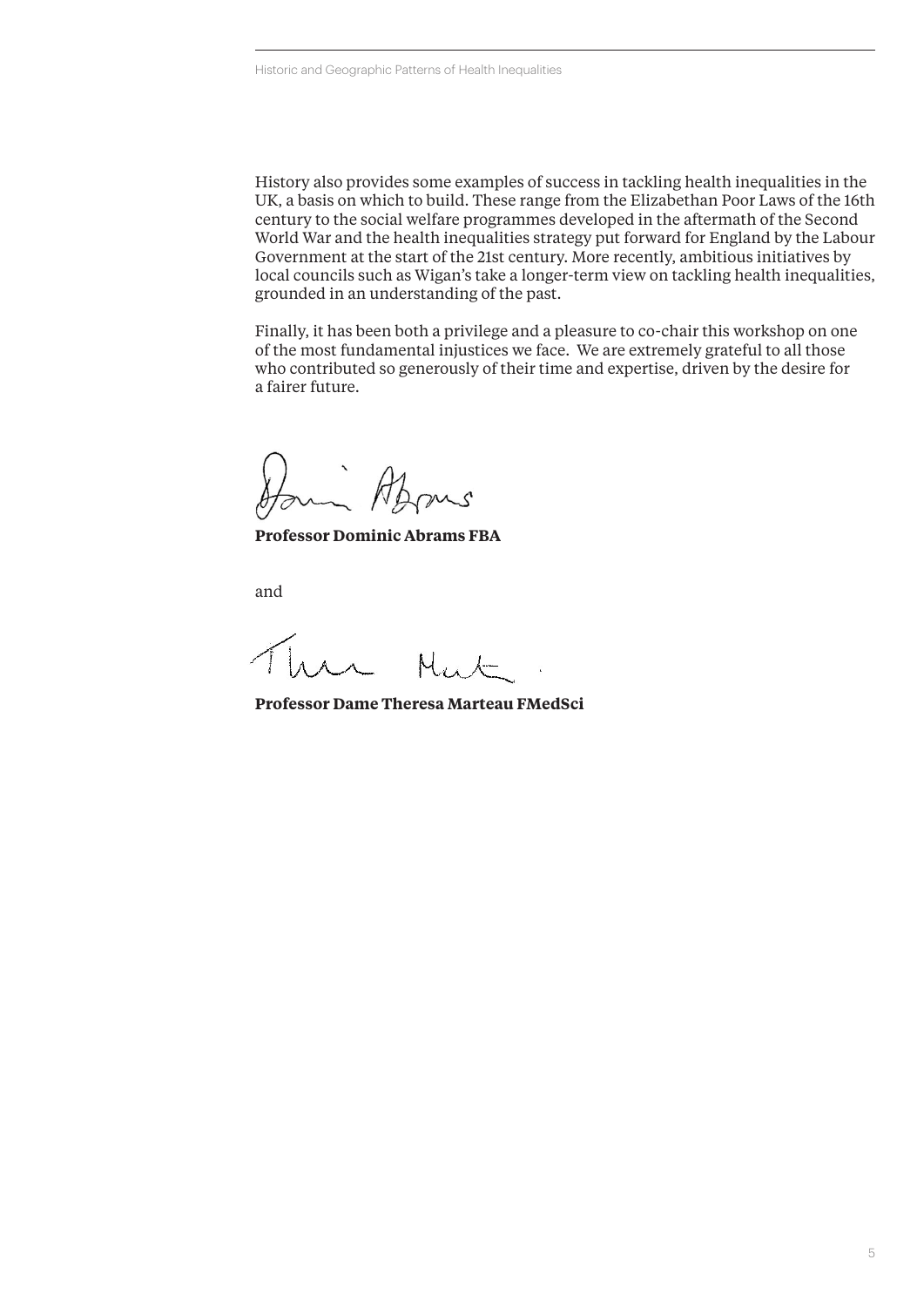### **Executive Summary**

In November 2021, the British Academy and the Academy of Medical Sciences convened a roundtable, chaired by Professor Dominic Abrams FBA and Professor Dame Theresa Marteau FMedSci, on geographic and historic patterns of health inequalities in the UK. The multidisciplinary approach needed to address such a question motivated us to bring together distinguished researchers from a range of disciplines represented by both Academies, as well as stakeholders from relevant health and public sector organisations. Health inequalities, like all inequalities, affect people on a personal level, and so the roundtable also included public and patient representatives.

The roundtable followed a request from the UK Government's Scientific Advisory Group for Emergencies (SAGE) in June 2021 to explore the geographic factors associated with historically poorer public health outcomes over the last 200 years.<sup>1</sup> In order to explore the question further, the British Academy, in partnership with the Academy of Medical Sciences, held an independent roundtable to consider:

**To what extent are the geographic spread of COVID-19 infection and mortality rates distinguishable from place-based health outcomes over the past 200 years?2 What are the causes and consequences of this? And what needs to change?** 

**Five key themes emerged from the roundtable discussions.** These address the evidence for differences in health outcomes as a function of place over the last 200 years, as well as how this evidence (or the lack of it) might inform effective policy changes to improve health outcomes and reduce disparities in future. The five themes are summarised below and discussed in greater depth in the main roundtable summary.

**1. There is value in the historical perspective,** but it must be used carefully. An historical perspective is essential for understanding both continuities *and* differences with the past. It is necessary to attend to both of these in order to disentangle factors that are recurrent or inevitable, and those that are distinctive and unprecedented. For example, the similarities between maps of COVID-19 mortality in England and Wales in 2020–21 and maps showing mortality rates in the 19th century could provide a useful tool to understand and intervene on the factors which have led to the entrenching of health inequalities across certain regions of the UK, in spite of historical policies attempting to address them.

However, **the relationship between deprivation and COVID-19 mortality has been dynamic across the course of the pandemic.** Deprivation rates became a predictor for mortality rates only as the pandemic progressed past its initial stages. Different geographical regions have not been equally impacted by COVID-19 at any one point in time. The dynamism of COVID-19's spread, its variants, and its different waves **necessitate caution in making direct historical comparisons** with the geographic spread of other communicable and non-communicable diseases.

<sup>1</sup> [SAGE 87 minutes: Coronavrius \(COVID-19\) response, 22 April 2021.](https://www.gov.uk/government/publications/sage-87-minutes-coronavirus-covid-19-response-22-april-2021/sage-87-minutes-coronavirus-covid-19-response-22-april-2021)

<sup>2</sup> Note that both elements might have different drivers, and certainly the severity of the disease might vary but not lead to mortality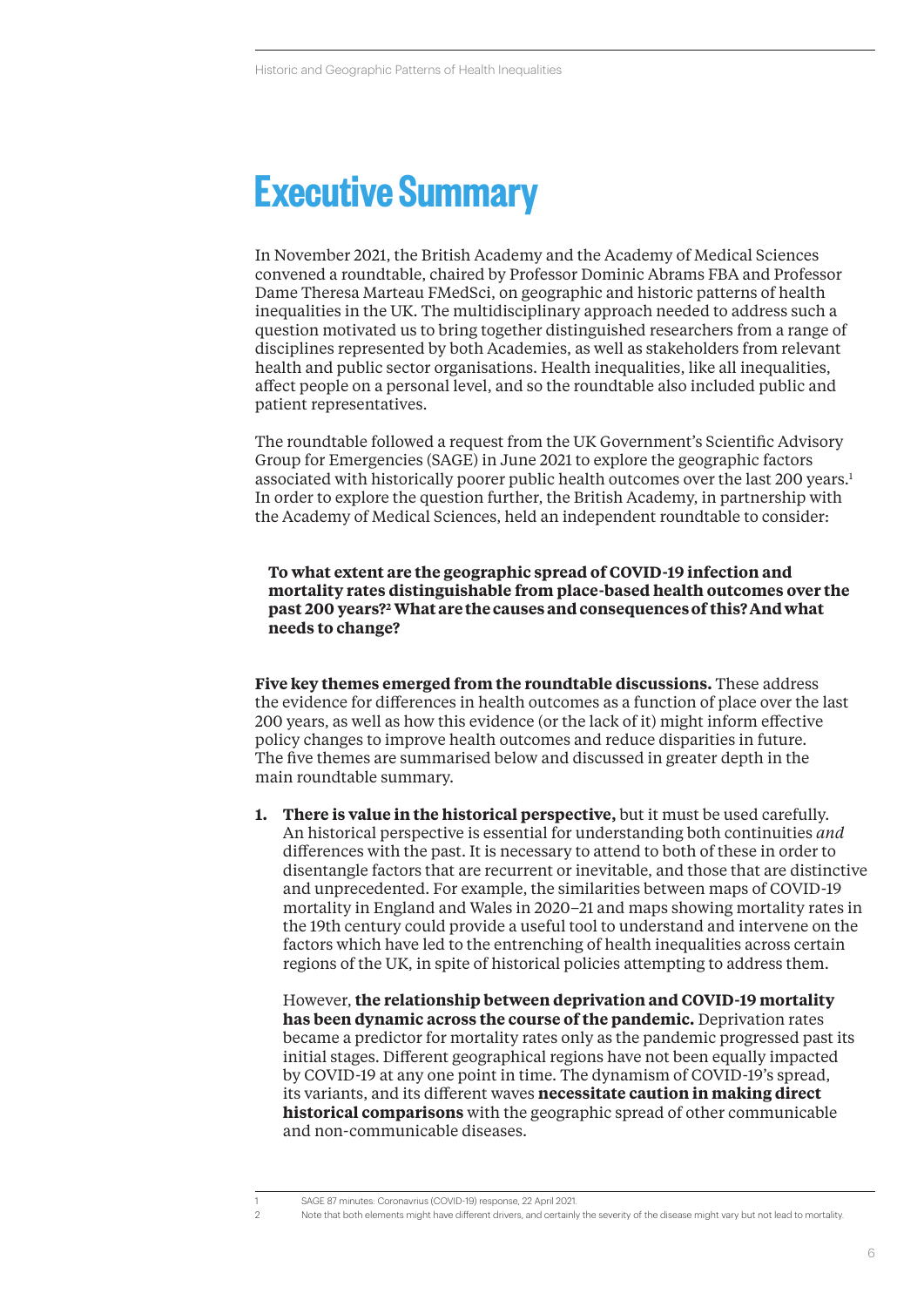And while historical place-based continuities in public health are striking, and can provide a powerful case for policy intervention, **it is arguably more important to look at those areas which have 'bucked the trend'** and have comparatively good outcomes from COVID-19 despite historical health inequalities. These examples could provide **key insights into policies or public health interventions that have been effective and could therefore be replicated elsewhere.** Telling the story of a place *in its own terms* – developing a narrative of people and place – can bring its own benefits: history, geography, and culture matter.

**2. We need to look beyond the pandemic for future lessons.** While COVID-19 has acted as an immediate motivator for work re-examining geographic health inequalities and their historical contexts, we must move beyond the pandemic to ask bigger questions about the state of the health of the population and its unequal distribution, given wider trends and looming future crises such as climate change. Policy should **focus on how regions and communities can be made more resilient to future 'health shocks'** such that impacts are minimised.

The factors that make a place more 'resilient' are complex, but **central to this is the involvement and engagement of people and communities as enablers** and creators of bespoke, local solutions. Narratives of place are important here. Cities, regions, and local areas are diverse in many ways and similar levels of socioeconomic disadvantage do not always result in similarly poor health outcomes. Factors that can contribute to resilience include community cohesion, population stability across changing economic conditions, supportive housing policies and access to green spaces.

#### **3. Co-production in research is essential to a holistic understanding.**

Scientific research focusing on a solely academic audience, though essential, cannot provide a complete method for understanding and addressing problems such as health inequalities that have long and (in some cases) deeply ingrained histories. Investigating health inequalities without involving those affected by them risks producing research that holds little relevance to people's real lives. A lack of co-production may result in policy recommendations and initiatives that are unfeasible at a local level, or at an inappropriate scale to benefit those most in need and may, potentially, even widen inequalities. Funders and policymakers should help support communities and researchers to work together to come up with diagnoses and solutions to problems such as health inequalities.

A marked shift which has occurred with the pandemic is **a greater stress on the value of narrative accounts of the experience of COVID-19** (especially long COVID)<sup>3</sup> and of the interaction of social inequalities that can drive health inequalities, particularly given the novelty of the virus. Good-practice examples of community engagement, and of **doing 'with' not 'to',** can be seen across the country, particularly from local public health boards and in communitylevel initiatives. Learning from these examples will help ensure that research addresses critical questions of the most relevant populations and in the most effective manner.

<sup>3</sup> See for example the series of blog posts for the British Medical Journal by [Professor Paul Garner about his experiences of long COVID](https://blogs.bmj.com/bmj/2021/01/25/paul-garner-on-his-recovery-from-long-covid/).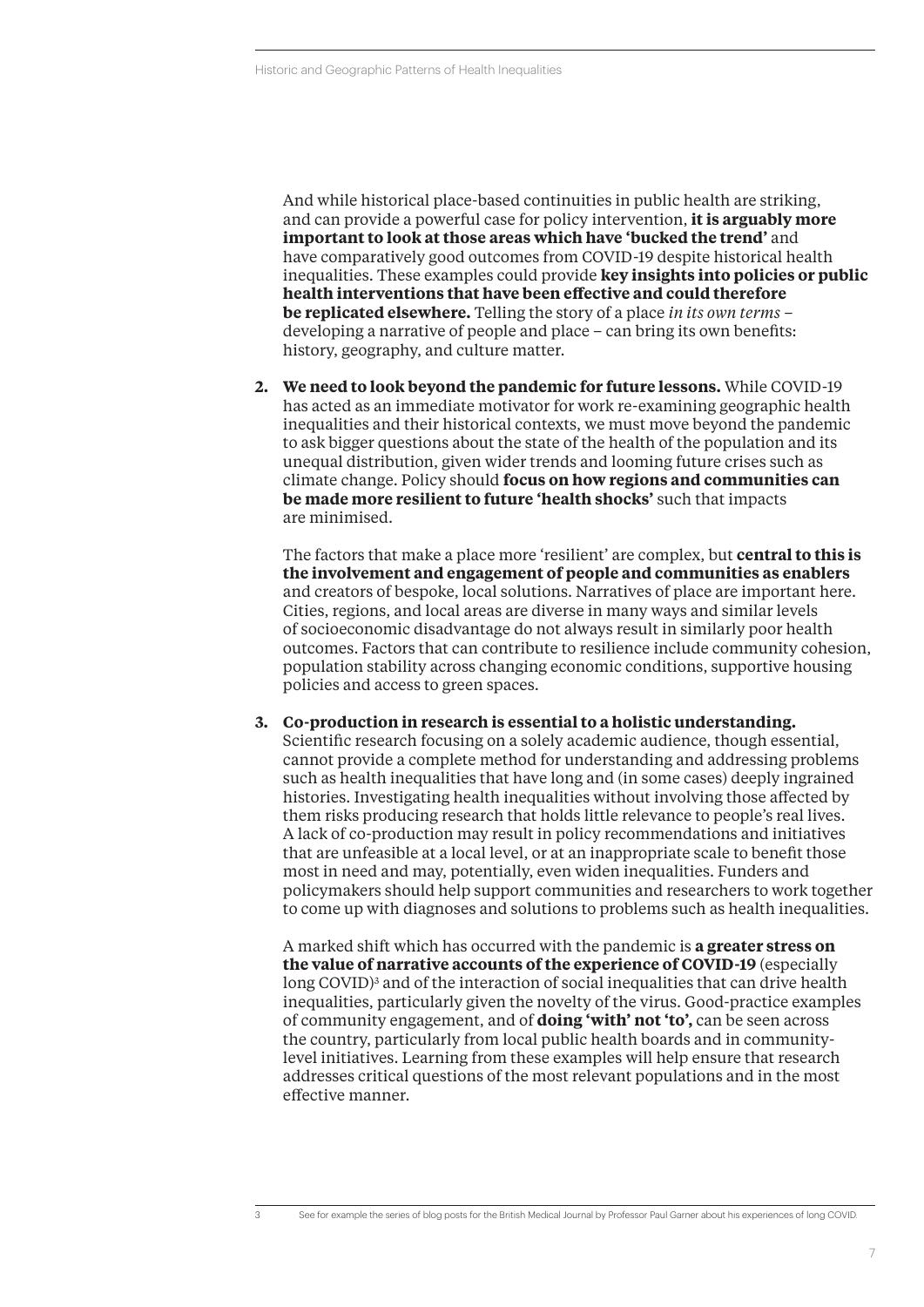**4. Data must be used in a more flexible and agile way.** The UK has some of the highest quality and largest quantity of data on health and inequalities, but we must look beyond headline figures coming out of large data sets. The pandemic has prompted us to consider whether our understanding of inequalities related to COVID-19 can make better use of our existing and extensive data assets, and whether we would benefit from new types of data. Greater attention to sociological and demographic data would be a valuable addition, in order to link social determinants to health outcomes and understand the root causes of health inequalities. **Critical data gaps,** such as those relating to certain ethnic minority groups, people living with disabilities, people from LGBTQ+ groups, and data at local and hyperlocal levels must be addressed if we are to have a clearer picture of health inequalities, those affected, and to design appropriate policies. There is also great value in **a mixed methods approach that treats qualitative data as equally valid as quantitative data**. Qualitative data, including narratives from people most affected, can provide context to the numbers, allowing for a better understanding of the causes and impacts of inequalities, and how they might be tackled.

The data must also be more accessible and used in a more agile way with better linkages between datasets, opening up data to a wider range of researchers and disciplines, and subjecting it to a range of analyses. **Great strides have been made throughout the pandemic in both data linkage and access. However, improvements have not been universal,** with most progress made in health specific data sets, while access remains an issue for those wishing to do nonhealth research or to study the associations between health and other factors. Linkage and wider cross-disciplinary analyses are critical: maps, figures, and numbers must be situated in socio-political context to better understand the spread and causes of health inequalities. In sum, understanding and addressing the geography of health inequalities requires a wider range of both qualitative and quantitative data, suitably contextualised, which balances granularity with spread and diversity, and captures continuity as well as a single point in time.

**5. Health inequalities both contribute to and derive from inequalities in life more broadly.** Deeper understanding will come from broadening our use of the term 'geography'. We need to consider geography at different levels of granularity to not skip over experiences of disadvantage outside of disadvantaged places. To make significant inroads, we should look beyond physical geography to social geography, political geography, and social infrastructure – all of which are important if we want to understand geographic inequalities in health. Social and practical constraints on social mobility are important drivers of continued health inequalities. A focus on processes of power differentials across class, race, and gender is a necessary part of finding ways to redress this balance.

Deep inequalities in the UK exist in health, educational attainment, income and wealth, and many other domains. Historical examples where considerable population-level reductions in health inequalities have been achieved for an appreciable period have all taken a wider view of inequalities, and included an expansion of social security safety nets, increased access to healthcare (especially for the poorest), and incorporation of multiple communities and voices in the political process. **Any attempts by policymakers to address health inequalities must come with the trust of the communities they will affect.** Communities must buy-in to and help to shape any attempted interventions and this can only be achieved through involvement, engagement, transparency and acting in a trustworthy way.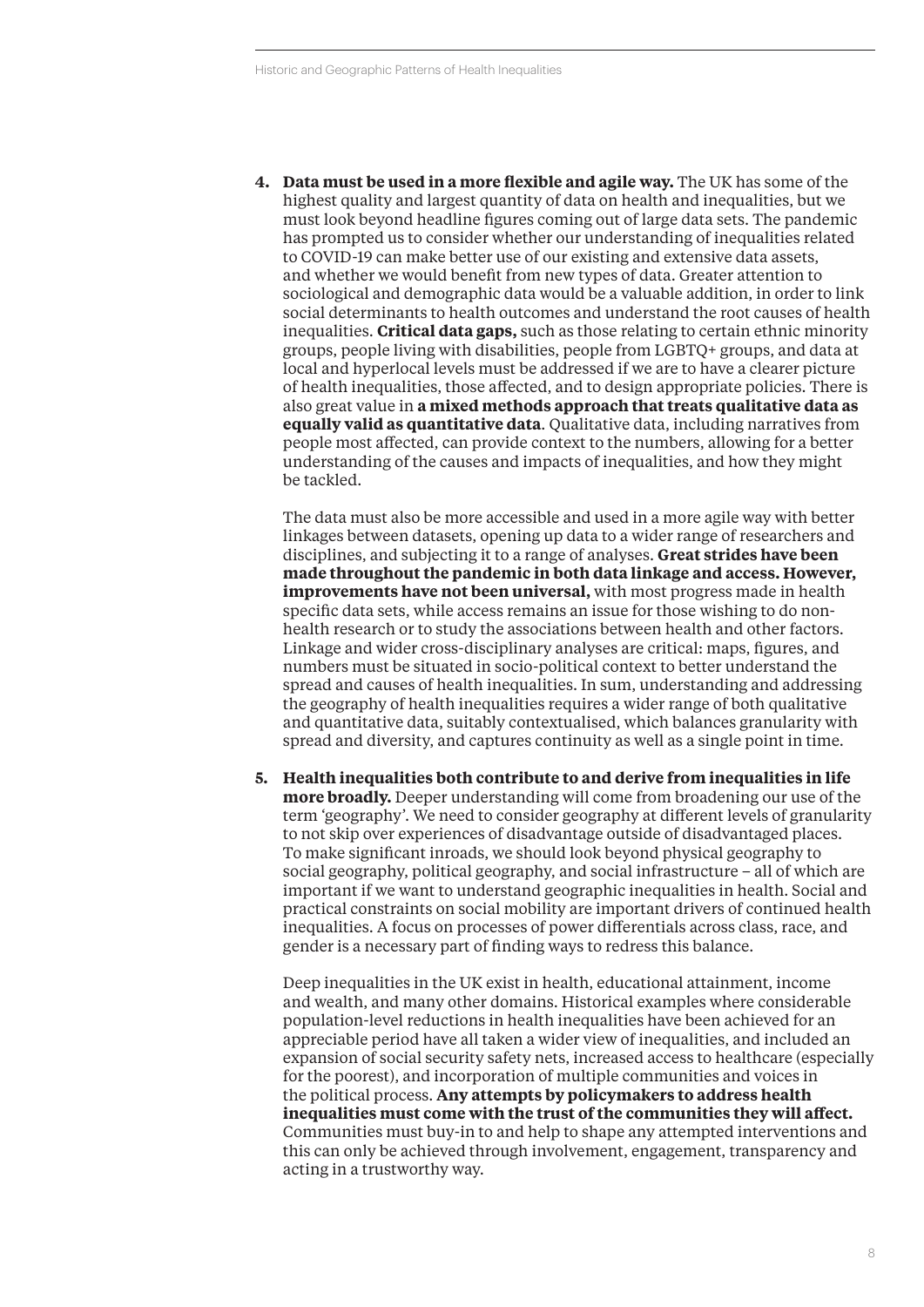### **1.0 Introduction**

COVID-19 has been referred to as a 'syndemic' crisis: a situation in which there is 'the accumulation and adverse interaction between two or more conditions in a population, often resulting from the social context in which that population lives'.4 Health and wellbeing, local economic risk and resilience, poverty and deprivation, and response planning all have an important place-related dimension that has shaped the impact of the crisis.

This impact has identified clear place-based vulnerability; the disease has hit the most deprived communities hardest, as have the other health impacts of the pandemic. Inequalities are rising within and between communities, with more people falling into poverty, and existing trends in inequalities pre-COVID are being exacerbated and accelerated. In considering our focal question, the roundtable and preparatory scoping aimed to investigate the historical contexts and geographic aspects of these inequalities.

The multidisciplinary approach needed to address such a question motivated us to bring together distinguished researchers from a range of disciplines represented by both Academies, as well as stakeholders from relevant health and public sector organisations. Health inequalities, like all inequalities, affect people on a personal level, and so the roundtable also included public and patient representatives.

Prior to the roundtable, the British Academy and the Academy of Medical Sciences undertook a short scoping review of existing literature on the geographic spread of historic health outcomes, in parallel with a series of supporting calls with a small number of researchers and other experts across a broad range of disciplines, to further develop and inform the approach to the research question.

This initial scoping was also heavily informed by the interdisciplinary evidence and insights captured in the Academy of Medical Sciences' reports *Preparing for a challenging winter* (2020) and *COVID-19: preparing for the future* (2021) and the British Academy's *COVID Decade* reports *The COVID Decade: Understanding the long-term societal impacts of COVID-19* and *Shaping the COVID Decade: addressing the long-term societal impacts of COVID-19.*<sup>5</sup>

A wider rapid literature review was then conducted, drawing upon literature and available data identified by the researchers and experts who contributed to scoping. This preliminary review informed the scope of the roundtable. A briefing provided to participants of the roundtable (see Annex B), summarised these initial insights and reflections to establish a context and frame to stimulate discussion and initiate thinking about important evidence gaps.

<sup>4</sup> Campos-Matos, I., Newton, J. and Doyle, Y. (2020), ['An opportunity to address inequalities: learning from the first months of the COVID-19](https://ukhsa.blog.gov.uk/2020/10/29/an-opportunity-to-address-inequalities-learning-from-the-first-months-of-the-covid-19-pandemic/)  [pandemic](https://ukhsa.blog.gov.uk/2020/10/29/an-opportunity-to-address-inequalities-learning-from-the-first-months-of-the-covid-19-pandemic/)', *Public Health England, Gov.UK*, 29 October 2020, citing Singer, M., Bulled, N., Ostrach, B. and Mendenall, E., (2017), ['Syndemics and the biosocial conception of health](https://pubmed.ncbi.nlm.nih.gov/28271845/)', *The Lancet,* 389(10072): 941-950.

<sup>5</sup> The Academy of Medical Sciences (July 2020), *[Preparing for a challenging winter 2020/21;](https://acmedsci.ac.uk/policy/policy-projects/coronavirus-preparing-for-challenges-this-winter)* The Academy of Medical Sciences (July 2021), *[COVID-19: Preparing for the future. Looking ahead to winter 2021/22 and beyond](https://acmedsci.ac.uk/more/news/winter-viruses-and-covid-19-could-push-nhs-to-breaking-point-warns-new-report);* The British Academy (2021), *[The COVID Decade:](https://www.thebritishacademy.ac.uk/publications/covid-decade-understanding-the-long-term-societal-impacts-of-covid-19/)  [Understanding the long-term societal impacts of COVID-19](https://www.thebritishacademy.ac.uk/publications/covid-decade-understanding-the-long-term-societal-impacts-of-covid-19/).* The British Academy (2021), *[Shaping the COVID Decade: addressing the](https://www.thebritishacademy.ac.uk/publications/shaping-the-covid-decade-addressing-the-long-term-societal-impacts-of-covid-19/)  [long-term societal impacts of COVID-19.](https://www.thebritishacademy.ac.uk/publications/shaping-the-covid-decade-addressing-the-long-term-societal-impacts-of-covid-19/)*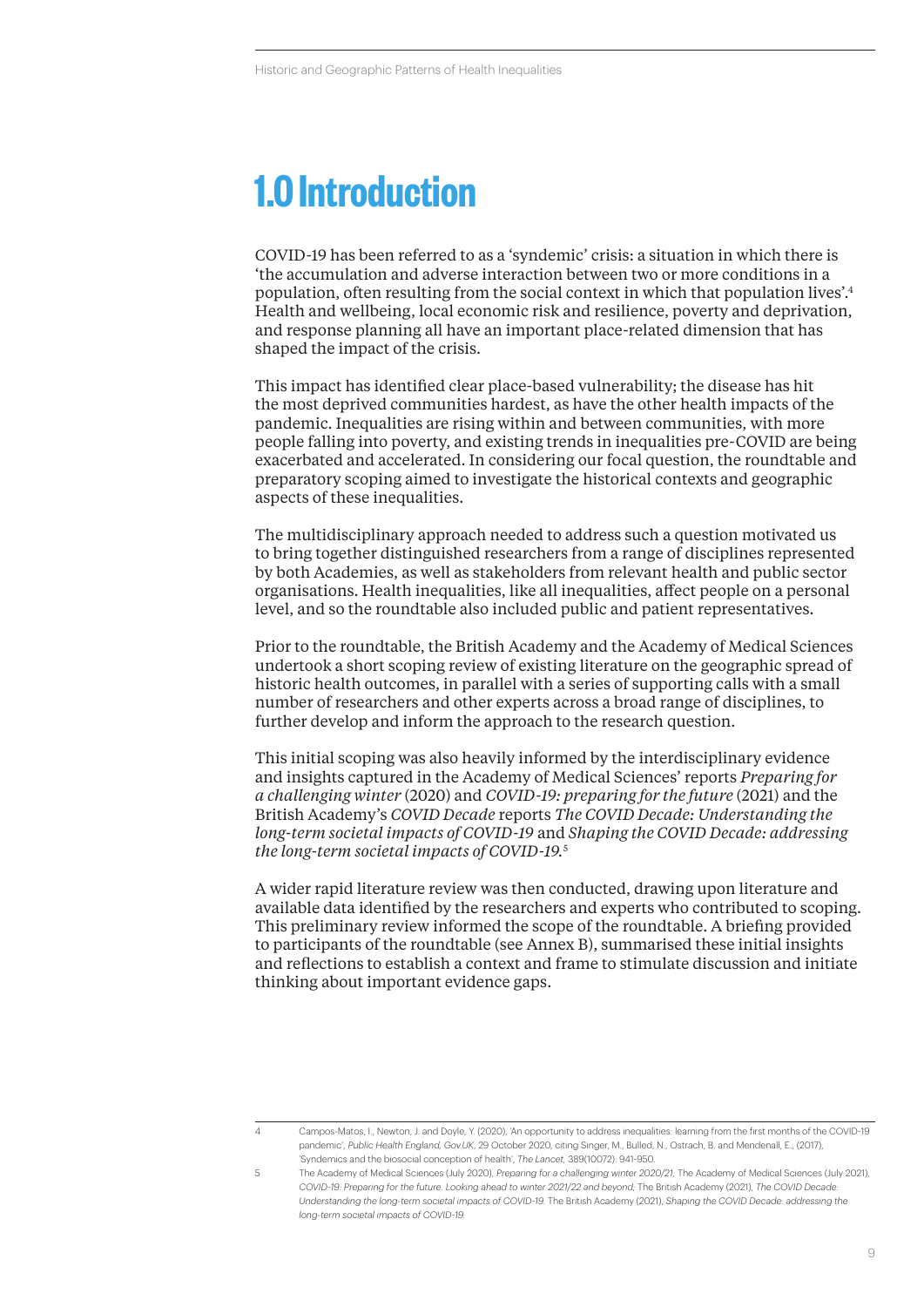The roundtable itself brought together researchers and other experts with a breadth of disciplinary perspectives to address the question above (see Annexes A and B). Owing to COVID-19 restrictions the event took place virtually, and sought to facilitate participation across all nations and regions of the UK, across sectors, and by public and patient representatives. The format comprised short opening talks from expert speakers followed by breakout and plenary sessions.

Three sub-questions guided the discussion:

- Do we have evidence of differences in health outcomes as a function of place over the last 200 years, and if so, at what level of aggregations (eg cities, regions, towns, villages, neighbourhoods)? Where are the gaps in the evidence base and how can these gaps be addressed?
- What attributes and conditions of local areas increase the risk of disease and disability, when individuals are exposed over their life-course? How does the evolution of a place relate to changes in the health of local populations?
- How can evidence on the impact of place-based factors on health inequalities be translated into effective policy change to improve health outcomes and reduce disparities?

In the following section, the five main themes from the discussion are summarised and drawn out.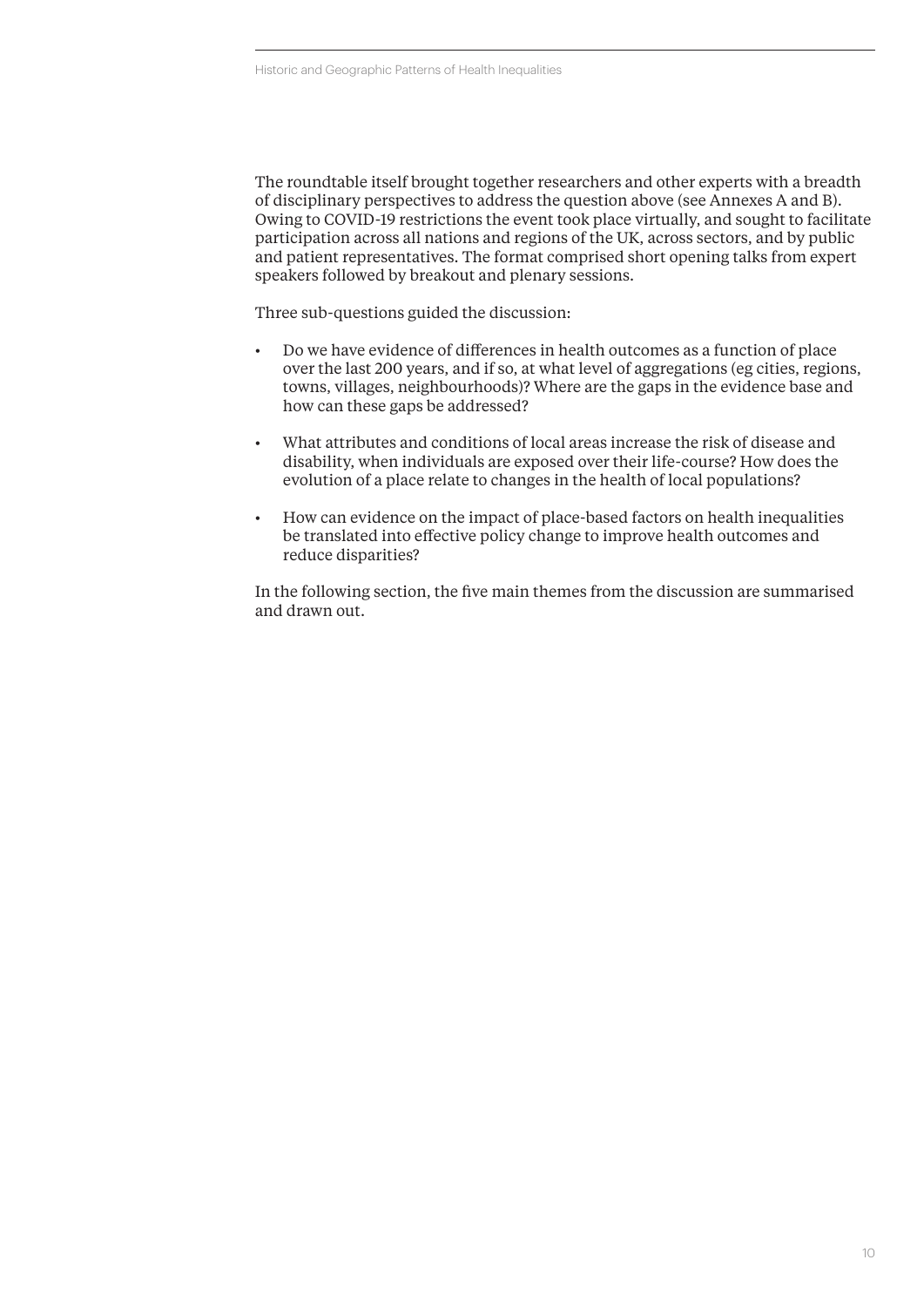### **2.0 Summary of roundtable discussion**

#### **2.1 The value of an historical perspective**

There are notable similarities between maps of COVID-19 mortality in England and Wales in 2020–21 and maps showing mortality rates in the 19th century, such as for infant mortality – an observation which prompted this request.<sup>6</sup> These similarities are visually compelling, but it is crucial to recognise the differences in historical context over the last 200 years and how much has changed, in terms of medical advances as well as societal shifts, making direct comparison difficult. Moreover, the differences between historical and contemporary maps of health inequalities may be more enlightening than the continuities, as discussed further below.

The 200-year timeframe is helpful and interesting and provides context within which to evaluate the particular periods, both longer and more recent, that provide the most useful insight. The longer view highlights the importance of Elizabethan England's universal care system and the Poor Law Act of 1601, which used progressive taxation to protect all subjects of the Crown from a range of vulnerabilities.7 The period since the Second World War, which saw the establishment of the NHS and significant restructuring of public health provision, is arguably most relevant for comparative purposes. The influenza pandemic of 1918–19 also offers key historical comparisons, with those of lower socioeconomic status seemingly bearing a higher burden of disease.<sup>8</sup>

Focusing on historical continuities, but neglecting discontinuities, in place-based health inequalities risks a sense of fatalism or self-fulfilling prophecy. The history of an historically deprived place can stereotype people and communities, 'putting them in a box'. One example is Wigan and its representation by George Orwell in *The Road to Wigan Pier.*9 But history does not define community identity or health outcomes, now or in the future; place-specific health inequalities are not inevitable. Telling the story of a place *in its own terms* – developing a narrative of people and place – can bring its own benefits: history, geography, and culture matter in community development. The Wigan Deal is one such example of an asset-based approach to improving public services and local health outcomes, through recognising and building on the strengths of local individuals and communities – a more positive and forward-thinking approach than focusing solely on deficits.<sup>10</sup>

While historical place-based continuities in public health are striking, and can provide a powerful case for policy intervention, it is arguably more important to look at places where things have changed, especially in recent decades. Participants note this inevitably raises several questions and hypotheses: What has led to improvements in these places? This may be tied to investment and development (for example, the Canary Wharf area of London), but is this always the case? Have there been changes elsewhere that are not attributable to such drivers? What are

<sup>6</sup> Jeavans, C. (2021), ['Dying too young: Maps show little has changed in 170 years'](https://www.bbc.co.uk/news/health-57730353), BBC News article, 8 July 2021.

<sup>7</sup> Szreter, B., Cooper, H. and Szreter, S. (2019), '[Elizabethan lessons in ethical economics'](https://www.bennettinstitute.cam.ac.uk/blog/elizabethan-lessons-ethical-economics/), Blog post for the Bennett Institute for Public Policy, Cambridge.

<sup>8</sup> Mamelund, S-E., Shelley-Egan, C. and Rogeberg, O. (2021), ['The association between socioeconomic status and pandemic influenza:](https://journals.plos.org/plosone/article?id=10.1371/journal.pone.0244346)  [Systematic review and meta-analysis](https://journals.plos.org/plosone/article?id=10.1371/journal.pone.0244346)', *Plos One,* 16(9): e0244346. For a study of variations in mortality in the (H1N1) 2009 influenza pandemic, see for example Rutter, P.D., Mytton, O.T., Mak, M. and Donaldson, L. L. (2012). 'Socio-economic disparities in mortality due [to pandemic influenza in England](https://pubmed.ncbi.nlm.nih.gov/22297400/)', *International Journal of Public Health,* 57(4), pp. 745-750.

<sup>9</sup> See Orwell, G. (1937), *The Road to Wigan Pier.*

<sup>10</sup> Naylor, C. and Wellings, D. (2019), *[A citizen-led approach to health and care. Lessons from the Wigan Deal,](https://www.kingsfund.org.uk/publications/wigan-deal)* The King's Fund.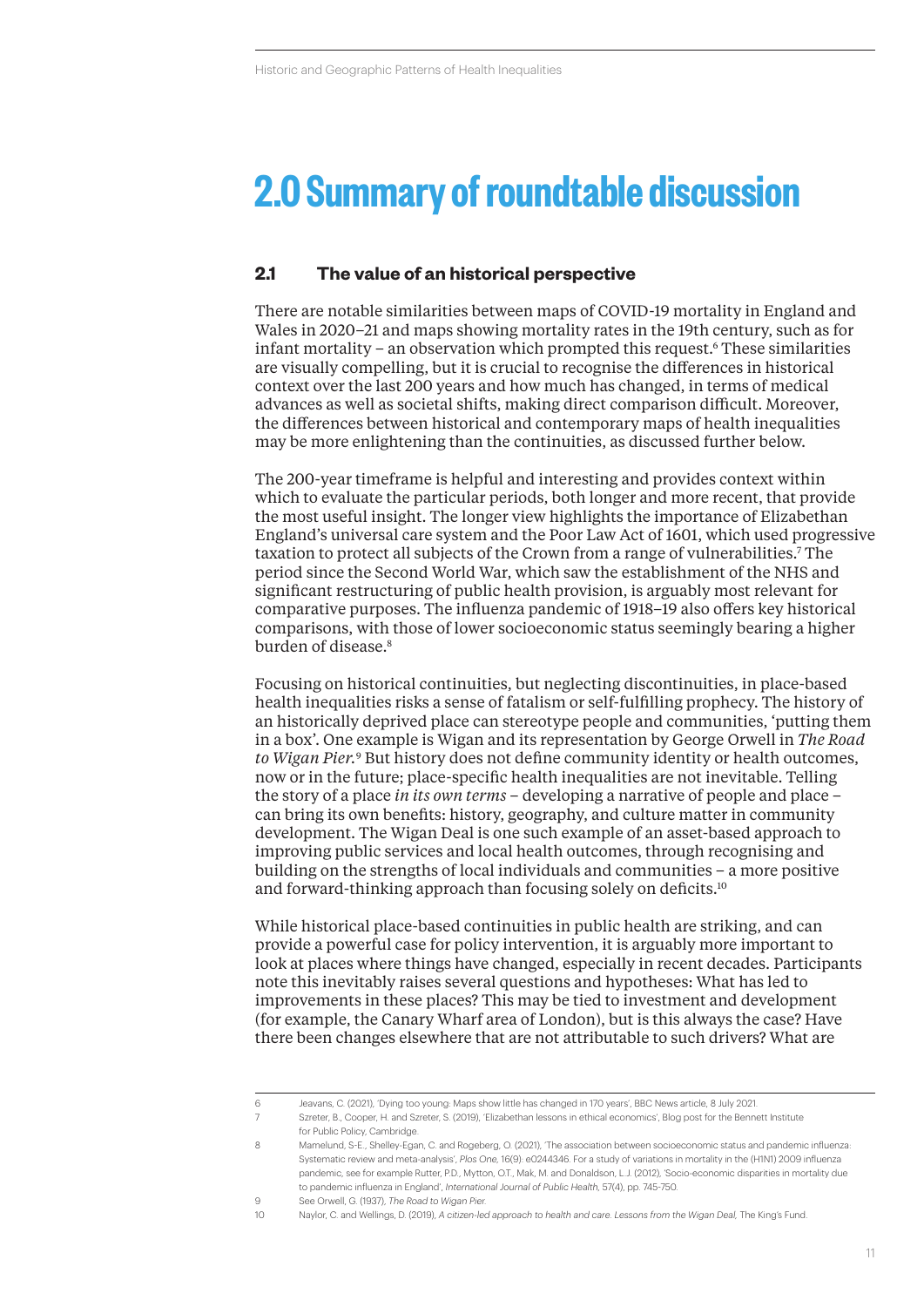the impacts of policy shifts and political agendas? We need to do more of this kind of analysis as valuable insight may derive from the historical view of 'shocks to the system', as well as more incremental but no less dramatic changes, and the impact of these on communities and health – whether the decline of the South Wales mining industry, for example, or the fall of communism and German reunification.

#### **Mount Pleasant Estate**

The work of M'Gonigle and Kirby highlights the complexities of a location-specific approach to health inequality, and the range of factors that must be considered for a positive impact on health outcomes. In a chapter of their 1936 work *Poverty and public health*, M'Gonigle and Kirby reported on mortality and health outcomes in Stockton-on-Tees – comparing the expenditure, nutrition, and health of one group who had been moved from slum dwellings to a 'modern self-contained housing estate' (the Mount Pleasant Estate) in 1927 with those who remained in the 'unhealthy area' of the slums (the Riverside Area).11 Despite the better-quality housing and environment on the Mount Pleasant Estate, crude average mortality rates for this group increased markedly between 1928 and 1932, while decreasing for those in the Riverside Area.12 M'Gonigle commented:

*'It did not appear that the estate itself could be blamed for the higher mortality, for it possessed all the advantages of a carefully planned and well-built estate. The actual houses were soundly constructed and possessed up-to-date sanitary arrangements … a bath, an efficient kitchen range, a well-ventilated food store,wash boiler and so on.'*<sup>13</sup>

However much improved the physical conditions and location were for those on the Mount Pleasant Estate, it appears that the lack of corresponding uplift in their socioeconomic circumstances may have been the defining factor in worsened health outcomes. Many on the estate were long-term unemployed, and the greater proportion of their limited income now had to go on their higher rent, with impacts on money available for food.14 Subscriptions such as a weekly doctor's club also either lapsed or decreased markedly.15 M'Gonigle concluded:

*'The deficiencies in the diets cannot be attributed to temporary causes but that, owing to prolonged unemployment, the deprivations were, in the majority of cases, of long standing … It is difficult to come*  to any other conclusion than that the increased mortality was associated with dietary deficiencies.<sup>16</sup>

- 12 Smith, Dorling and Shaw eds. 'M'Gonigle and Kirby', pp.175-177.
- 13 Smith, Dorling and Shaw eds. 'M'Gonigle and Kirby', p.175.
- 14 Smith, Dorling and Shaw eds. 'M'Gonigle and Kirby', pp. 179-183.

<sup>11</sup> Smith, G.D., Dorling D. and Shaw, M. eds. (2001), 'George C.M. M'Gonigle (1888-1939) and J. Kirby (dates unknown)',

in *Poverty, inequality and health in Britain: 1800-2000: A reader,* pp. 173-184.

<sup>15</sup> Smith, Dorling and Shaw eds. 'M'Gonigle and Kirby', p.181.

<sup>16</sup> Smith, Dorling and Shaw eds. 'M'Gonigle and Kirby', p. 184.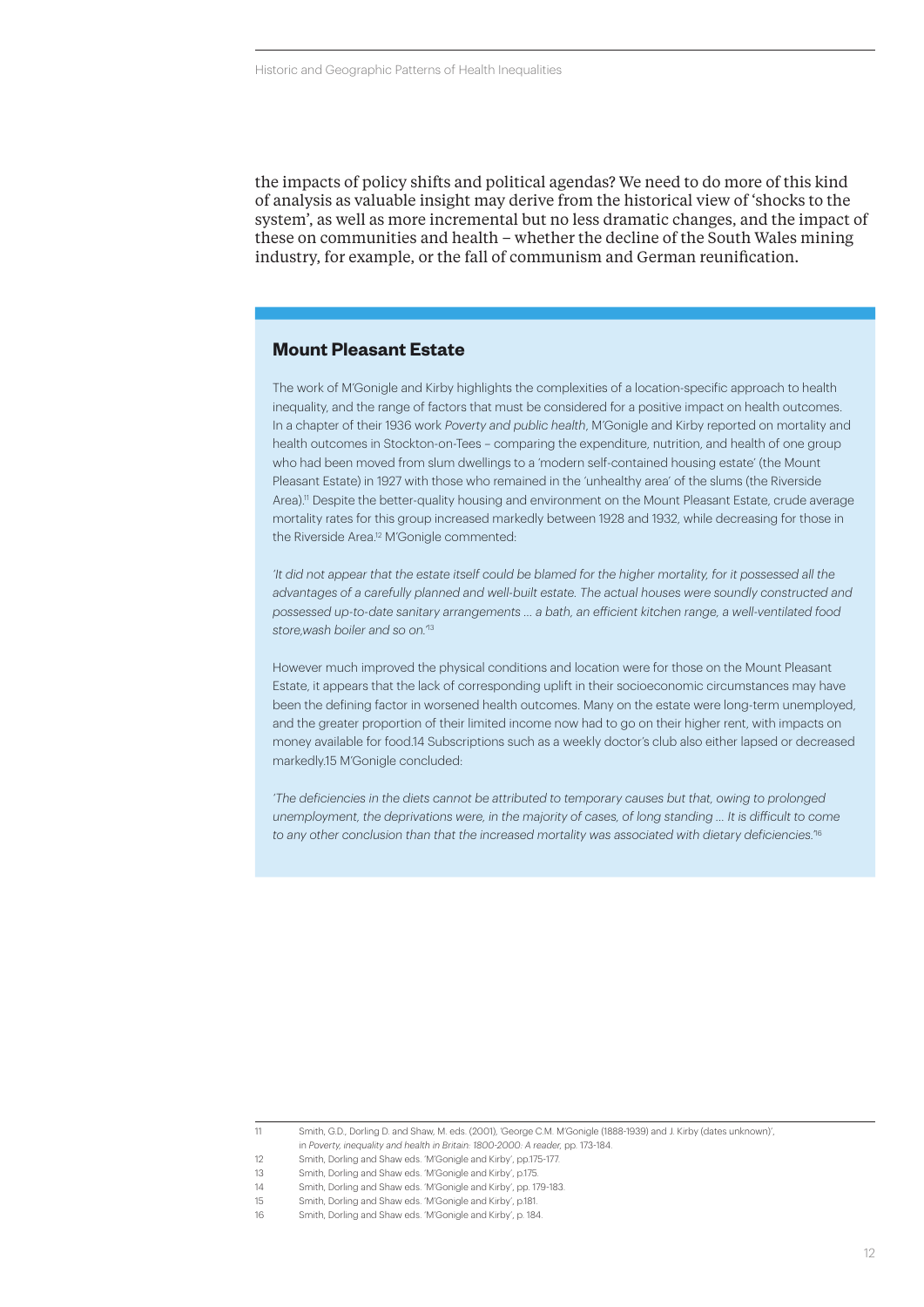#### **German reunification**

The reunification of Germany in the 1990s offers an example of the rapid narrowing of health inequalities. Prior to reunification, the East (the German Democratic Republic, or GDR) had fallen behind on key indicators, including economic development, living standards, environmental standards, healthcare provision and medical technology, and public health.17 The scale of the differences with West Germany was especially notable in relation to healthcare.18 Rapid improvements in life expectancy for those in the former East can be attributed to both economic and medical factors, such as adoption of the more buoyant Deutsche Mark as currency, investment in industry (although privatisation and deindustrialisation did drive increased unemployment), funding for social welfare programmes, and the extension of the West German pension scheme.19 Among other changes, the former East saw increased investment in health infrastructure, as well as in preventive and curative healthcare. The approach to addressing the inequalities driven by the previous geographical and ideological divide was all-encompassing.20

Understanding local-level change requires delving into and documenting people's and communities' histories, with granular insight deriving from telling the story of a place at community level. To take up the example of Wigan, mentioned above: the current metropolitan borough includes the towns of Wigan and Leigh as well as various other urban and rural areas, each with its own long heritage. Understanding and narrating people's experiences in those townships has enabled tailoring of public health interventions that bring the community on board.<sup>21</sup> This is closely related to the imperative for co-produced, participatory research on places and health that empowers citizens, including in telling their stories (see section 1.3 below).

In considering any historical comparison, it is important to note that the map of COVID-19 morbidity or mortality is dynamic. Relationships between deprivation and COVID-19 infection or mortality have not been stable over the course of the pandemic in Britain, with marked changes over relatively short timeframes. Early in the pandemic, cases were more common in less deprived groups, and particular geographical areas do seem to have been affected at different rates at different times. However, deprivation became a more important factor as time went on, particularly for mortality rates.<sup>22</sup>

As more data emerged and more analysis was possible, it became clear that spatial inequalities in COVID-19 mortality during 2020 dwarfed those in relation to other causes of death and the regional aspect of these inequalities were most evident when overall COVID-19 mortality rates were lower – consistent with the fundamental cause hypothesis (which posits a direct link between lower socioeconomic status and poorer health outcomes).23 Yet still, immediately after Christmas 2020, for example, with the prominence of the Alpha variant in the UK and implementation of tiered restrictions, the spread of this variant was initially concentrated in less deprived

21 Naylor and Wellings, *[A citizen-led approach to health and care](https://www.kingsfund.org.uk/publications/wigan-deal).*

<sup>17</sup> Bambra, C. (2016), 'German Lessons', in *Health Divides: where you live can kill you,* pp. 166-173, at p.168.

<sup>18</sup> Bambra, 'German Lessons', p.168.

<sup>19</sup> Bambra, 'German Lessons', pp. 170-172

<sup>20</sup> Bambra, 'German Lessons', p.173.

<sup>22</sup> Griffith, G.J., Davy Smith, G., Manly, D., Howe, L.D. and Owen, G. (2021), '[Interrogating structural inequalities in COVID-19 mortality](https://jech.bmj.com/content/75/12/1165)  [in England](https://jech.bmj.com/content/75/12/1165)', *Journal of Epidemiology and Community Health,* 75(12), pp. 1165-1171.

<sup>23</sup> Griffith et al., ['Interrogating structural inequalities'](https://jech.bmj.com/content/75/12/1165).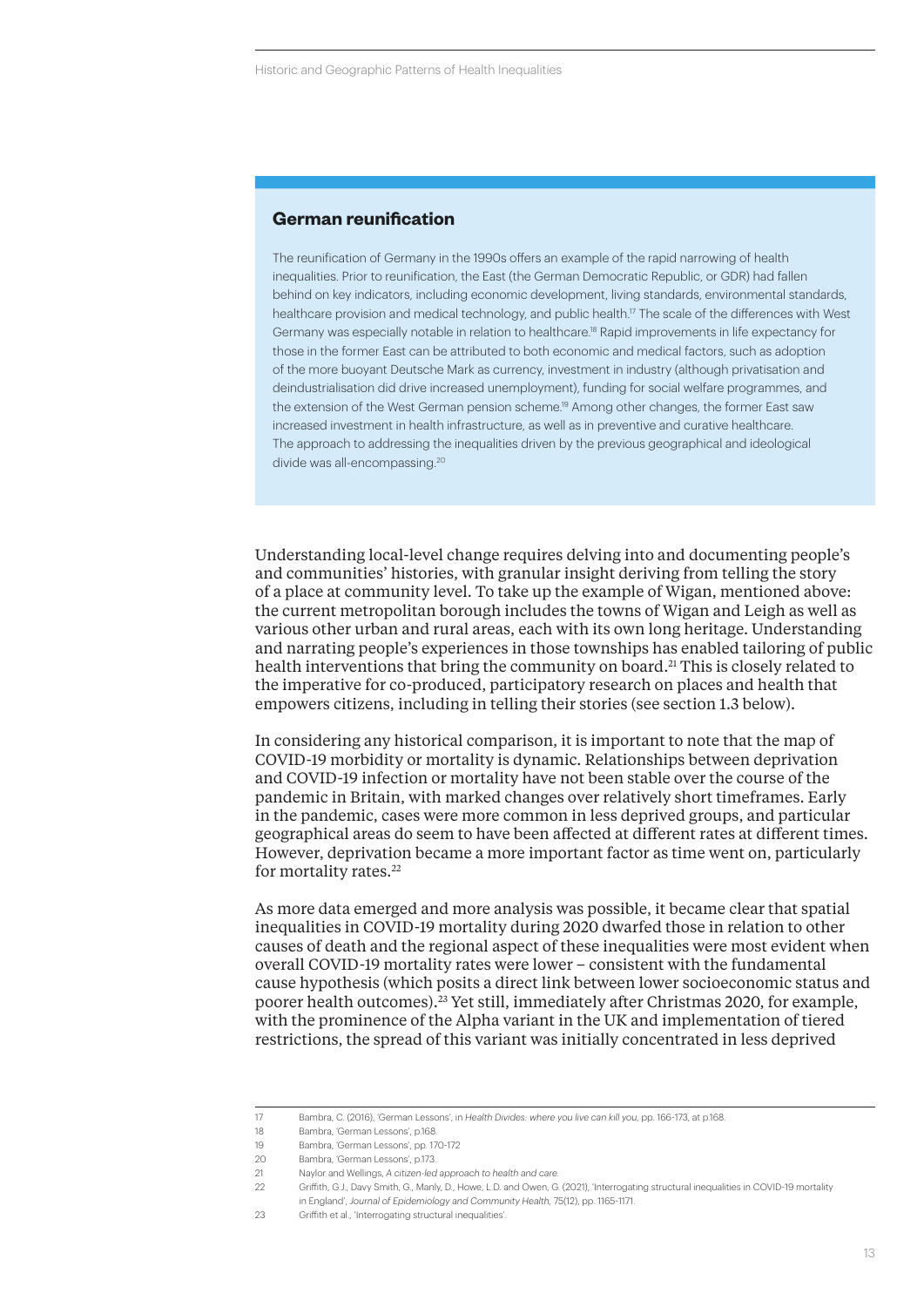areas in the south-east of England before it took more general hold in the population. The dynamism of the spread of SARS-CoV-2, its variants, and its different waves necessitate caution in making direct historical comparisons with the spread of other infectious diseases.

#### **2.2 Looking beyond the pandemic**

Looking back can help illuminate the present and offer insight for the future, but it is also essential also to look forward to pending crises (notably climate change) which will have severe impacts on, and implications for, geographic and other (health) inequalities. Can lessons from the COVID-19 pandemic help us prepare for the unequal impacts of climate change on health and wellbeing, locally and nationally? How can we build greater resilience for the future?

It is crucial to shift the focus of health inequalities with regards to place and to see people as enablers and creators, and places as assets, rather than as problems to be fixed. Narratives of place are important here: the social geography of an area can remain strikingly fixed over time in terms of where and how people connect – the places they frequent for social, cultural, and sporting events, for example – intersecting with changing demography. As highlighted above, this shared identity can have positive impacts upon health and resilience.

Cities, regions, and local areas are diverse in many ways and similar levels of socioeconomic disadvantage do not always result in similarly poor health outcomes. One longitudinal study of 54 UK parliamentary constituencies which had been identified as areas of persistent economic disadvantage between 1971 and 2001, found that 18 of them were in fact 'more resilient', with significantly lower mortality rates than others in this group.<sup>24</sup> While no single characteristic or combination of characteristics can definitively be said to build resilience and better health outcomes in any given location, a combination of quantitative analysis and case study interviews identified several key aspects at both the individual and community level. Principle among these was community cohesion, as well as population stability across changing economic conditions, supportive housing policies and access to green environments.25

There are international networks which focus on developing communities to be more resilient to a range of shocks and challenges. The Rockefeller 100 Resilient Cities initiative is one example, helping cities to build physical, social, and economic resilience through a range of directed support and partnerships with different sectors, as well as sharing best practice across the network of cities involved.<sup>26</sup> Health and wellbeing considerations also form an important part of adaptation plans designed to help communities be more resilient to the growing challenges posed by climate change.27 As well as increased adverse weather events, climate change also poses the threat of increased weather-related illnesses and those who already experience inequalities, such as socioeconomic hardship, food or fuel poverty, or who live with disabilities will be the most susceptible to these changes.

<sup>24</sup> Tunstall, H., Mitchell, R., Gibbs, J., Platt, S. and Dorling, D. (2007), '[Is economic adversity always a killer?](https://www.ncbi.nlm.nih.gov/pmc/articles/PMC2652946/) 

[Disadvantaged areas with relatively low mortality rates'](https://www.ncbi.nlm.nih.gov/pmc/articles/PMC2652946/), *Journal of Epidemiology and Community Health,* 61(4), pp. 337-343. 25 Mitchell, R., Gibbs, J., Tunstall, H., Platt, S. and Dorling, D. (2009), ['Factors which nurture geographical resilience in Britain:](https://www.dannydorling.org/?page_id=601) 

[a mixed methods study](https://www.dannydorling.org/?page_id=601)', *Journal of Epidemiology and Community Health,* 63(1), pp. 18-23.

<sup>26</sup> The Rockefeller Foundation, '[100 Resilient Cities](https://www.rockefellerfoundation.org/100-resilient-cities/)'

<sup>27</sup> See for example, Wigan Council Environment Directorate (2021), *[Our Adaptation and Resilience Action Plan 2021-2026.](https://www.wigan.gov.uk/Council/Strategies-Plans-and-Policies/Climate-change-and-sustainability.aspx)  [Wigan Council's response to a changing climate](https://www.wigan.gov.uk/Council/Strategies-Plans-and-Policies/Climate-change-and-sustainability.aspx).*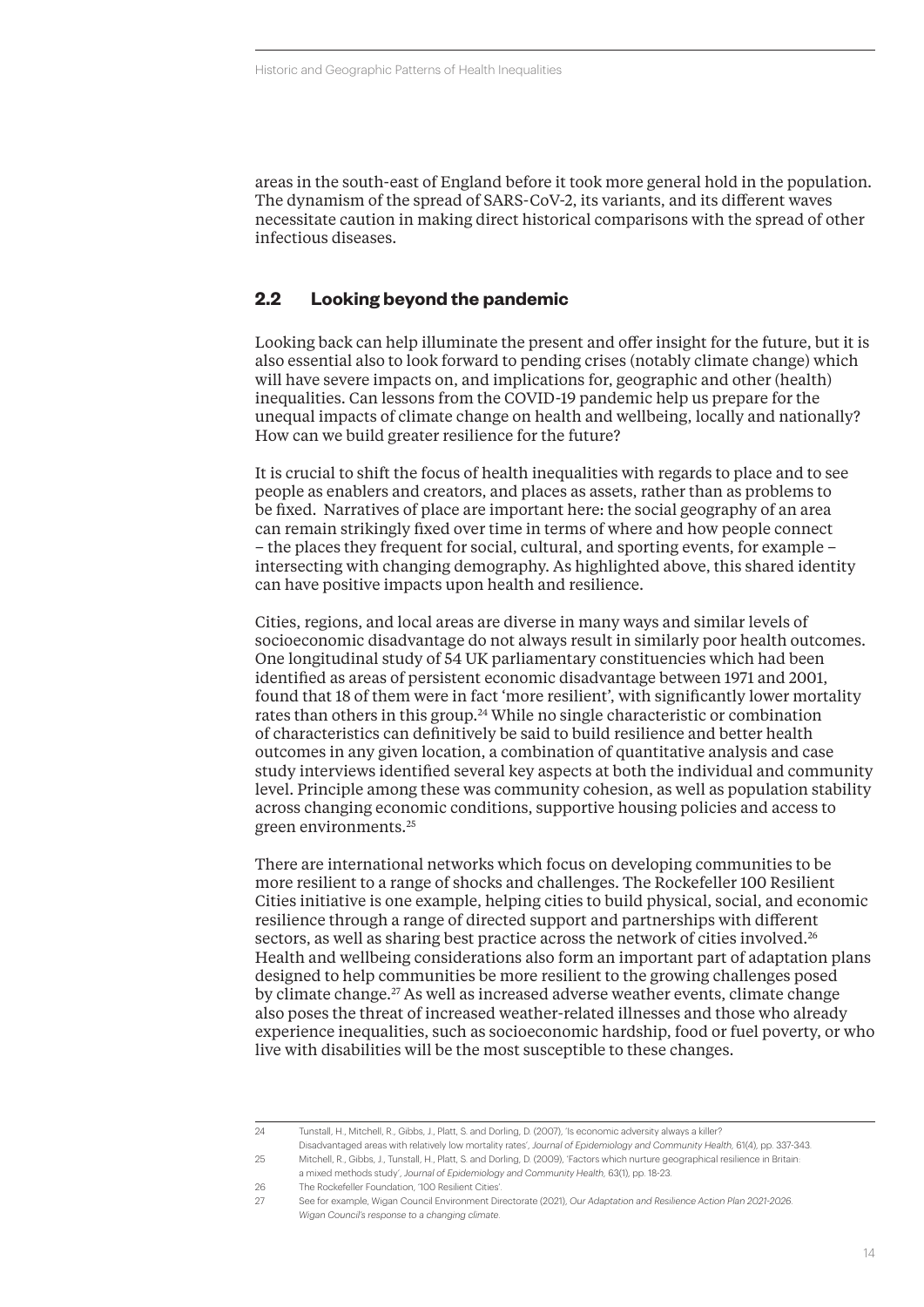If we are to learn and apply important lessons for public health, different questions will need to be asked in addition to those posed in this commission. For example, how consistently important is geography to health inequalities? How have places changed and how have people changed?

#### **2.3 Co-production in research is essential**

Investigating health inequalities without involving those affected by them risks producing research that holds little relevance to people's real lives, and policy recommendations and initiatives that are unfeasible at a local level, or at an inappropriate scale to benefit those most in need. Interventions developed without input and insight from those they are designed to help may have little beneficial impact or may even widen existing inequalities. As one patient representative said at the roundtable: 'we are real people, from all walks of life. We are not simply depersonalised data points, we have huge collective professional, personal, and lived experience'.

Over the course of the pandemic and lockdowns (in particular), remote working has produced its own inequalities in participation and visibility in the virtual room, including in conversations on topics such as health inequalities. It is vital that it is not just the 'Zoomocracy' involved in discussions. The roundtable questioned whether we have managed to ask the "right questions of (all) the right people, in the right way", to gather the most relevant evidence and insights and develop the most appropriate actions on health inequalities. This draws attention to the need to bring the public more directly into public health. Engaging directly with individual and group lived experience will help to avoid misunderstanding and misrepresentation.

Co-production is of vital importance for all stages of the research and policy making process, from framing the research questions, to deciding what types of data will be gathered and how, through to how this data is interpreted and analysed, and findings shared. Finding ways to listen to a wider range of participants without formalised questions can help to engage a range of stakeholders in ways that are appropriate to their contexts and circumstances.

The academic sector in particular faces a challenge in engaging communities and individuals who do not normally actively engage with science and research,<sup>28</sup> but this brings the benefit of a wider range of valuable perspectives if it can be achieved. Good-practice examples of community engagement, and of doing 'with' not 'to', can be seen across the country, particularly from local public health boards and in community-level initiatives. Initiatives include Hartlepool Action Lab's Stronger Neighbourhoods project to rebuild strong community connections to tackle poverty,<sup>29</sup> and the Wigan Deal, an agreement between Wigan Council and everyone living and working in Wigan to create a better borough and improve local health outcomes through 'a genuine partnership which is owned by everyone – not a single organisation'.30

Scientific research focusing on a solely academic audience, though essential, cannot provide a complete method for understanding and addressing problems such as health inequalities that have long and (in some cases) deeply ingrained histories. Indeed, to make more rapid progress on topics such as health inequalities, research

<sup>28</sup> See for example the [British Science Association's audience model](https://www.britishscienceassociation.org/our-audience-model) to help understand engagement with science in their audiences aged 16+.

<sup>29</sup> See Hartlepool Action Lab's ['Stronger Neighbourhoods](https://www.hartlepoolactionlab.org/stronger-neighbourhoods/)' project.

<sup>30</sup> Wigan Council, ['What is The Deal?](https://www.wigan.gov.uk/Council/The-Deal/The-Deal.aspx)'; Naylor and Wellings, *[A citizen-led approach to health and care](https://www.kingsfund.org.uk/publications/wigan-deal)*. Quote is taken from a presentation delivered by Wigan's Director of Public Health on the approach and progress of the 'Healthier Wigan Deal for Health and Wellness'.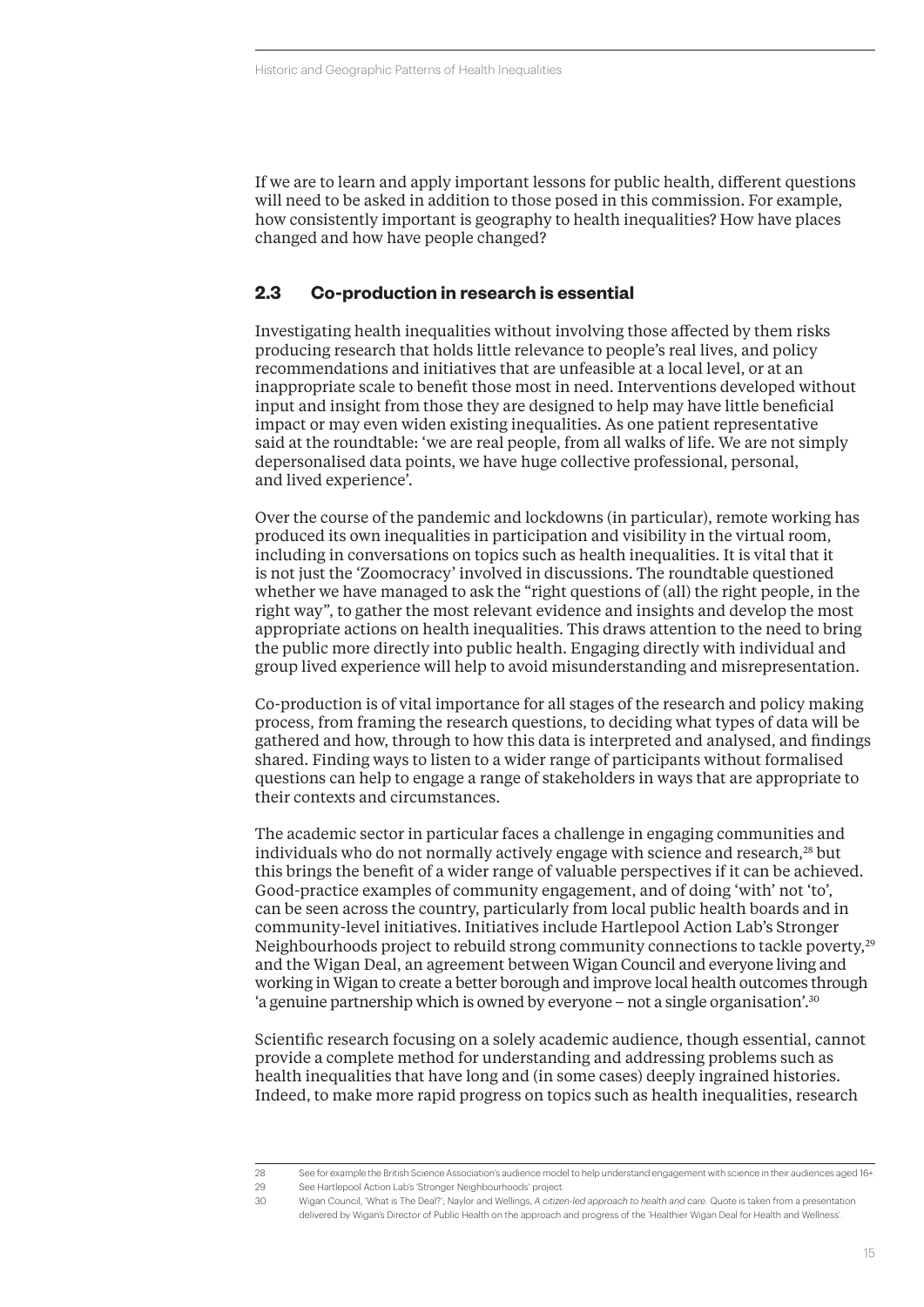must increasingly be conducted and communicated in a way that addresses the questions that policymakers - including local authorities and councils - and the public want answered and in a timely way. Communicating via the media is crucial, too, in terms of messaging.<sup>31</sup>

In its report *The COVID Decade: understanding the long-term societal impacts of COVID-19*, the British Academy highlighted the value of mobilising patient groups whose lived experience could help us better understand symptoms and impacts of long COVID.32 The report also stressed the importance of communicating in culturally and linguistically appropriate ways in order to avoid barriers to information and learning, as well as the vital role that volunteer, community, and mutual aid groups have played in combatting the pandemic.<sup>33</sup> These are lessons which can be applied to addressing health inequalities more broadly. The Academy of Medical Sciences' report *COVID-19: Preparing for the future* goes one step further and was developed with input from patients and the public throughout and was published alongside an accessible summary and a 'People's Perspective'.34

#### **Communities in Charge of Alcohol**

An example of a volunteer-led, place-based approach to tackling a longstanding health problem closely associated with inequalities, and which was highlighted at the roundtable, is the five-year Communities in Charge of Alcohol programme run by the University of Salford.35 Directed at those areas in Greater Manchester identified as having higher instances of alcohol harm, the study assesses the impact of training local Alcohol Health Champions.36 The study highlighted difficulties communities face when trying to influence local authority statutory processes around the sale of alcohol in their local areas, but also suggested that greater benefits may be derived from developing communication among volunteers and communities.<sup>37</sup>

Co-production is based on values and principles of equality and equity, and explicitly considers factors such as power differentials, honesty, and inclusivity. Participating in processes and conversations can be empowering, as well as enabling participating individuals and groups to be heard. The patient/public representative role must be truly valued and respected, however: sharing insights and personal experiences involves emotional labour, and if this input is ignored it can lead to disillusionment, distress, and even despair.

<sup>31</sup> The British Academy, *[The COVID Decade,](https://www.thebritishacademy.ac.uk/publications/covid-decade-understanding-the-long-term-societal-impacts-of-covid-19/)* pp. 53-56 and pp. 78-83

<sup>32</sup> The British Academy, *[The COVID Decade,](https://www.thebritishacademy.ac.uk/publications/covid-decade-understanding-the-long-term-societal-impacts-of-covid-19/)* pp. 47-53. Long COVID is also known as post-COVID-19 syndrome; we follow current NHS usage at the time of writing.

<sup>33</sup> The British Academy, *[The COVID Decade,](https://www.thebritishacademy.ac.uk/publications/covid-decade-understanding-the-long-term-societal-impacts-of-covid-19/)* pp. 55-56 and pp. 65-70.

<sup>34</sup> The Academy of Medical Sciences (2021), *[COVID-19: Preparing for the Future](https://acmedsci.ac.uk/search?s=COVID+19+preparing+for+the+future);* The Academy of Medical Sciences (2021), *[COVID-19: Preparing for the future. Public summary](https://acmedsci.ac.uk/search?s=COVID+19+preparing+for+the+future);* The Academy of Medical Sciences (2021)*, [People's Perspective.](https://acmedsci.ac.uk/search?s=COVID+19+preparing+for+the+future)  [COVID-19: Preparing for the future. Work with us, work for all of us](https://acmedsci.ac.uk/search?s=COVID+19+preparing+for+the+future).*

<sup>35</sup> University of Salford, Manchester, ['Communities in Charge of Alcohol Programme'](http://hub.salford.ac.uk/communities-in-charge-of-alcohol/). A number of research outputs are also available through the project website.

<sup>36</sup> University of Salford, Manchester, ['Communities in Charge of Alcohol Programme'](http://hub.salford.ac.uk/communities-in-charge-of-alcohol/).

<sup>37</sup> University of Salford, Manchester, ['Communities in Charge of Alcohol Programme'](http://hub.salford.ac.uk/communities-in-charge-of-alcohol/).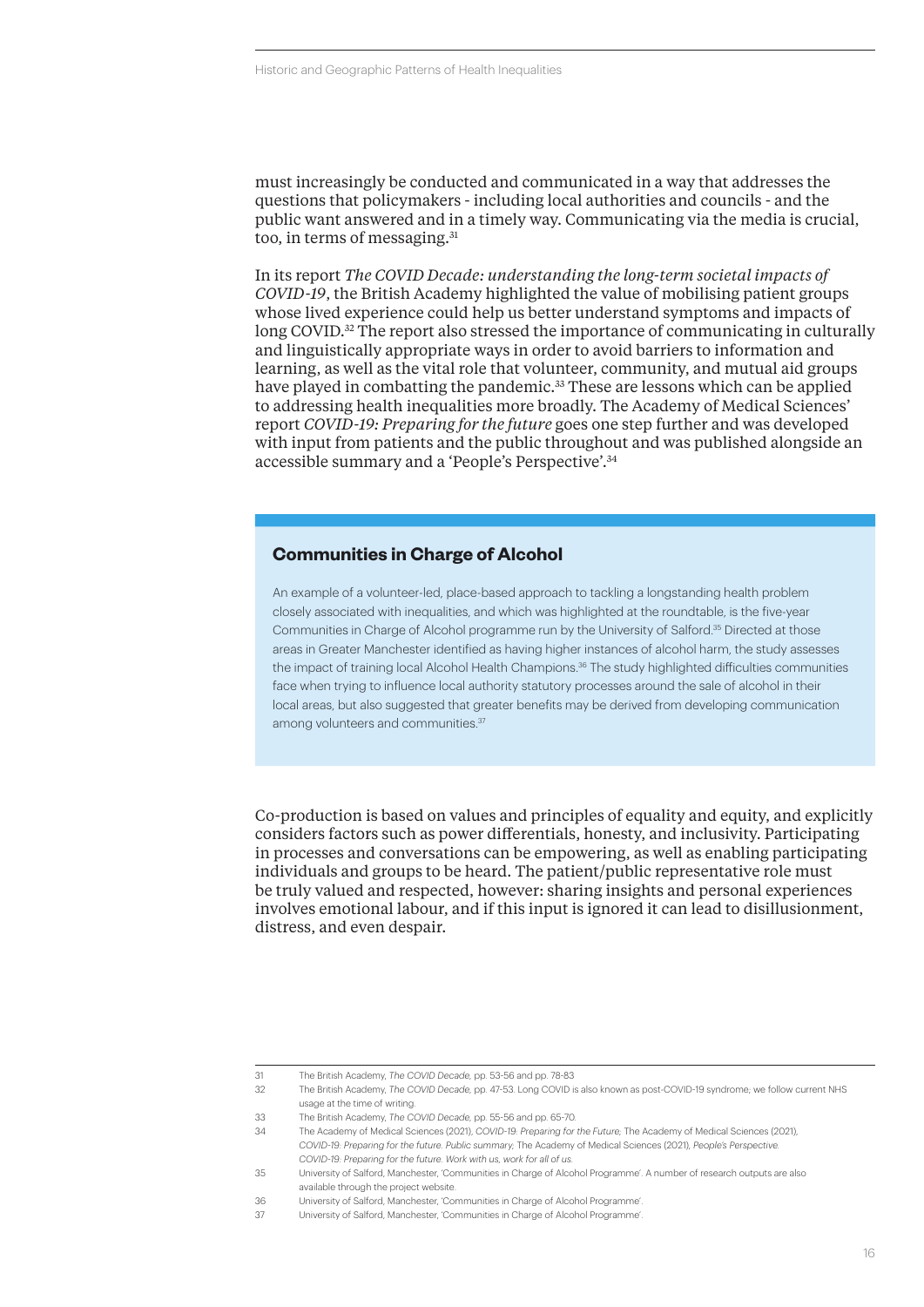Insight into places and lived experiences can only be gathered effectively by engaging directly with people in those communities and circumstances, in a way which is appropriate to them. There is a very significant and ever-growing body of qualitative research on health and health inequalities, particularly since the 1990s. A further shift which has occurred with the pandemic is a greater stress on the value of narrative accounts of the experience of COVID-19 (especially long COVID)38 and of the interaction of social inequalities that can drive health inequalities, particularly given the novelty of the virus. Organisations such as Long Covid Support offer a valuable resource in that they include people with lived experience of the condition who are willing to engage with researchers from the early stages of research, as well as providing links to relevant frameworks to help researchers design and develop this form of engagement.39 Narrative experiences constitute data in themselves, while patient voices also have implications for how we understand and interpret quantitative data.

#### **2.4 Data must be more flexible and agile**

The pandemic has seen an unprecedented effort to produce and share data, specifically relating to COVID-19 infection and mortality, in order to help us tackle this new disease and the challenges it poses. However, there is a need to consider whether our understanding of inequalities related to COVID-19 would benefit from new types of data, and where we can simply better utilise our existing and extensive data assets. In order to better understand and address current health inequalities, our data must be more agile and more accessible with better linkages between datasets, opening up data to a wider range of researchers and disciplines, and subjecting it to a range of analyses. As the Office for Statistics Regulation has recently noted, 'sharing and linking data can have life-saving impacts'.40

Critical data gaps must be addressed if we are to have a clearer picture of health inequalities and those affected, and to design appropriate policies. These data gaps relate to certain ethnic groups as well as LGBTQ+ and people living with disabilities, among others.41 Both quantitative and qualitative data are important here: narratives and stories are data, too. Co-production, as discussed above, is central and may help to fill data gaps, particularly for marginalised groups. Data are not independent of power structures in our society: we need to think critically about how data are produced, how they are analysed, and whose questions data are answering. Are our data, and the ways we use data, serving the interests of marginalised groups, or those of existing elites?

Data access is causing serious problems for health research due to bureaucracy and outdated systems for access, limiting the reactive capabilities of some data producers and researchers and making it difficult to get research and engagement off the ground or even to develop the right questions.42 Data from the 2007 Adult Psychiatric Morbidity Survey, for example, can be accessed by researchers within minutes while access to data from the 2014 survey requires approval from the Data Access Request

<sup>38</sup> See for example the series of blog posts for the British Medical Journal by [Professor Paul Garner about his experiences of long COVID](https://blogs.bmj.com/bmj/2021/01/25/paul-garner-on-his-recovery-from-long-covid/).

<sup>39</sup> Long COVID Support, ['Researchers](https://www.longcovid.org/resources/researchers)'.

<sup>40</sup> Office for Statistics Regulation (October 2021), *[Improving health and social care statistics: lessons learned from the COVID-19 pandemic,](https://osr.statisticsauthority.gov.uk/publication/improving-health-and-social-care-statistics-lessons-learned-from-the-covid-19-pandemic/)*  lesson 8.

<sup>41</sup> Office for Statistics Regulation (October 2021), *[Improving health and social care statistics](https://osr.statisticsauthority.gov.uk/publication/improving-health-and-social-care-statistics-lessons-learned-from-the-covid-19-pandemic/)*, lesson 4.

<sup>42</sup> See, for example Office for Statistics Regulation (October 2021), *[Improving health and social care statistics](https://osr.statisticsauthority.gov.uk/publication/improving-health-and-social-care-statistics-lessons-learned-from-the-covid-19-pandemic/)*, lessons 5, 7 and 8; see also Ford, T., Mansfield, K.L., Markham, S., McManus, S., John, A., O'Reilly, D., et al. (2021), ['The Challenges and opportunities](https://www.thelancet.com/journals/landig/article/PIIS2589-7500(21)00078-9/fulltext) [of mental health data sharing in the UK'](https://www.thelancet.com/journals/landig/article/PIIS2589-7500(21)00078-9/fulltext), *The Lancet Digital Health,* 3(6), E333-E336.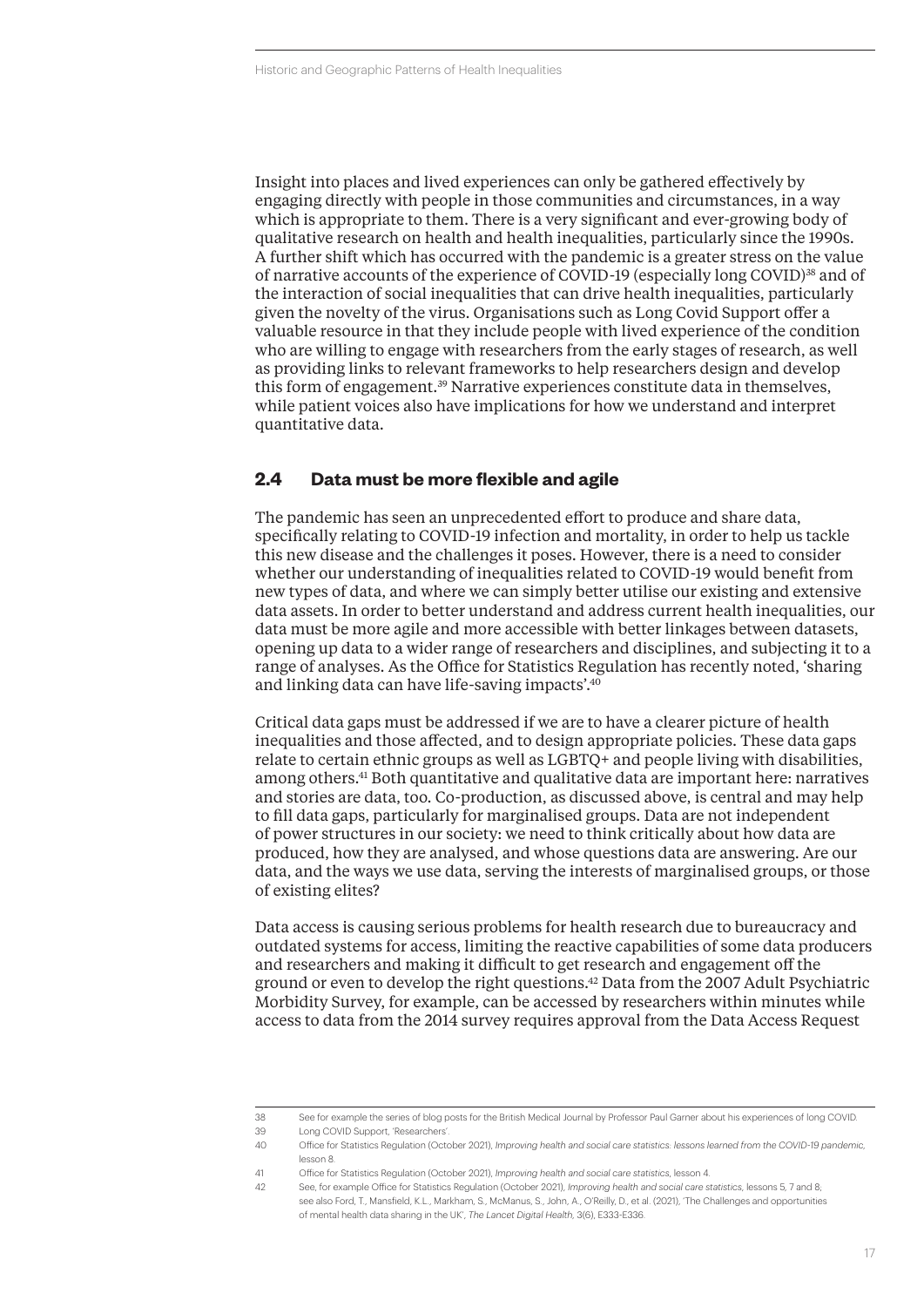Service at NHS Digital which can take months.43 While access to some health data has been sped up during the pandemic, this has not been universal. It has been difficult, and slow, to obtain data through the Office for National Statistics (ONS) and Public Health England, particularly for researchers outside the biomedical sciences; access also comes with high financial costs. This means that many studies are dependent on data that are already out of date (such as 10-year-old census data) in the dynamic context of COVID-19.44

There have been significant efforts to link data, although the focus tends to be on health data. This includes, notably, the COVID-19 Data and Connectivity programme led by Health Data Research UK, in partnership with the ONS, which connects health data and (crucially) involves working closely with patients and the public to embed their voice into research and inform decision-making.45 Greater attention to (sharing of) sociological and demographic data would be a valuable addition, in order to link social determinants to health outcomes and understand the root causes of health inequalities. For example, despite the syndemic nature of COVID-19, and its likely exacerbating impact on income inequalities, employment and income data from the Department of Work and Pensions and HMRC is rarely looked at alongside health data.

In Scotland, it is already possible to link individual health data (from NHS administration records) with geographic data, albeit under certain restrictions. This facility may also be coming in England, although challenges would remain for joining up data across the UK. The UK Government's Geospatial Data Strategy is just one initiative which could help facilitate better connections among datasets and systems across the UK, if it were applied with greater consistency and regularity, but it will not be enough on its own. It should also be noted that data linkage is not without its challenges and concerns: for example, proposals to share NHS health records data for the purposes of research and planning were postponed due to a public backlash amid privacy concerns, notwithstanding NHS data sharing protocols.46

<sup>43</sup> Editorial (August 2019), ['Smorgasbord or Smaug's hoard?'](https://www.thelancet.com/journals/lanpsy/article/PIIS2215-0366(19)30258-5/fulltext) *The Lancet Psychiatry, 6(8), p. 631. See also Ford et al., '*[The Challenges](https://www.thelancet.com/journals/landig/article/PIIS2589-7500(21)00078-9/fulltext)  [and opportunities of mental health data sharing in the UK](https://www.thelancet.com/journals/landig/article/PIIS2589-7500(21)00078-9/fulltext)'. For the 2014 Adult Psychiatric Morbidity Survey see NHS Digital (2016), ['Adult Psychiatric Morbidity Survey: Mental Health and Wellbeing in England](https://www.gov.uk/government/statistics/adult-psychiatric-morbidity-survey-mental-health-and-wellbeing-england-2014)'.

<sup>44</sup> Ford et al., ['The Challenges and opportunities of mental health data sharing in the UK](https://www.thelancet.com/journals/landig/article/PIIS2589-7500(21)00078-9/fulltext)'.

<sup>45</sup> Health Data Research UK, ['COVID-19 Data and Connectivity'](https://www.hdruk.ac.uk/covid-19-data-and-connectivity/). For information on the involvement of patient and public voices as part of the 'Data and Connectivity' National Core Study, see Health Data Research UK, '[Patient and Public Involvement in the](https://www.hdruk.ac.uk/covid-19/covid-19-national-core-studies/embedding-the-patient-and-public-voice-in-the-national-core-studies/)  [National Core Studies](https://www.hdruk.ac.uk/covid-19/covid-19-national-core-studies/embedding-the-patient-and-public-voice-in-the-national-core-studies/)'.

<sup>46</sup> Vallance, C. (2021), ['GP data sharing: What is it and can I opt out?](https://www.bbc.co.uk/news/technology-57555013)', BBC News article, 22 June 2021; Churchill, J (2021), ['GP Data for Planning](https://digital.nhs.uk/data-and-information/data-collections-and-data-sets/data-collections/general-practice-data-for-planning-and-research/secretary-of-state-letter-to-general-practice)  [and Research: Letter from Parliamentary Under Secretary of State for Health and Social Care to general practices in England – 19 July](https://digital.nhs.uk/data-and-information/data-collections-and-data-sets/data-collections/general-practice-data-for-planning-and-research/secretary-of-state-letter-to-general-practice)  [2021](https://digital.nhs.uk/data-and-information/data-collections-and-data-sets/data-collections/general-practice-data-for-planning-and-research/secretary-of-state-letter-to-general-practice)', NHS Digital; Boiten, E. (2021), '[NHS plan to share GP patient data postponed – but will new measures address concerns?'](https://theconversation.com/nhs-plan-to-share-gp-patient-data-postponed-but-will-new-measures-address-concerns-165103), *The Conversation,* 27 July 2021; Kelly, C. and Manser, P. (2019), *'*[NHS England and NHS Health and Justice, Department of Health and Social](https://www.england.nhs.uk/publication/information-sharing-protocol-across-secure-and-detained-settings/) [Care, Ministry of Justice, Her Majesty's Prison and Probation Service and Public Health England. Information Sharing Protocol across](https://www.england.nhs.uk/publication/information-sharing-protocol-across-secure-and-detained-settings/)  [secure and detained settings](https://www.england.nhs.uk/publication/information-sharing-protocol-across-secure-and-detained-settings/)', NHS England and NHS Improvement.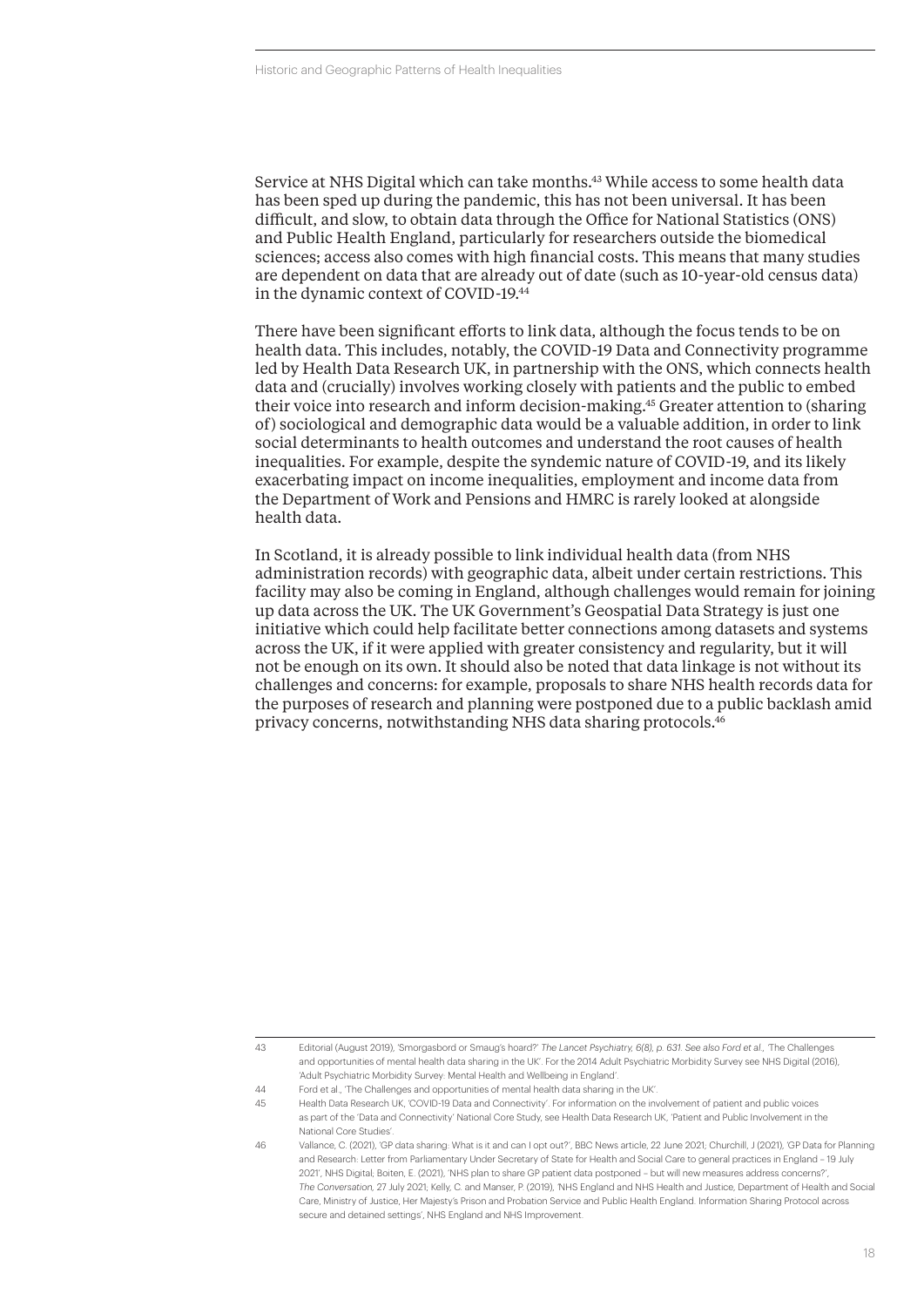#### **Digitising Scotland**

The Digitising Scotland project offers an example of using data such as digitised historical records to create a multidisciplinary research database, including births, marriages, and deaths, and occupations data, for 18 million individuals since 1856.<sup>47</sup> This project also links available address information to consistent geographies through time. Joining up data in this way created a multifaceted resource for researchers, helping to reveal the extent to which population change has been and may continue to be driving changes in geographic health inequalities, by allowing people to be tracked across time and place.

As noted above, understanding and addressing (place-based) health inequalities requires both quantitative and qualitative data, including contextual socio-historical data. Maps, figures, and numbers must be situated in socio-political context to better understand the spread and causes of health inequalities. Contemporary narrative data sheds light on the historical context, too, helping to build a longer view of disadvantage experienced by individuals and groups within our society, why this might be, and the personal and community contexts of these inequalities.

Avoiding ecological fallacies and assumptions about individuals based on group membership requires a combination of macro- and micro-level data, both qualitative and quantitative data, and engaging in co-production and hearing from people themselves. For example, linking health data with person-level data which reflects an individual's wider social context (housing, occupation, income, etc). This highlights the need for better data access for a wider range of researchers across disciplines, too. Agent-based models (a type of computer model) offer a way to simulate and explore the interactions of people and environment, allowing for better understanding of complex systems and behaviours which underlie health challenges.48 In sum, understanding and addressing the geography of health inequalities requires a wider range of both qualitative and quantitative data, suitably contextualised, which balances granularity with spread and diversity, and captures continuity as well as a single point in time.

Moreover, understanding geographic inequalities in morbidity and mortality requires good data collection and appropriate analysis on population movement. Does the population of a given area change over time due to mobility (internal migration or immigration)? Improved health in an area may result from wealthier individuals with better overall health moving into areas that previously had poorer health outcomes, pricing local populations out. This scenario results in a change in health outcomes for the local area, but not for the people who once resided there.

How, then, can we distinguish between 'levelling up' and gentrification? – the former indicating real, long-term, positive impact, the latter an artificial outcome which may actually exacerbate inequalities. Moreover, places may have longstanding populations (families, forms of employment) alongside transitory groups (such as students) of varying size. These populations may have separate trajectories, but

<sup>47</sup> ['Digitising Scotland. Understanding Scotland's People](https://digitisingscotland.ac.uk/)'. The project is run by the University of Edinburgh's Longitudinal Studies Centre— Scotland. The website also offers links to a range of research outputs using the data that has been collected.

<sup>48</sup> Population Health Agent-Based Simulation Network, '[Understanding population health using agent-based simulation methods](http://phasenetwork.org/)'. This example is focused on non-communicable diseases.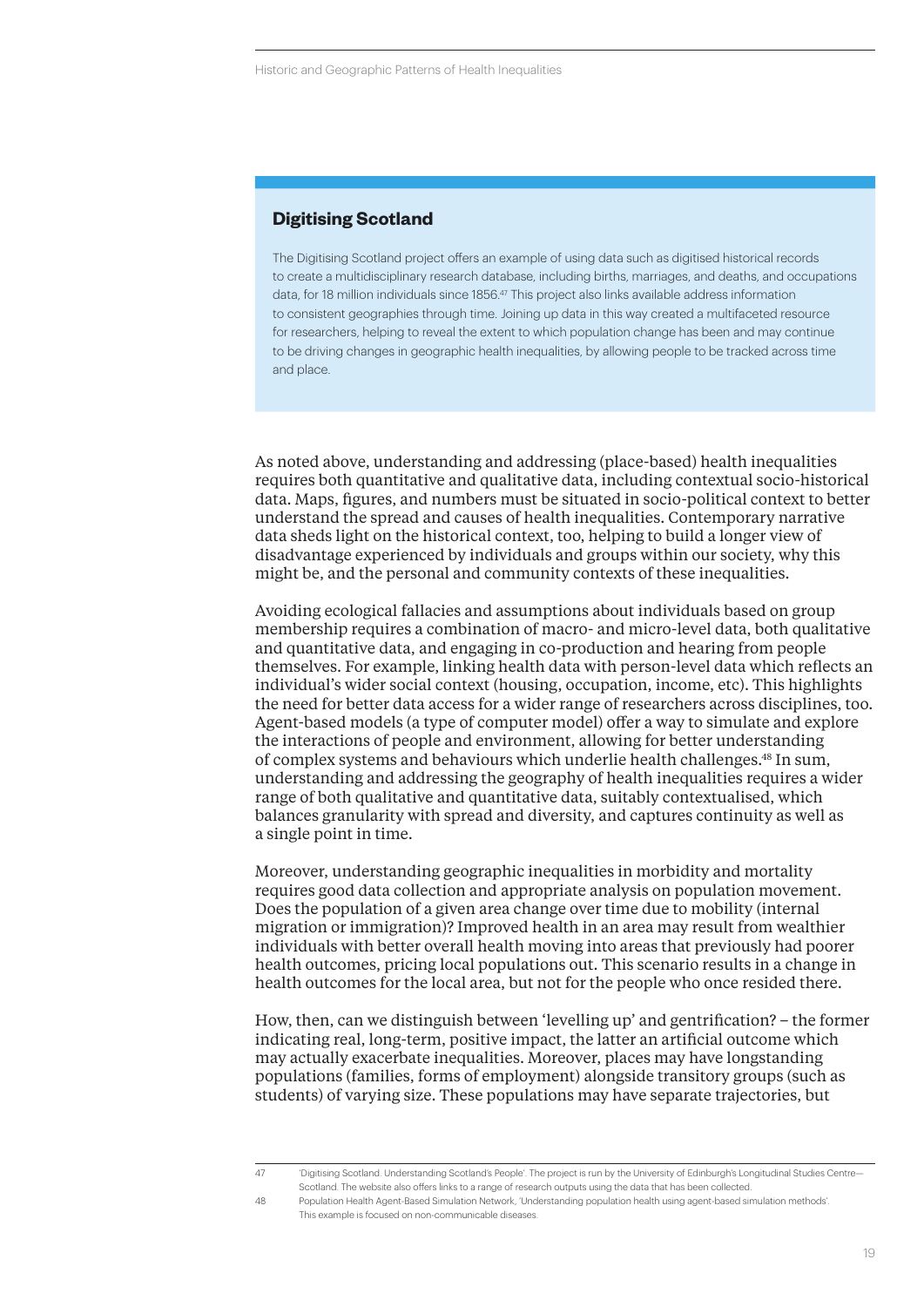also interactions between them, and outcomes may extend well beyond the specific locality – all requiring consideration for public health research and policy.

Work across disciplines, and qualitative as well as quantitative approaches, are crucial in order to combine multiple perspectives when creating, gathering, and analysing data, as well as framing and posing research questions. Without this broader insight there exists a potential tension between what is measurable and what is meaningful.

#### **2.5 Addressing inequalities**

Geography is just part of the systems that create inequalities in health and life – class patterning and the distribution of wealth are also crucial, for example. It is important not to skip over experiences of disadvantage outside disadvantaged places; geography is only part of the picture. Yet certain deprived areas of the UK continue to be associated with poor health, notwithstanding universal healthcare provision. To take up a metaphor used by one participant at the roundtable, if you have a poor field, you will grow and continue to grow poor crops. In some areas of the UK, in the most literal sense, the soil itself is contaminated by well over a century of industry and pollution, and this will impact the health of the people living there.

In part, it is helpful to broaden our understanding of what we mean by 'geography' here. We need to consider geography at different levels of granularity – not just in terms of north and south, or between the nations, but also in terms of region to region, city to city, city to rural and in terms of different neighbourhoods and communities. We should also look beyond physical geography to social geography, political geography, and infrastructure – all of which are important if we want to understand geographic inequalities in health.

Perhaps more importantly, although specific places may rise and fall and see shifts, the broader system of inequalities in power, money and resources has not changed so much over time and social mobility has stagnated.49 In varying degrees, Britain continues to have a combination of richer and poorer places with resultant richer and poorer lives, with little social mobility. In other words, the essential 'engine' of inequality does not change very much, and health inequalities are an inseparable part of this. We must move beyond big-P Politics and focus on processes of power and how power operates in our society, including class, race, and gender and the way these shape experiences – in addition to focusing on exposure variables for health.

Since Michael Marmot and his team first published their review into health inequalities in 2010, life expectancy has stagnated and, for those most impacted by inequalities it has fallen.<sup>50</sup> Socio-economic inequalities, heightened by austerity measures and more recently the pandemic, are a key component of the clear social gradient that we see in these health outcomes. Examples of where this link has been broken at local levels can, however, highlight potential solutions. As discussed above, some studies on community resilience have shown certain more deprived areas doing better,51 although chance may account for some of these cases, along with factors such as population mobility (for example, displacement of poorer, sicker people).

<sup>49</sup> See for example the [All-Party Parliamentary Group on Social Mobility.](https://www.suttontrust.com/our-priorities/all-party-parliamentary-group-on-social-mobility/)

<sup>50</sup> Marmot, M., Allen, J., Goldblatt, P., Boyce, T., McNeish, D., Grady, M. and Geddes, I. (2010), *[Fair Society, Healthy Lives. The Marmot Review.](https://www.instituteofhealthequity.org/resources-reports/fair-society-healthy-lives-the-marmot-review)* Strategic Review of Health Inequalities in England post-2010. Institute of Health Equity; Marmot, M., Allen, J., Boyce, T., Goldblatt, P. and Morrison, J. (2020), *[Health Equity in England: The Marmot Review 10 Years On](https://www.health.org.uk/publications/reports/the-marmot-review-10-years-on),* The Health Foundation and Institute of Health Equity.

<sup>51</sup> Cairns-Nagi, J. and Bambra, C. (2013), '[Defying the odds: a mixed-methods study of health resilience in deprived areas on England'](https://pubmed.ncbi.nlm.nih.gov/23566672/), *Soc. Sci. Med. 91,* PP. 229-237; Tunstall et al, ['Is economic adversity always a killer?](https://jech.bmj.com/content/61/4/337.info)'.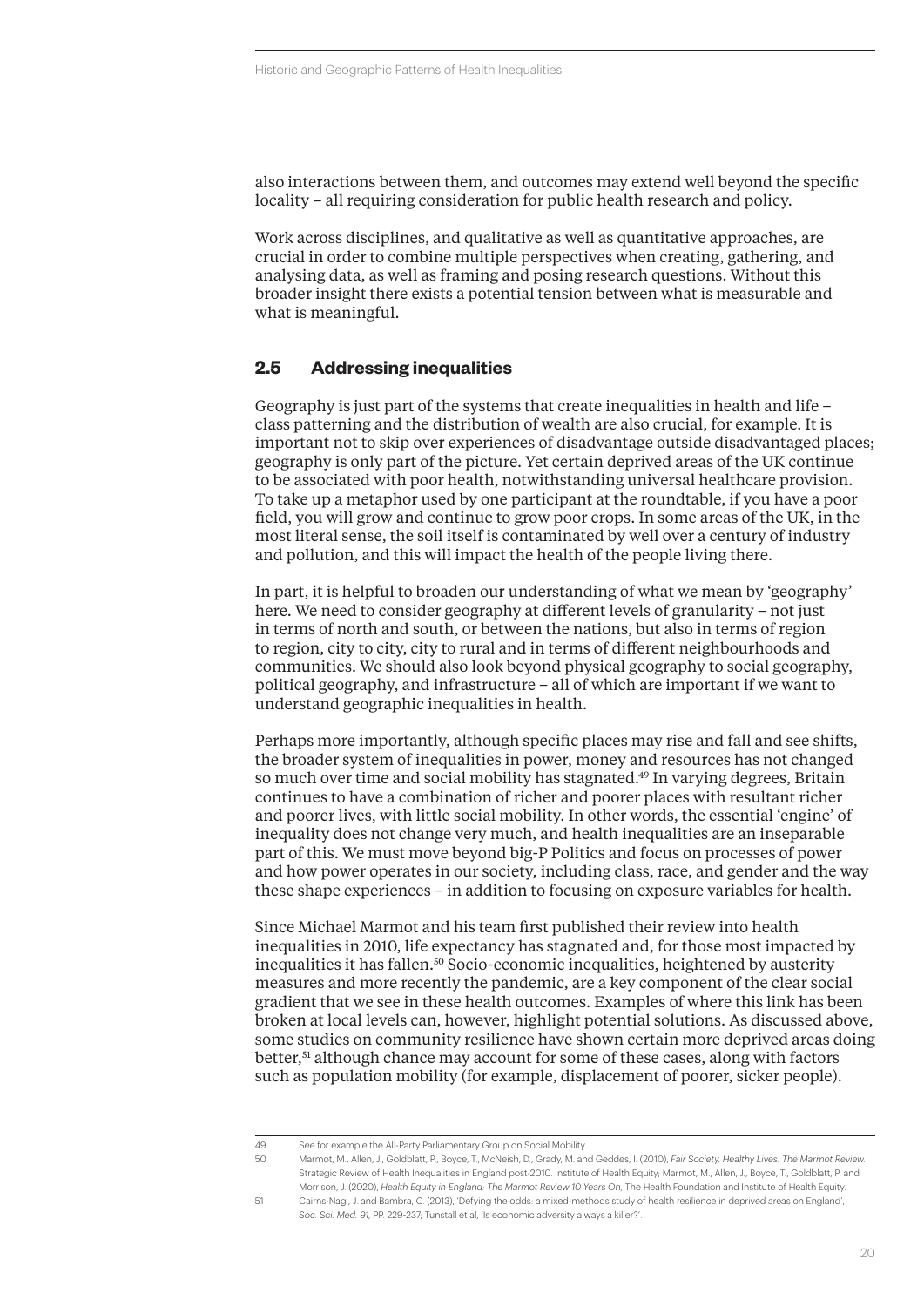A key question, again, is how people and communities can be supported to become more resilient, increasing the equitable distribution of personal, cognitive, social, material, and other resources, to support those least able to react and adapt to something like a pandemic as well as improving health outcomes overall.<sup>52</sup> Connection (including personal connection) is crucial and brings opportunities, furthering social resilience. These concerns tie in with the National Resilience Review<sup>53</sup> as well as initiatives such as the Rockefeller 100 Resilient Cities network, as mentioned above, promoting social resilience and investment in communities.<sup>54</sup>

Geographic health inequalities are also related to the spread of ideas influencing people's behaviour – in other words, inequalities of information and trust. Information and ideas spread dynamically in communities, and popular understanding also changed (and is still changing) over the course of the pandemic. These phenomena are difficult to map in retrospect, but may have influenced trends invisibly, leading to outliers in the pattern of distribution of COVID-19. Likewise, public trust in information about the pandemic may have varied by level of deprivation and place, with some groups in society less able to access information or even excluded from health messaging.<sup>55</sup> Vaccine hesitancy is also related to deprivation, which may potentially lead to endemic hotspots in more deprived areas.<sup>56</sup>

The roundtable also highlighted the importance of the political dimension in relation to health inequalities. It is crucial that we understand what people really value, what matters to them in their specific circumstances, and why. The most recent British Social Attitudes survey report, for example, showed that the majority of those who took part are concerned about social inequality, ahead of health inequality, and even ahead of economic inequality.<sup>57</sup> Although this is based on a random sample of just 3000 people, it does give us some longitudinal insight into public attitudes. Findings such as these raise the interlinked questions of, first, why Britain does not have democratic support for the kinds of interventions that could have a positive impact on inequalities (such as redistribution of wealth) and, second, how to activate civil society and make sure that it is listened to, via local political, civil, and social engagement and action for change.

It is crucial that researchers engage with a range of dynamics about the current policymaking context and environment in conducting research, and be supported to do so. For example linking evidence-based challenges and solutions to current Government priorities, such as the levelling up agenda, can have benefits that effect change.<sup>58</sup>

Historical examples where considerable population-level reductions in health inequalities have been achieved for an appreciable period have all taken a wider view of inequalities, and included an expansion of social security safety nets, increased access to healthcare (especially for the poorest), and incorporation of the working

<sup>52</sup> There are parallels in the work undertaken by the British Science Association in thinking about '[Science identities and science capital](https://www.britishscienceassociation.org/science-identities-and-science-capital)'. An example of how this might be done can also be found in the work of the [Hartlepool Action Lab](https://www.hartlepoolactionlab.org/stronger-neighbourhoods/) - a community scale approach getting one of the most deprived communities in the UK supported to work together to solve its own problems.

<sup>53</sup> See Cabinet Office (2021), ['Consultation outcome: Public Response to Resilience Strategy: Call for Evidence'](https://www.gov.uk/government/consultations/national-resilience-strategy-call-for-evidence/outcome/public-response-to-resilience-strategy-call-for-evidence).

<sup>54</sup> The Rockefeller Foundation, '[100 Resilient Cities](https://www.rockefellerfoundation.org/100-resilient-cities/)'.

<sup>55</sup> The British Academy, *[The COVID Decade,](https://www.thebritishacademy.ac.uk/publications/covid-decade-understanding-the-long-term-societal-impacts-of-covid-19/)* pp. 53-56 and pp. 78-83.

<sup>56</sup> Institute for Community Studies, Institute for Community Research and Boston University (2021), *[Understanding vaccine hesitancy](https://icstudies.org.uk/repository/understanding-vaccine-hesitancy-through-communities-place)  [through communities of place.](https://icstudies.org.uk/repository/understanding-vaccine-hesitancy-through-communities-place)*

<sup>57</sup> NatCen Research, ['British Social Attitudes 38'](https://www.bsa.natcen.ac.uk/).

<sup>58</sup> See for example the case made for the North of England in Northern Health and Science Alliance (2021), *[A year of COVID-19 in the North:](https://www.thenhsa.co.uk/app/uploads/2021/09/COVID-REPORT-2021-EMBARGO.pdf)  [Regional inequalities in health and economic outcomes.](https://www.thenhsa.co.uk/app/uploads/2021/09/COVID-REPORT-2021-EMBARGO.pdf)*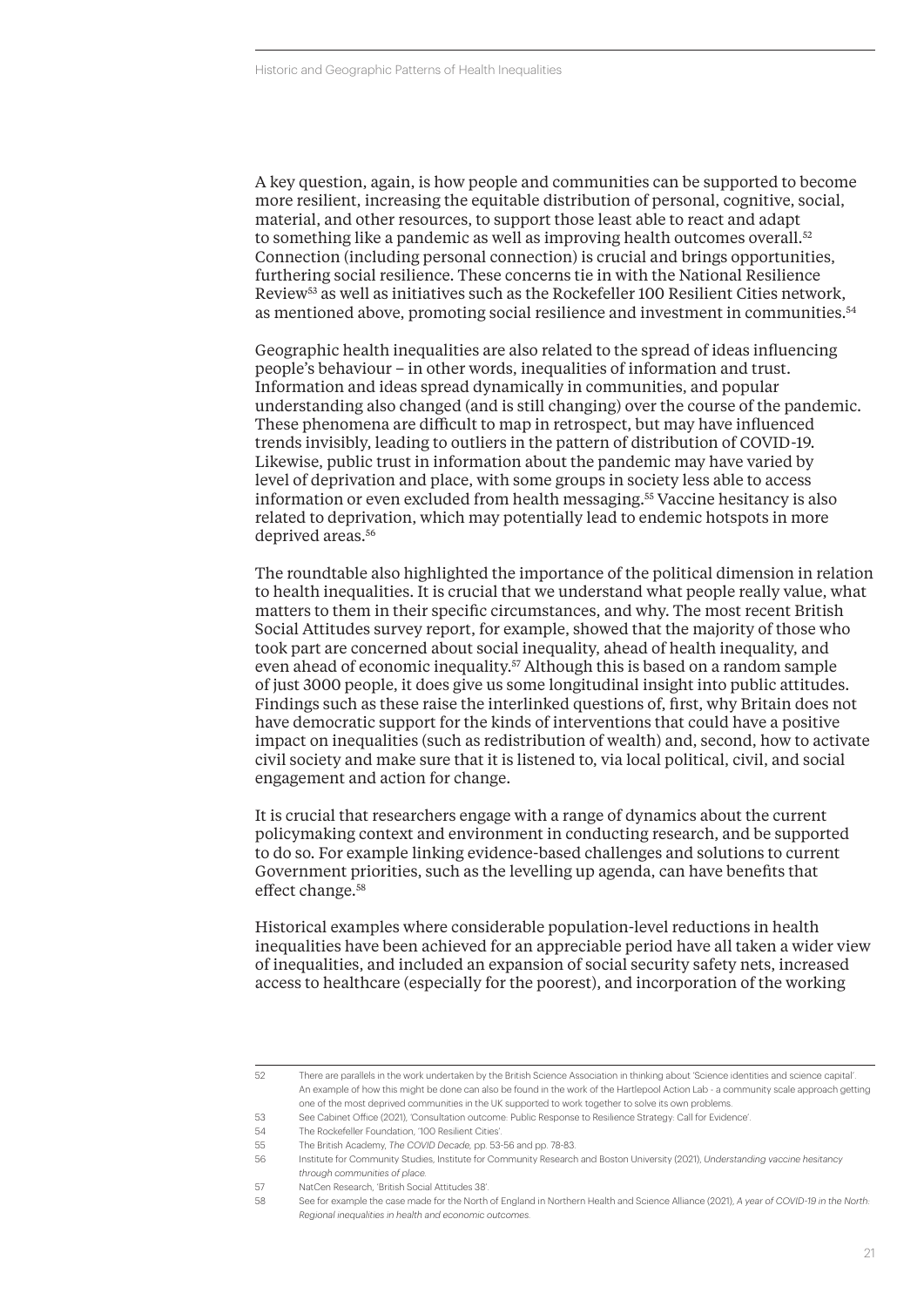classes and/or minority groups in the political process.59 Investment in health systems, preventative healthcare, support for children, a focus on reducing poverty and increasing old age pensions all formed part of governmental strategy between 1997 and 2010.60 Following the economic depression in the late 1920s and 1930s, 'prolonged and enthusiastic state intervention ... reduced inequalities in mortality' in Britain – and while this took some 21 years to achieve, the approach kept levels of income inequality low until the late 1970s.<sup>61</sup>

Rather than there being a single silver bullet to address health inequalities, what seems to be crucial is a range of policy options which target the various social determinants of health, engaging directly with communities, and sustained political action over time and across governments.62

Finally, health inequalities have a strong values dimension: hence it is important to be clear not only what matters to us, but who the 'us' is – developing this agenda through co-produced as well as systematic and scholarly work. Sociological research suggests that the way people understand and prioritise health is affected by how the questions are framed. Life and death are an existential and hence universal priority, but there are inequalities. In other words, there are inequalities in social, scientific, health capital, resources and health literacy, as well experiences of racism and other forms of discrimination, that can limit the capability of individuals or communities to make this a priority for action.

<sup>59</sup> Bambra, C. (2021), ['Levelling up: Global examples of reducing health inequalities'](https://pubmed.ncbi.nlm.nih.gov/34148458/), *Scandinavian Journal of Public Health,* 19, pp. 1-16. 60 Mackenbach, J.P. (2011), ['Can we reduce health inequalities? An analysis of the English strategy \(1997–2010\)'](https://hal.archives-ouvertes.fr/hal-00628275)*, Journal of Epidemiology* 

*<sup>&</sup>amp; Community Health,* 65(7), pp.568-75.

<sup>61</sup> Thomas, B., Dorling, D. and Davy Smith, G. (2010), '[Inequalities in premature mortality in Britain: observational study from 1921 to 2007'](https://pubmed.ncbi.nlm.nih.gov/20650979/), *British Medical Journal,* 341:c3639.

<sup>62</sup> Bambra, '[Levelling up](https://pubmed.ncbi.nlm.nih.gov/34148458/)', p. 5.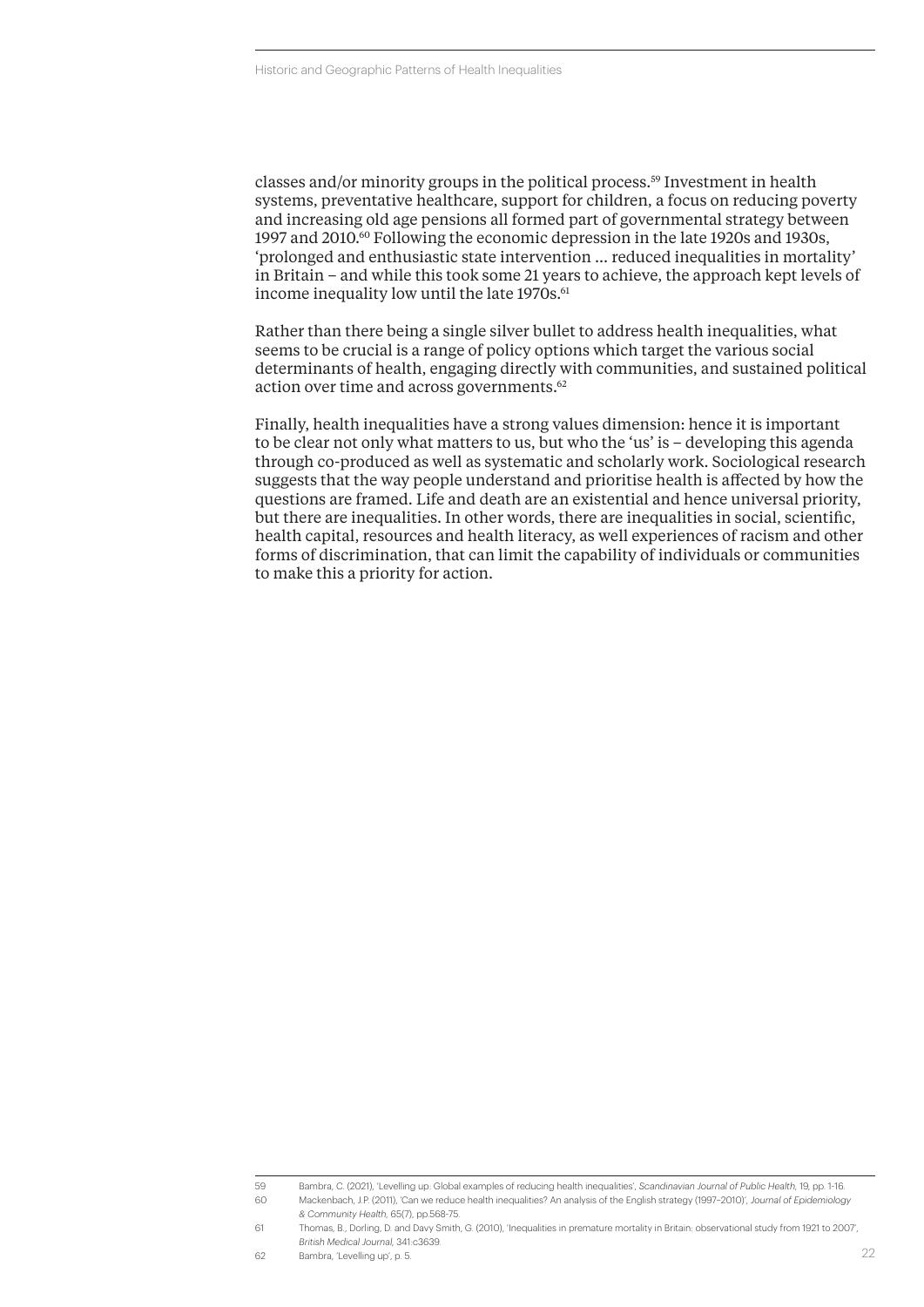## **Annex A – List of roundtable participants**

The following individuals were present at the roundtable held on 10 November 2021

| <b>Professor Dominic Abrams FBA</b> | Social Psychology, Director of the           |  |
|-------------------------------------|----------------------------------------------|--|
| Co-Chair                            | Centre for the Study of Group Processes,     |  |
|                                     | University of Kent                           |  |
|                                     |                                              |  |
| Professor Dame Theresa Marteau      | Director of Behaviour and Health             |  |
| FMedSci                             | Research Unit, University of Cambridge       |  |
| Co-Chair                            |                                              |  |
|                                     |                                              |  |
| <b>Winston Allamby</b>              | Patient and Public Contributor               |  |
| Professor Kate Ardern               | Director of Public Health, Wigan Council     |  |
| Professor Clare Bambra<br>Speaker   | Public Health, Newcastle University          |  |
| Professor Virginia Berridge         | History and Health Policy, London School     |  |
|                                     | of Hygiene and Tropical Medicine             |  |
|                                     |                                              |  |
| Jo Bibby                            | Director of Health, The Health Foundation    |  |
| Dr David Busse                      | Epidemiology Advisor,                        |  |
| Observer                            | Government Office for Science                |  |
|                                     |                                              |  |
| Dr Helen Bodmer                     | Head of Health Systems and Partnerships,     |  |
|                                     | Medical Research Council                     |  |
|                                     |                                              |  |
| Professor Carol Brayne FMedSci      | Public Health Medicine,                      |  |
|                                     | University of Cambridge                      |  |
|                                     |                                              |  |
| <b>Professor Sarah Curtis FBA</b>   | Professor Emerita, Durham University         |  |
| Speaker                             |                                              |  |
|                                     |                                              |  |
| Professor George Davy Smith         | Clinical Epidemiology, University of Bristol |  |
|                                     |                                              |  |
| Professor Carol Dezateux FMedSci    | Clinical Epidemiology and Health Data        |  |
|                                     | Science, Barts and the London, Queen         |  |
|                                     | Mary School of Medicine and Dentistry        |  |
|                                     |                                              |  |
| Sophie Evans                        | Patient and Public Contributor               |  |
|                                     |                                              |  |
| Dr Zhiqiang Feng                    | School of Geosciences,                       |  |
|                                     | University of Edinburgh                      |  |
|                                     |                                              |  |
| Professor Tamsin Ford FMedSci       | Child and Adolescent Psychiatry,             |  |
|                                     | University of Cambridge                      |  |
|                                     |                                              |  |
| Professor Dame Hazel Genn FBA       | Socio-Legal Studies,                         |  |
|                                     | University College London                    |  |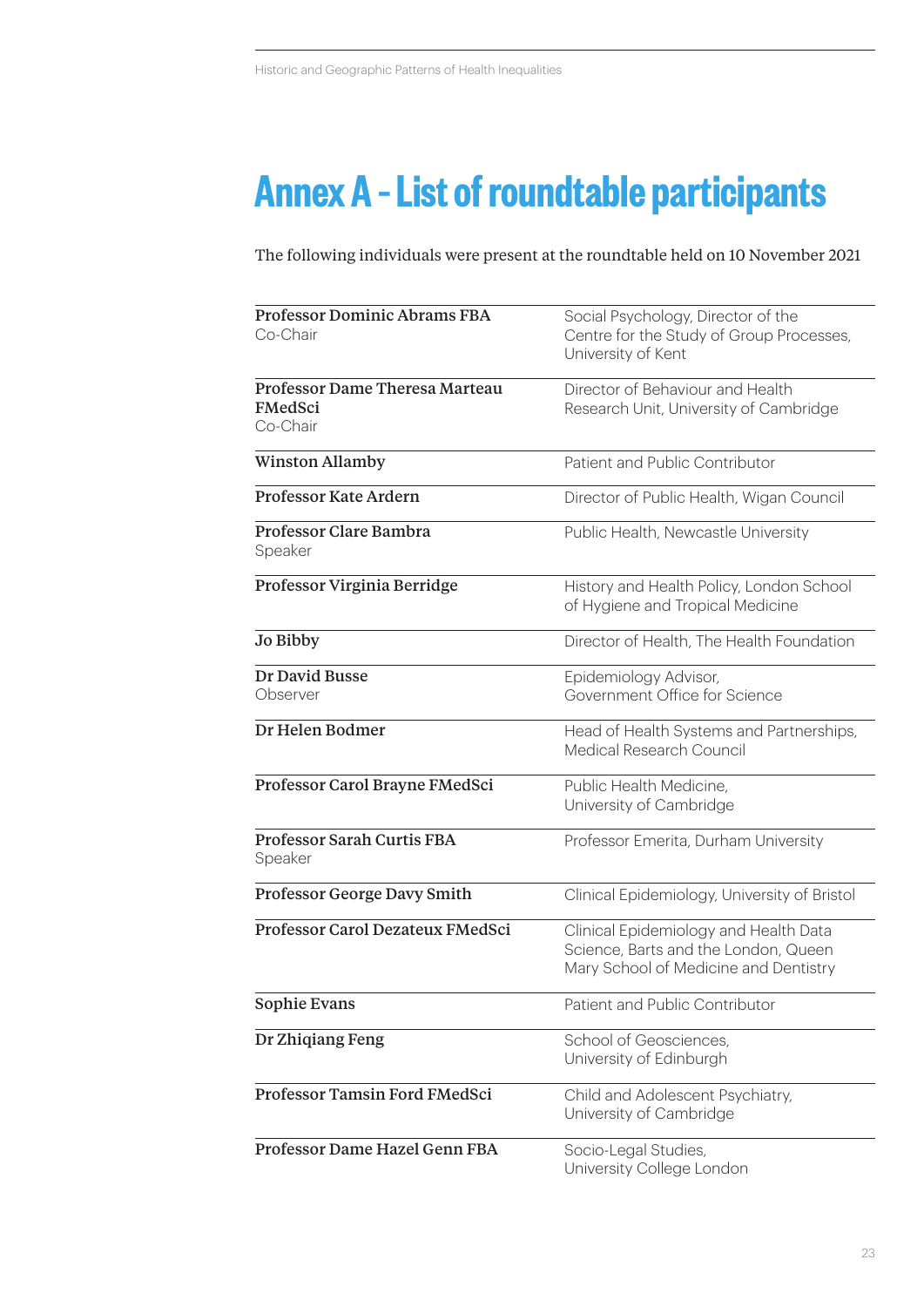| <b>Claire Hastie</b>                   | Patient and Public Contributor                                                                                                          |
|----------------------------------------|-----------------------------------------------------------------------------------------------------------------------------------------|
| Dr Gareth Griffith                     | Senior Research Associate, Bristol Medical<br>School, University of Bristol                                                             |
| Professor Dame Anne Johnson<br>FMedSci | Epidemiology, Co-Director UCL<br>Health of the Public, University College<br>London and President of the Academy<br>of Medical Sciences |
| Professor Srinivasa Vittal Katikireddi | NRS Senior Clinical Research Fellow,<br>University of Glasgow, honorary Consultant<br>in Public Health at NHS<br>Health Scotland        |
| Professor Kamlesh Khunti FMedSci       | Primary Care Diabetes & Vascular<br>Medicine, University of Leicester                                                                   |
| Lynn Laidlaw                           | Patient and Public Contributor<br>and Patient Researcher                                                                                |
| <b>Professor Richard Mitchell</b>      | Health and Environment,<br>University of Glasgow                                                                                        |
| Dr Alex Mold<br>Speaker                | History, London School of Hygiene<br>and Tropical Medicine                                                                              |
| Professor James Nazroo FBA             | Sociology, University of Manchester                                                                                                     |
| Amy Newman                             | Policy and Strategy Trainee, NHS England<br>and NHS Improvement                                                                         |
| Dr Paul Norman                         | Population & Health Geography,<br>University of Leeds                                                                                   |
| <b>Professor Michael Parker</b>        | Bioethics, Director of Wellcome Centre<br>for Ethics and Humanities and Director<br>of Ethox Centre, University of Oxford               |
| Professor Jenny Popay                  | Sociology and Public Health,<br>Lancaster University                                                                                    |
| <b>Professor Simon Szreter</b>         | History and Public Policy,<br>University of Cambridge                                                                                   |
| Professor Kier Waddington              | History, Cardiff University                                                                                                             |
| Colin Wilkinson                        | Patient and Public Contributor                                                                                                          |
| Eren Akademir                          | Academy of Medical Sciences                                                                                                             |
| Alice Fletcher-Etherington             | Academy of Medical Sciences                                                                                                             |
| Dr James Squires                       | Academy of Medical Sciences                                                                                                             |
| Angel Yiangou                          | Academy of Medical Sciences                                                                                                             |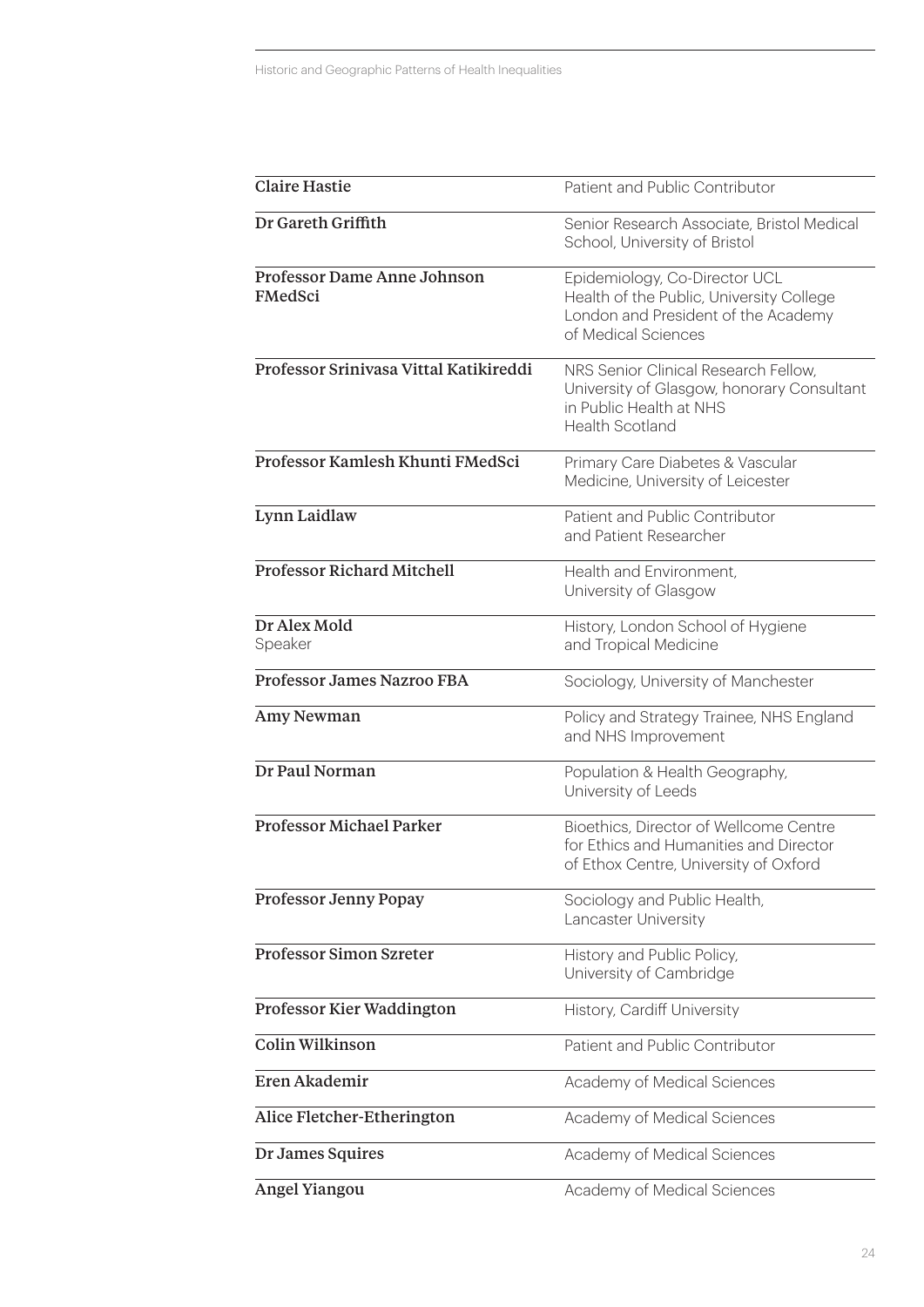| Alex Mankoo            | The British Academy                |
|------------------------|------------------------------------|
| Dr Molly Morgan Jones  | The British Academy                |
| Alexandra Paz          | The British Academy                |
| Dr Joanna Thornborough | The British Academy                |
| Dr Christine Knight    | External consultant to the project |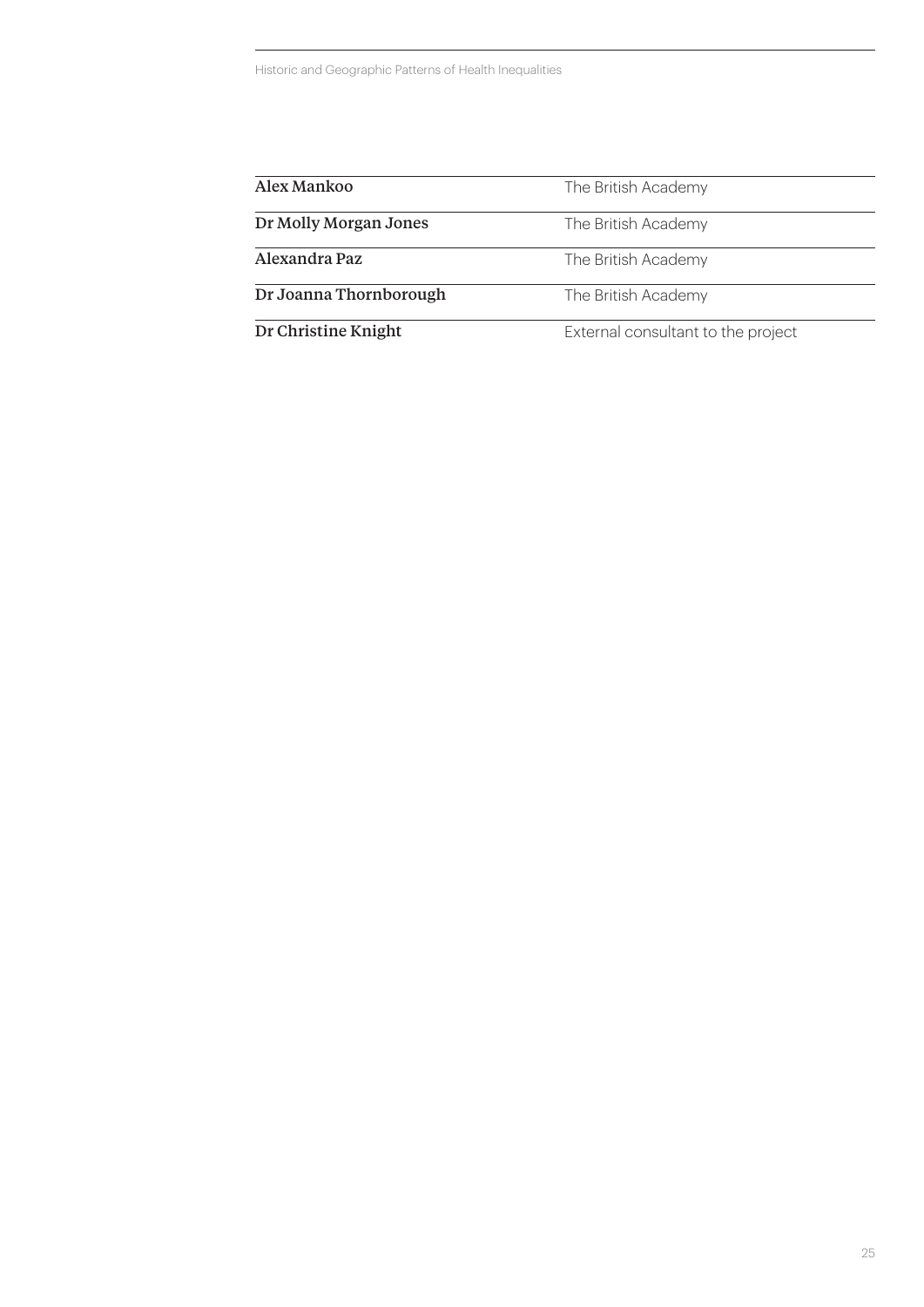### **Annex B – Roundtable briefing**

The roundtable addressed the following core questions:

- To what extent are the geographic spread of COVID-19 infection and mortality rates distinguishable from place-based health outcomes over the past 200 years?
- What are the causes and consequences of this?
- What needs to change?

#### **Background**

COVID-19 has been referred to as a 'syndemic' crisis, a situation where there is 'the accumulation and adverse interaction between two or more conditions in a population, often resulting from the social context in which that population lives'.63Health and wellbeing, local economic risk and resilience, poverty and deprivation, and response planning all have an important place-related dimension that has shaped the impact of the crisis. This impact has identified clear placebased vulnerability; the disease has hit the most deprived communities hardest. Inequalities are rising within and between communities, with more people falling into poverty, and existing trends in inequalities pre-COVID are being exacerbated and accelerated.

Understanding how the mortality rates of COVID-19 map against geographical location, physical infrastructure and social conditions, and to what extent these trends are long-standing or newly surfaced by the pandemic, will allow for better understanding of the different priorities that may be needed in different places.

In June 2021, the British Academy and the Academy of Medical Sciences received a request from SAGE to investigate the geographical factors associated with historically poorer public health outcomes over the last 200 years. This request arose in part from discussion at a meeting of SAGE on 22 April 2021 on common characteristics between areas of persistent transmission.<sup>64</sup>

This request was then developed into the following research question, to be investigated independently by the British Academy in cooperation with the Academy of Medical Sciences:

**To what extent are the geographic spread of COVID-19 infection and mortality65 rates distinguishable from place-based health outcomes over the past 200 years? What are the causes and consequences of this? And what needs to change?**

<sup>63</sup> Campos-Matos, I., Newton, J. and Doyle, Y. (2020). 'An opportunity to address inequalities: learning from the first months of the COVID-19 [pandemic](https://publichealthmatters.blog.gov.uk/2020/10/29/an-opportunity-to-address-inequalities-learning-from-the-first-months-of-the-covid-19-pandemic/)', *Public Health England, Gov.UK*, 29 October 2020.

<sup>64</sup> [SAGE 87 minutes: Coronavirus \(COVID-19\) response, 22 April 2021](https://www.gov.uk/government/publications/sage-87-minutes-coronavirus-covid-19-response-22-april-2021/sage-87-minutes-coronavirus-covid-19-response-22-april-2021).

<sup>65</sup> Note that both elements might have different drivers, and certainly the severity of the disease might vary, but not lead to mortality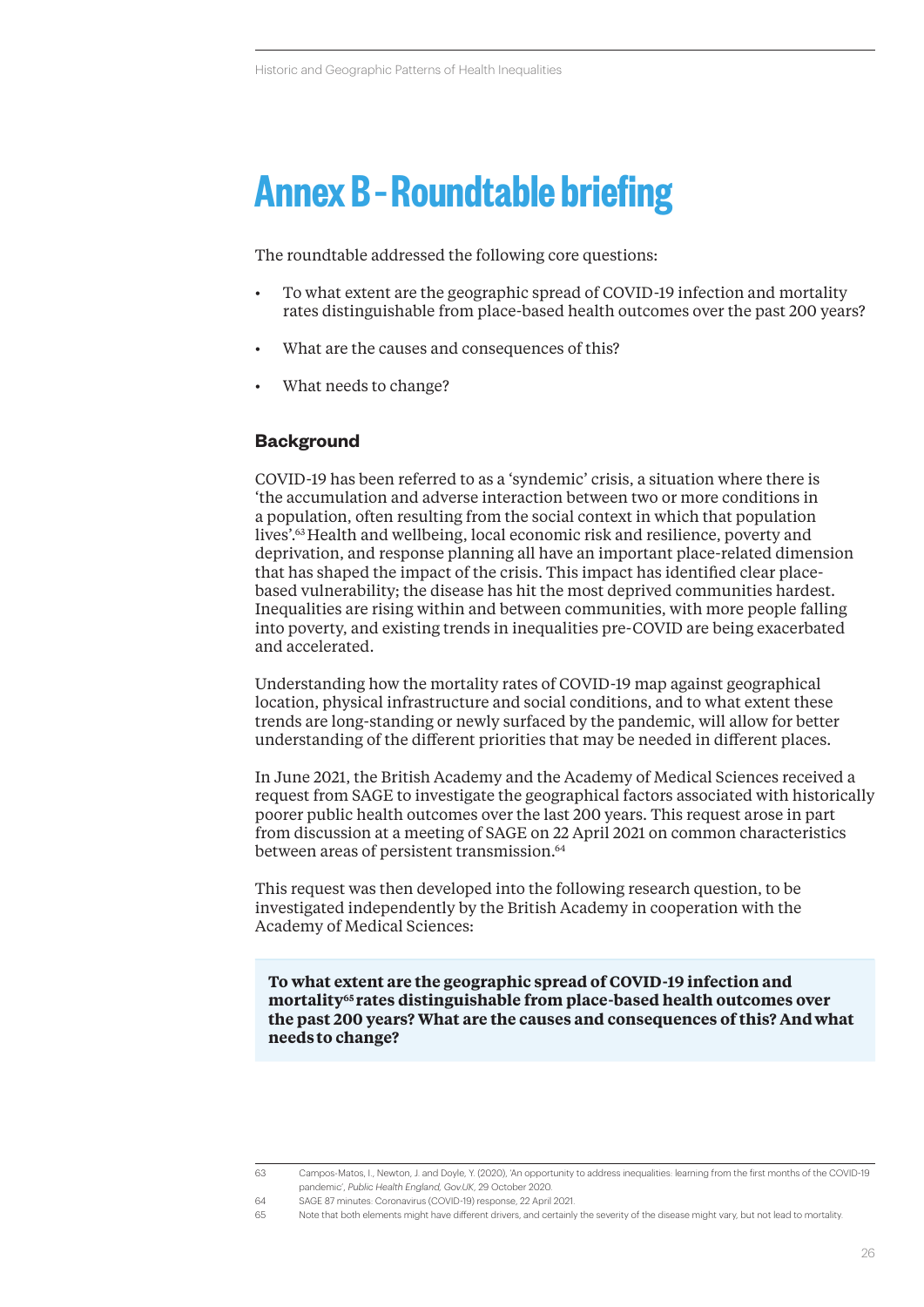To approach this question, we began with a short scoping review of existing literature on the geographic spread of historic health outcomes, in parallel with a series of supporting calls with a small number of researchers and other experts across a broad range of disciplines, to further develop and inform how we might approach the question. This initial scoping was also heavily informed by the interdisciplinary evidence and insights captured in the Academy of Medical Science's reports *Preparing for a Challenging Winter* (2020) and *COVID-19: Preparing for the Future* (2021) and the British Academy's *COVID Decade* reports.66

In order to help catalyse discussion at the roundtable and provide a shared background to some of the historical perspectives and trends in health outcomes, a wider (but still initial and light-touch) literature review was then conducted, drawing upon existing literature and available data identified by the researchers and experts we spoke with. This initial review has informed the current briefing document and the scope of the roundtable.

The purpose of the roundtable is to bring together researchers and other experts with a breadth and depth of disciplinary perspectives in order to address the question above.

The discussion and outputs from this roundtable will be summarised in a briefing note, alongside additional analysis from the literature review. In addition to SAGE, the briefing note is intended to inform and enrich debate among a wider policy audience.

After the roundtable, the British Academy and the Academy of Medical Sciences will be discussing a range of next steps, including the possibility of a larger programme of work building on this project. If you would be interested in contributing to any further work, please let us know.

#### **Initial insights and reflections**

The points below offer an initial set of insights, considerations, and reflections to help kick-start and catalyse the discussion. They are not intended to be comprehensive or exhaustive, but we hope participants will be able to review them in advance and use them to help inform their own contributions to the discussion. We highlight questions about remaining evidence gaps and look forward to building on this through the roundtable discussion.

Q1. To what extent are the geographic spread of COVID-19 infection and mortality rates distinguishable from place-based health outcomes over the past 200 years?

In order to answer this question, we will need to consider evidence relating to:

- Place-based health outcomes over the past 200 years,
- The geographic spread of COVID-19 infection and mortality rates, and
- The extent to which the latter maps onto the former.

<sup>66</sup> The Academy of Medical Sciences (July 2020), *[Preparing for a challenging winter 2020/21](https://acmedsci.ac.uk/policy/policy-projects/coronavirus-preparing-for-challenges-this-winter)*; The Academy of Medical Sciences (July 2021), *[COVID-19: Preparing for the future](https://acmedsci.ac.uk/more/news/winter-viruses-and-covid-19-could-push-nhs-to-breaking-point-warns-new-report)*; The British Academy (2021), *[The COVID Decade: Understanding the long-term societal impacts](https://www.thebritishacademy.ac.uk/publications/covid-decade-understanding-the-long-term-societal-impacts-of-covid-19/) [of COVID-19](https://www.thebritishacademy.ac.uk/publications/covid-decade-understanding-the-long-term-societal-impacts-of-covid-19/)*.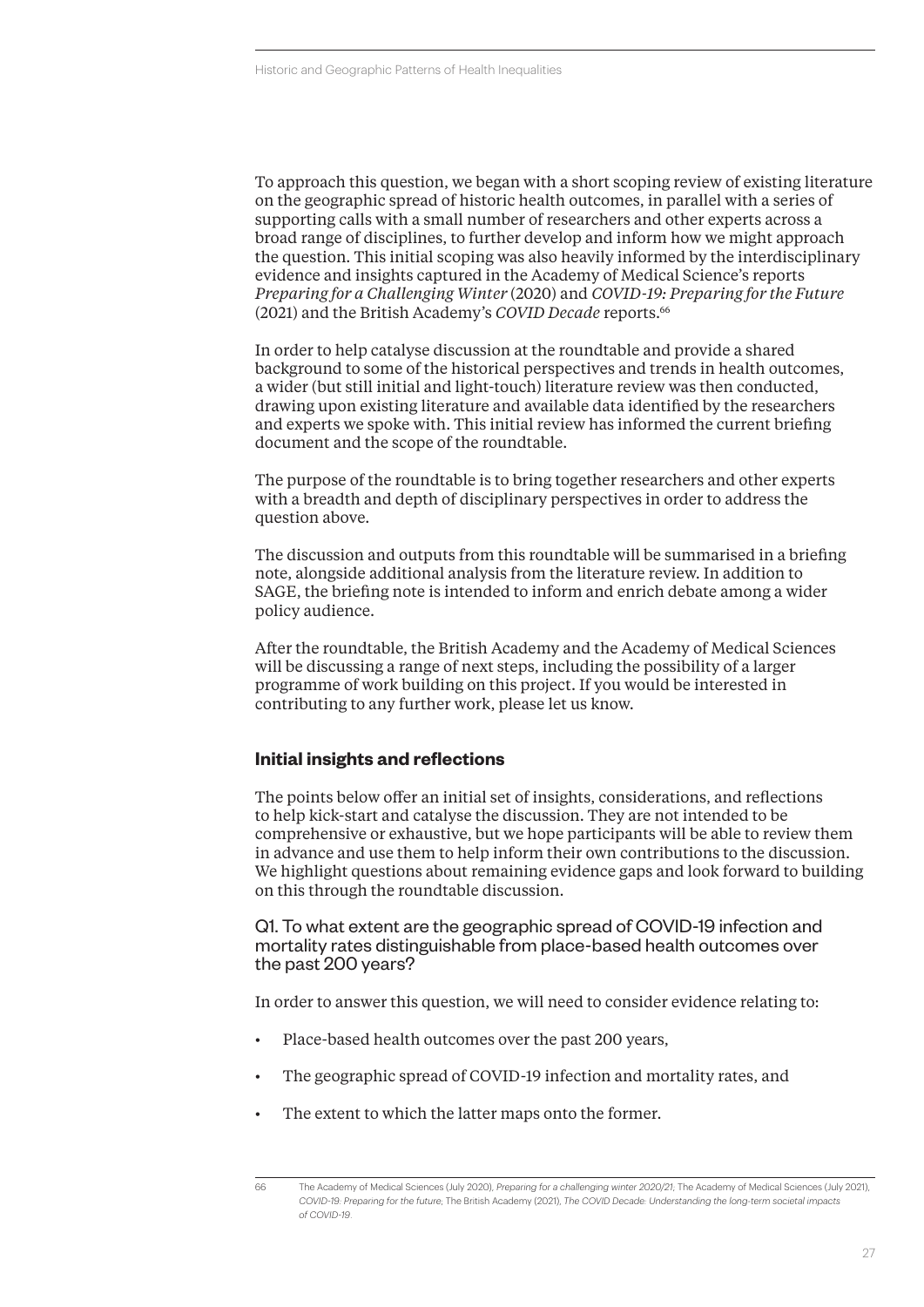#### **Place-based health outcomes over the past 200 years**

#### The **history of industrialisation and urbanisation in the early decades of the 19th century** is key to any consideration of historic and geographic health inequalities in Britain. This timeframe coincides with the availability of data on population, mortality, health, and disease,<sup>67</sup> supported by bioarchaeological and palaeopathological evidence of the health impacts of 19th-century urban industrial life.68 Historians highlight the **'urban penalty'** that emerged with the influx of working-class people into industrial towns and cities, creating the conditions for a set of place-based health risks, notably epidemics of infectious disease such as cholera and typhus.69

Health geographers and others have explored **place-based health inequalities within Britain in the late 20th and early 21st centuries.** At the **local level,** there have been growing inequalities in premature mortality between districts.70 At the **regional level,** health inequalities have affected post-industrial areas since the 1980s (e.g., West of Scotland, North West and North East of England, South Wales, parts of Northern Ireland). Specific places suffering from poor health outcomes in this period include **Glasgow, Manchester,** and parts of **London,** with **broader divides between North/South and urban/rural.**<sup>71</sup>

Most recently, *The Marmot Review Ten Years On* report, published in February 2020 just before the impact of COVID-19 on the UK, demonstrated **widening health inequalities in the last decade and growing regional health inequalities,** following the North/South divide identified in previous reports (with the North East faring especially poorly). Regional disparities in life expectancy reflect differences in life expectancy in the most deprived areas within regions: i.e., the life expectancy penalty of living in a deprived area in the North is much higher than that of living in a deprived area in the South.72 Communities facing particular hardship and adversity ('left behind' or 'ignored' places) are concentrated in the North and Midlands, as well as southern coastal towns.73

<sup>67</sup> Rosen, G. (1993), *A History of Public Health*, pp. 148–56.

<sup>68</sup> Lewis, M.E. (2002), '[Impact of industrialization: comparative study of child health in four sites from medieval and postmedieval England](https://onlinelibrary.wiley.com/doi/abs/10.1002/ajpa.10126)  [\(AD 850–1859\)](https://onlinelibrary.wiley.com/doi/abs/10.1002/ajpa.10126)', *American Journal of Physical Anthropology*, 119, pp. 211–23; Mathena-Allen, S. and Zuckerman, M.K. (2020), ['Embodying industrialization: inequality, structural violence, disease, and stress in working-class and poor British women](https://www.springer.com/gp/book/9783030464394)', in Tremblay, L.A. and Reedy, S. (eds), *The Bioarchaeology of Structural Violence*, pp. 53-79; Newman, S.L., Gowland, R.L. and Caffell, A.C. (2019), ['North and south: A comprehensive analysis of non-adult growth and health in the industrial revolution \(AD 18th–19th C\), England'](https://dro.dur.ac.uk/28313/1/), *American Journal of Physical Anthropology*, 169, pp. 104–21; Roberts, C.A., Caffell, A., Filipek-Ogden, K.L., Gowland, R. and Jakob, T. (2016), '["Til Poison Phosphorous Brought them Death](https://dro.dur.ac.uk/19368/)": A potentially occupationally-related disease in a post-medieval skeleton from north-east England', *International Journal of Paleopathology*, 13, pp. 39–48.

<sup>69</sup> Berridge, V., Gorsky, M. and Mold, A. (2011), *[Public Health in History](https://researchonline.lshtm.ac.uk/id/eprint/20857/)*, p. 31.

<sup>70</sup> Shaw, M., Dorling, D. and Brimblecombe, N. (1998), ['Changing the map: health in Britain 1951–91](http://www.dannydorling.org/?page_id=1458)', *Sociology of Health and Illness*, 20, pp. 694–709.

<sup>71</sup> Curtis, S. and Jones, I.R. (1998), '[Is there a place for geography in the analysis of health inequality?](https://onlinelibrary.wiley.com/doi/10.1111/1467-9566.00123)', *Sociology of Health and Illness*, 20, pp. 645-672; Mitchell, R., Shaw, M. and Dorling, D. (2000) *[Inequalities in Life and Death: What If Britain Were More Equal?](http://www.dannydorling.org/?page_id=1474)*; Shaw, M., Thomas, B., Smith, G.D. and Dorling, D. (2008), *[The Grim Reaper's Road Map: An Atlas of Mortality in Britain](http://www.dannydorling.org/?page_id=1468)*.

<sup>72</sup> Marmot, M., Allen, J., Boyce, T., Goldblatt, P. and Morrison, J. (2020), *[Health Equity in England: the Marmot Review Ten Years On.](https://www.health.org.uk/publications/reports/the-marmot-review-10-years-on)  [Executive Summary](https://www.health.org.uk/publications/reports/the-marmot-review-10-years-on)*, The Health Foundation and the Institute of Health Equity, p. 13.

<sup>73</sup> Marmot et al., *[Health Equity in England](https://www.health.org.uk/publications/reports/the-marmot-review-10-years-on)*, 28; Whitty, C. (2021), *[Chief Medical Officer's Annual Report 2021: Health in Coastal Communities](https://www.gov.uk/government/publications/chief-medical-officers-annual-report-2021-health-in-coastal-communities)*.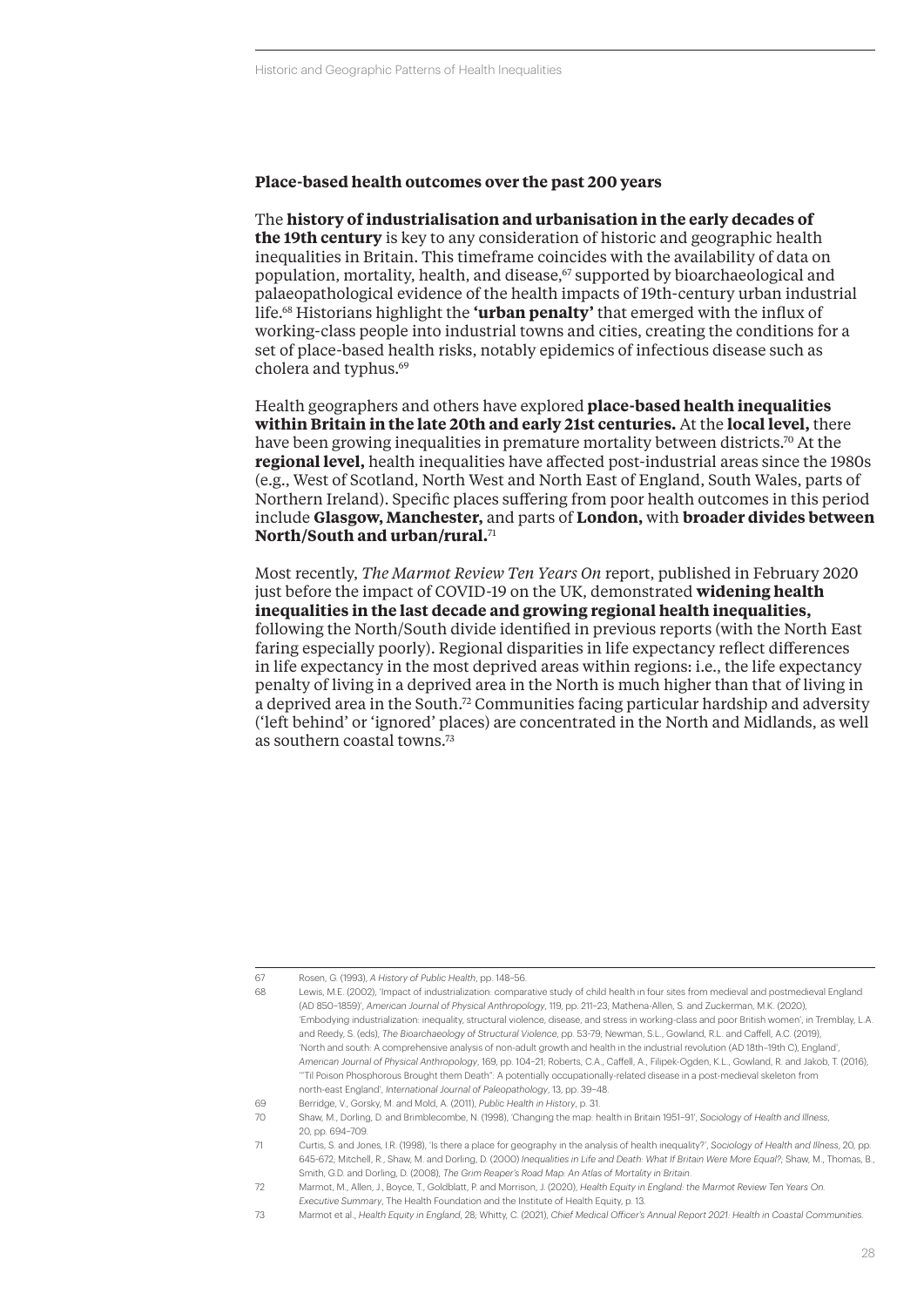#### **The geographic spread of COVID-19 infection and mortality rates**

#### **In relation to COVID-19, more deprived areas have suffered disproportionately**

in terms of both case numbers and deaths.74 Local demographic factors (older population, lower SES, population density, proportion of ethnic minorities) accurately predicted community vulnerability to COVID-19, strain on hospital capacity, and local lockdowns in (for example) parts of London, Manchester, Bolton, Salford, Bury, and Trafford.75 Work in the early stages of the pandemic indicated that the majority of the most vulnerable areas were in the North, correlating with deprivation,76 but it is unclear whether this mapped precisely onto subsequent COVID-19 outcomes, and any 'final' or absolute map of COVID-19 mortality and infection rates in the UK is yet to be drawn. $77$ 

#### **To what extent do COVID-19 infection and mortality rates map onto historic place-based health outcomes?**

While the link between the historic 'urban penalty' and COVID-19 has been flagged,78 further research would be needed to answer this question. Prior to COVID-19, it had been shown that contemporary place-based health inequalities have a robust relationship with historic geographic inequalities in at least some areas, such as London.79

Atlases of mortality in Britain (and underpinning data) present key resources for analysing the extent to which COVID-19 infection and mortality rates map onto historic and pre-pandemic mortality patterns.<sup>80</sup> Maps produced by the University of Cambridge 'Populations Past' project,<sup>81</sup> for example, suggest that patterns of COVID-19 mortality closely resemble those of historic poor health and infant mortality (particularly for cities such as mid-19th-century Manchester and Liverpool with crowded and inadequate housing) or, more recently, rates of heart disease, lung cancer, and stroke in the West of Scotland.<sup>82</sup> Local-level data on COVID-19 are clearly available for comparison with historic health outcomes, notwithstanding the challenges of comparability due to administrative boundary changes over time.

We would welcome discussion at the roundtable on the **need of further research** on this point and, if this is felt to be desirable, **appropriate case studies** (places), **timeframes,** and **comparators** (diseases/causes of death) for historical comparison. We would also welcome insight into any **work in progress** in this area.

<sup>74</sup> For example Priestley, A. (2021), *[Health Inequality and COVID-19 in Scotland](https://digitalpublications.parliament.scot/ResearchBriefings/Report/2021/3/23/ee202c60-93ad-4a27-a6e7-67613856ba24)*, SPICe; see also Morasaea, E.K., Ebrahimib, T., Mealy, P. and Coyle, D. (2021), *[Place-based Pathologies: Economic Complexity Maps COVID-19 Outcomes in UK Local Authorities](https://www.bennettinstitute.cam.ac.uk/publications/Place-based-pathologies/)*, Bennett Institute for Public Policy, University of Cambridge; The British Academy, *[The COVID Decade](https://www.thebritishacademy.ac.uk/publications/covid-decade-understanding-the-long-term-societal-impacts-of-covid-19/)*, in particular chapter 2, 'Health and wellbeing', pp. 18-64 and chapter 3, 'Communities, culture and belonging', pp. 65-91.

<sup>75</sup> Mills, M. (2020), '[Vulnerability to COVID-19: demography, deprivation and behaviour'](https://www.thebritishacademy.ac.uk/publications/covid-19-shape-the-future-what-factors-make-community-more-vulnerable/), in Abrams, D., Centre for Homelessness Impact, Hand, D.J., Heath, A., Karlsen, S., Mills, M., Nazroo, J., Richards, L. and Roberts, C., *What Factors Make a Community More Vulnerable to COVID-19? A summary of a British Academy Workshop*. The British Academy, p. 33.

<sup>76</sup> Nicodemo, C., Barzin, S., Cavalli, N, Lasserson, D., Moscone, F., Redding, S. and Shaikh, M. (2020), ['Measuring geographical disparities](https://bmjopen.bmj.com/content/10/9/e039749) [in England at the time of COVID-19: results using a composite indicator of population vulnerability'](https://bmjopen.bmj.com/content/10/9/e039749), *BMJ Open*, 10: e039749.

<sup>77</sup> Scoping call with Danny Dorling (14/10/21).

<sup>78</sup> Roberts, C. (2020), '[Mortui vivos docent: let the dead teach the living in a post-pandemic landscape'](https://www.thebritishacademy.ac.uk/publications/covid-19-shape-the-future-what-factors-make-community-more-vulnerable/), in Abrams et al.,

*What Factors Make a Community More Vulnerable to COVID-19?*, p. 42.

<sup>79</sup> Dorling, D., Mitchell, R., Shaw, M., Orford, S. and Smith, G.D. (2000), '[The Ghost of Christmas Past: health effects of poverty in London](https://pubmed.ncbi.nlm.nih.gov/11124169/)  [in 1896 and 1991'](https://pubmed.ncbi.nlm.nih.gov/11124169/), *BMJ*, 321, pp. 1547–51; Orford, S., Dorling, D., Mitchell, R., Shaw, M. and Smith, G.D. (2002), '[Life and death of the people](http://www.dannydorling.org/?page_id=1826)  [of London: a historical GIS of Charles Booth's inquiry'](http://www.dannydorling.org/?page_id=1826), *Health and Place*, 8, pp. 25–35.

<sup>80</sup> Howe, G.M. (1997), *People, Environment, Disease and Death: Medical Geography of Britain Throughout the Ages*; Shaw et al.,

*[The Grim Reaper's Road Map](http://www.dannydorling.org/?page_id=1468);* Woods, R. and Shelton, N. (1997), *An Atlas of Victorian Mortalit*y.

<sup>81</sup> The Cambridge Group for the History of Population and Social Structure, 'Populations Past – Atlas of Victorian and Edwardian Population'.

<sup>82</sup> Jeavans, C. (8 July 2021), '[Dying too young: Maps show little has changed in 170 years](https://www.bbc.co.uk/news/health-57730353)', article for BBC News – Health.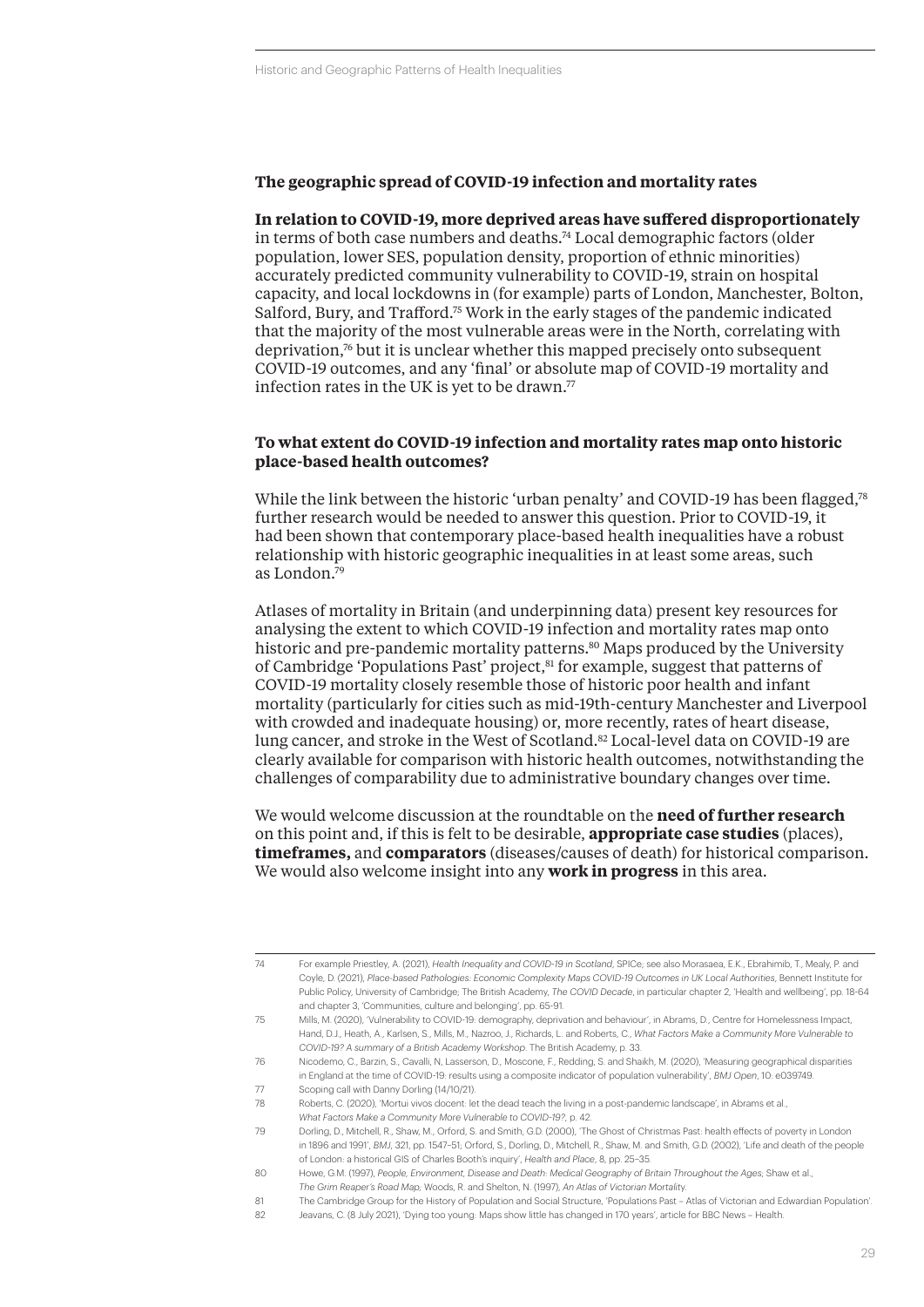#### Q2. What are the causes and consequences of (persistent) geographic health inequalities?

In order to address this question, we will need to consider evidence relating to:

- The attributes and conditions of local areas which increase the risk of poor health and lower life expectancy when individuals are exposed over their life course,
- How the evolution of place relates to changes in the health of the local population.

*'In short, the longer people spend in poverty and in poor places, the earlier they tend to die.'83*

#### **Causes**

Historically, urban health problems stemmed from the **19th-century urban environment and living conditions,** notably overcrowding, poor-quality housing, excessive building density, inadequate sanitation, factory work in poor conditions, and lack of public parks for recreation.84 Malnutrition, vitamin D deficiency, and the individual and environmental harms of industrial pollutants have also been highlighted, while pollution from activities like coal and tin mining has historically affected more rural areas too, for example in Wales.<sup>85</sup>

Worsening geographic health inequalities in the UK in the late 20th century may be traced to **social change and polarisation,**86 cemented at the local level by selective migration.87 Most recently, the *Marmot Review Ten Years On* (among others) demonstrates the impact on health inequalities of **funding cuts due to austerity,** hitting deprived areas and those outside London and the South East hardest.<sup>88</sup>

In England, regional health inequalities are largely accounted for by **deprivation,**<sup>89</sup> although this is not the case for Scotland. Excess premature mortality in Scotland, and Glasgow specifically, may be explained by the lagged effects of historically higher deprivation levels, UK government regional and economic policies from the 1950s to 1980s (and local government responses to these), the nature and scale of post-war urban change, relatively low levels of social capital, and the 'democratic deficit' of the 1980s.90

**Specific attributes of local areas that exacerbate health disadvantage** include: limited employment opportunities; poor-quality housing; poor healthcare facilities and problems with access and workforce retention (e.g. in rural, remote, and coastal

83 Dorling et al., '[The Ghost of Christmas Past'](https://pubmed.ncbi.nlm.nih.gov/11124169/), pp. 1550–51.

<sup>84</sup> Rosen, *A History of Public Health*, pp. 177–82.

<sup>85</sup> Jeavans, C. (8 July 2021), '[Dying too young: Maps show little has changed in 170 years](https://www.bbc.co.uk/news/health-57730353)', article for BBC News - Health; Mathena-Allen and Zuckerman, 'Embodying industrialization'; McGuire, S.A. (2020), 'Products of industry: pollution, health and England's industrial revolution', in Tremblay, L.A. and Reedy, S. (eds), *The Bioarchaeology of Structural Violence: A Theoretical Framework for Industrial Era Inequality*, pp. 203–31; Roberts et al., 'Til Poison Phosphorous Brought them Death'.

<sup>86</sup> Mitchell et al., *[Inequalities in Life and Death](https://www.dannydorling.org/?page_id=1474)*.

<sup>87</sup> Brimblecombe, N., Dorling, D. and Shaw, M. (1999), '[Mortality and migration in Britain, first results from the British Household Panel Survey](https://www.dannydorling.org/?page_id=979)', *Social Science and Medicine*, 49, pp. 981–88.

<sup>88</sup> Marmot et al., *[Health Equity in England](https://www.health.org.uk/publications/reports/the-marmot-review-10-years-on)*, pp. 3–5; see also Alexiou, A., Fahy, K. Mason, K. Bennett, D., Brown, H., Bambra, C., Taylor-Robinson, D. and Barr, B. (2021), '[Local government funding and life expectancy in England: a longitudinal ecological study](https://pubmed.ncbi.nlm.nih.gov/34265265/)', *The Lancet Public Health*, 6, e641–e647.

<sup>89</sup> McKee, M., Dunnell, K., Anderson, M., Brayne, C., Charlesworth, A., Johnston-Webber, C., Knapp, M., McGuire, A., Newton, J.N. Taylor, D. and Watt, R.G. (2021), ['The changing health needs of the UK population](https://www.thelancet.com/journals/lancet/article/PIIS0140-6736(21)00229-4/fulltext)', *Lancet*, 397: 1981.

<sup>90</sup> Walsh, D., McCartney, G., Collins, C., Taulbut, M. and Batty, G.D. (2016), *[History, Politics and Vulnerability: Explaining Excess Mortality](https://www.gcph.co.uk/publications/635_history_politics_and_vulnerability_explaining_excess_mortality)  [in Scotland and Glasgow](https://www.gcph.co.uk/publications/635_history_politics_and_vulnerability_explaining_excess_mortality)*, Glasgow Centre for Population Health, pp. 8–10.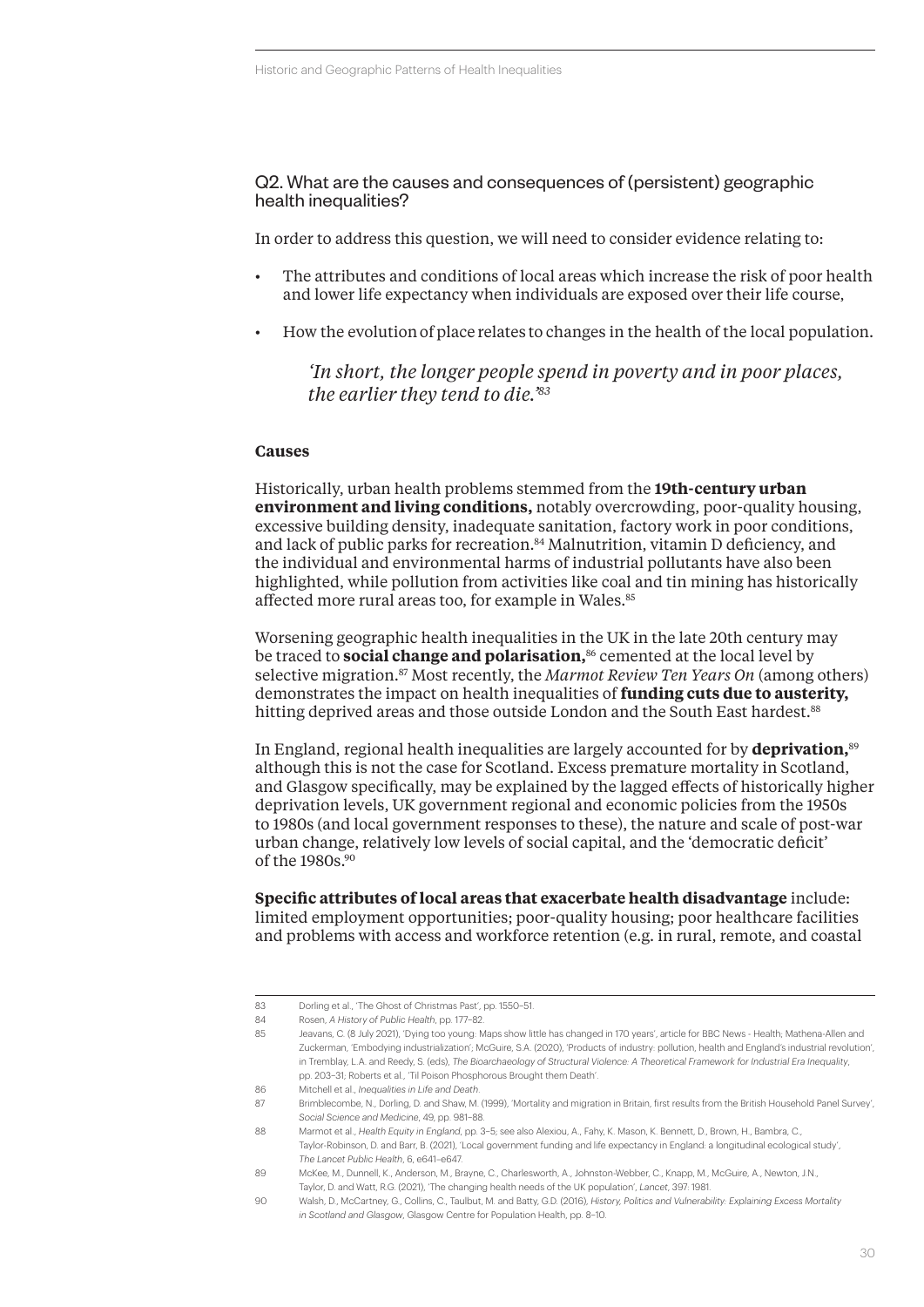areas); lack of healthy and affordable food shops; lack of play and leisure facilities; poorly maintained public spaces; industrial pollution; and traffic congestion, pollution, and accidents.91

**The attributes of the place in which someone spends their childhood can also have lifelong effects,** increasing the risk of disease and disability. This includes the broad socioeconomic profile of an area, as well as specific factors such as lesser availability of public parks, which is associated with greater cognitive decline in later life.92

#### **Consequences**

The consequences of (persistent) geographic health inequalities are perhaps most vividly illustrated in *The Grim Reaper's Roadmap*, which (among its many maps of mortality across the UK) highlights g**ross disparities in life expectancy** between neighbourhoods, with the average age of death ranging from 66.4 years in Glasgow Easterhouse to 80.6 years in Eastbourne West (1981-2004 figures).<sup>93</sup> As well as years of life lost, we must consider **lost years of healthy and disability-free life:** the recent *Marmot Review Ten Years On* report highlights differences in healthy life expectancy within England of 12 years between the most and least deprived local authorities.<sup>94</sup> Health inequalities are also 'expensive to the public purse',<sup>95</sup> not to mention their toll of human suffering:

*'Although usually expressed in statistical terms [...] behind such summary epidemiological expressions lie genuine human tragedies: individual stories of shortened, wasted lives, pain, sickness, early death and grief, affecting individual men, women and children, their families, friends and communities.'96*

Q3. What needs to change?

#### **Policy options**

The recent *Marmot Review Ten Years On* report highlights the twin challenges of socioeconomic and regional health inequalities and calls for a **national strategy on health inequalities** as 'an essential first step'.97 The report calls for policy action on **early years, education, employment, standard of living, healthy places, and preventive health,** all of which are crucial to reducing health inequalities.

<sup>91</sup> Curtis and Jones, '[Is there a place for geography'](https://onlinelibrary.wiley.com/doi/10.1111/1467-9566.00123); Marmot et al., *[Health Equity in England](https://www.health.org.uk/publications/reports/the-marmot-review-10-years-on)*, pp. 28–30; Priestley, *[Health Inequality and](https://digitalpublications.parliament.scot/ResearchBriefings/Report/2021/3/23/ee202c60-93ad-4a27-a6e7-67613856ba24)  [COVID-19 in Scotland](https://digitalpublications.parliament.scot/ResearchBriefings/Report/2021/3/23/ee202c60-93ad-4a27-a6e7-67613856ba24)*; Whitty, *[CMO's Annual Report](https://www.gov.uk/government/publications/chief-medical-officers-annual-report-2021-health-in-coastal-communities)*.

<sup>92</sup> Cherrie, M.P.C., Shortt, N.K., Mitchell, R.J., Taylor, A.M., Redmond, P., Thompson, C.W., Starr, J.M., Deary, I.J. and Pearce, J.R. (2018), ['Green space and cognitive ageing: a retrospective life course analysis in the Lothian Birth Cohort 1936'](https://www.sciencedirect.com/science/article/pii/S027795361730655X?via%3Dihub), *Social Science & Medicine*, 19, pp. 56-65; Curtis, S., Southall, H., Congdon, P. and Dodgeon, B. (2004), ['Area effects on health variation over the life-course: analysis](https://www.sciencedirect.com/science/article/abs/pii/S0277953603001497?via%3Dihub)  [of the longitudinal study sample in England using new data on area of residence in childhood](https://www.sciencedirect.com/science/article/abs/pii/S0277953603001497?via%3Dihub)', *Social Science & Medicine*, 58, pp. 57-74.

<sup>93</sup> Shaw et al., *[The Grim Reaper's Road Map](http://www.dannydorling.org/?page_id=1468)*, p. 2.

<sup>94</sup> Marmot et al., *[Health Equity in England](https://www.health.org.uk/publications/reports/the-marmot-review-10-years-on)*, p. 15.

<sup>95</sup> Marmot et al., *[Health Equity in England](https://www.health.org.uk/publications/reports/the-marmot-review-10-years-on)*, p. 3.

<sup>96</sup> Walsh et al., *[History, Politics and Vulnerability](https://www.gcph.co.uk/publications/635_history_politics_and_vulnerability_explaining_excess_mortality)*, p. 4.

<sup>97</sup> Marmot et al., *[Health Equity in England](https://www.health.org.uk/publications/reports/the-marmot-review-10-years-on)*, p. 3.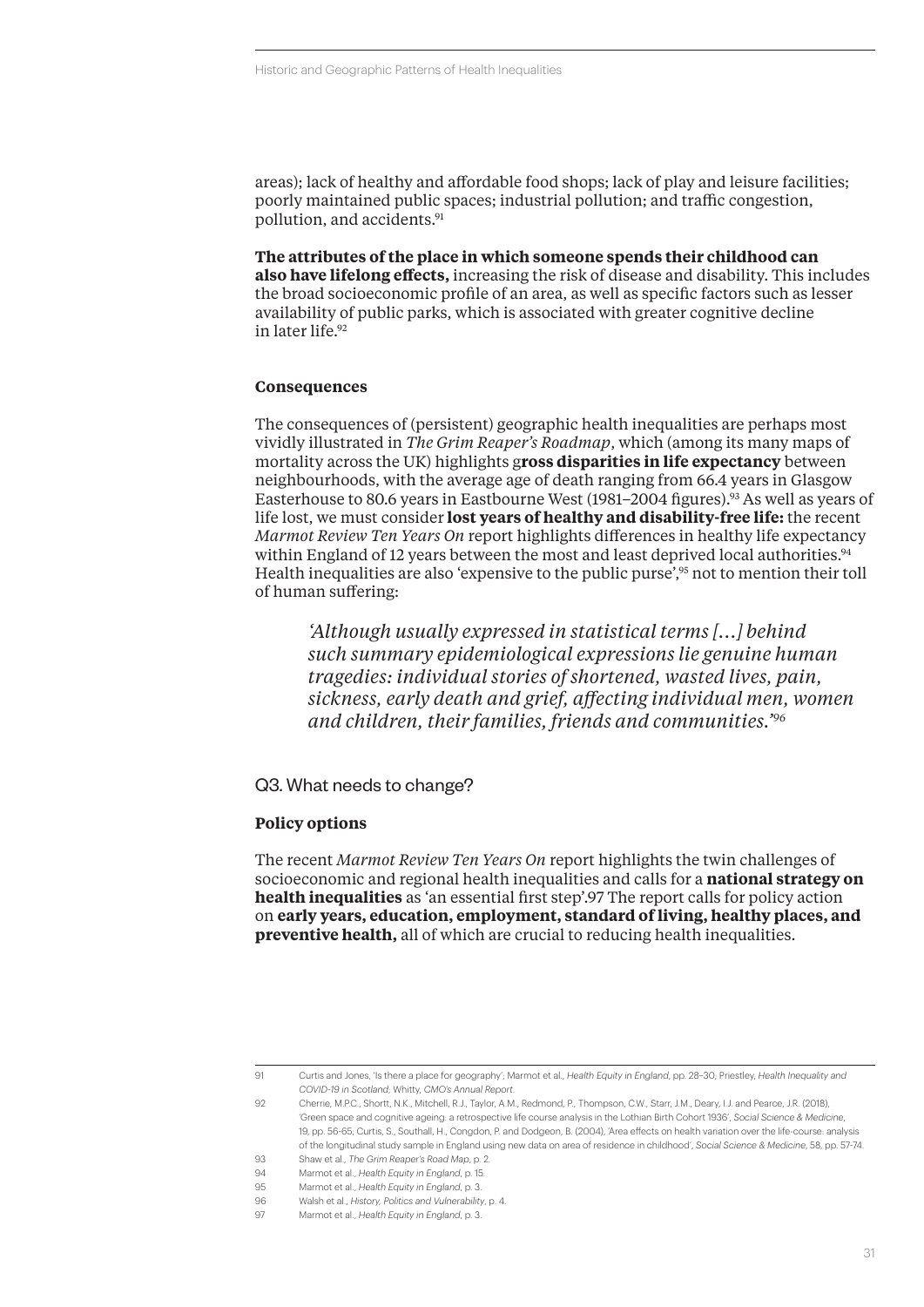More specifically, the report recommends **investing more in areas of greatest need** ('*proportionate* universal allocation of resources and implementation of policies'),98 as well as early intervention, workforce development, public engagement, monitoring and accountability.

The British Academy's *COVID Decade* reports also identified **nine interrelated areas of long-term societal impact** of COVID-19 over the coming decade, many of which were, arguably, already affecting UK society prior to the pandemic, and which will require integrated policy solutions.99 The history of pandemics shows that they are as much social and economic crises as health ones, and that such times of upheaval provide opportunities to reshape society if vision can combine with social, cultural, and policy change.100

Studies of previous systematic government attempts to tackle health inequalities may shed light on further important policy considerations, including employing policies with proven efficacy, along with more joined-up, holistic approaches with explicit links between departmental commitments.<sup>101</sup> It has been suggested that such policy drives require a democratic mandate to be truly effective,102 but we note public opinion that 'inequalities have gone too far'.103

One evidence-based policy intervention is to address income inequalities. **Redistribution of wealth is key to reducing health inequalities,** and even a modest redistribution would have considerable impact while costing nothing.104 A failure to address income inequalities and other key underlying determinants of health has been identified as a key reason for the failure of previous government initiatives to address health inequalities.<sup>105</sup>

As indicated in the recent *Marmot Review Ten Years On* report, there are questions of scale and targeting to be considered for any policy intervention. For example, previous attempts to reduce smoking rates resulted in an *overall* reduction but an increase in smoking *inequalities*. 106 Interventions which aim for **equity rather than equality** are likely to be more impactful in addressing health inequalities.<sup>107</sup>

Public Policy Projects and the Institute of Health Equity recently published a report *Addressing the National Syndemic: Place-based Problems and Solutions to UK Health Inequality.*108 The report focuses on **place-based whole-sector and crosssector approaches** to address health inequalities, with specific attention to the potential influence of local government; the health sector and other public services; the voluntary, community and social enterprise sector; the business sector; and communities. For policy change at the national level to be successful, it is necessary to consider how national policy can promote, support, and complement local placebased and cross-sector interventions.

<sup>98</sup> Marmot et al., *[Health Equity in England](https://www.health.org.uk/publications/reports/the-marmot-review-10-years-on), p. 7* 

<sup>99</sup> The British Academy (2021), *[Shaping the COVID Decade: Addressing the long-term societal impacts of COVID-19](https://www.thebritishacademy.ac.uk/publications/shaping-the-covid-decade-addressing-the-long-term-societal-impacts-of-covid-19/)*.

<sup>100</sup> The British Academy (2021), *[Shaping the COVID Decade](https://www.thebritishacademy.ac.uk/publications/shaping-the-covid-decade-addressing-the-long-term-societal-impacts-of-covid-19/)*.

<sup>101</sup> Mackenbach, J.P. (2011), ['Can we reduce health inequalities? An analysis of the English strategy \(1997-2010\)'](https://pubmed.ncbi.nlm.nih.gov/21459930/), *Journal of Epidemiology and Community Health*, 65.7, pp. 568-75.

<sup>102</sup> Mackenbach, 'Can we reduce health inequalities?

<sup>103</sup> Marmot et al., *[Health Equity in England](https://www.health.org.uk/publications/reports/the-marmot-review-10-years-on)*, p. 31.

<sup>104</sup> Mitchell et al., *[Inequalities in Life and Death](http://www.dannydorling.org/?page_id=1474)*; Scoping call with Danny Dorling (14/10/21).

<sup>105</sup> See for example Mackenbach, ['Can we reduce health inequalities?](https://pubmed.ncbi.nlm.nih.gov/21459930/)'.

<sup>106</sup> Mackenbach, ['Can we reduce health inequalities?'](https://pubmed.ncbi.nlm.nih.gov/21459930/).

<sup>107</sup> Rashid, R., Bennett, J.E., Paciorek, C.J., Doyle, Y., Pearson-Stuttard, J., Flaxman, S., Fecht, D., Toledano, M.B., Li, G., Daby, H.I., Johnson, E., Davies, B. and Ezzati, M. (2021), ['Life expectancy and risk of death in 6791 communities in England from 2002 to 2019: high-resolution](https://www.thelancet.com/journals/lanpub/article/PIIS2468-2667(21)00205-X/fulltext)  [spatiotemporal analysis of civil registration data'](https://www.thelancet.com/journals/lanpub/article/PIIS2468-2667(21)00205-X/fulltext), *The Lancet Public Health*.

<sup>108</sup> Public Policy Projects and the Institute of Health Equity (2021), *[Addressing the National Syndemic: Place-based problems and solutions](https://www.instituteofhealthequity.org/resources-reports/addressing-the-national-syndemic-place-based-problems-and-solutions-to-uk-health-inequality) [to UK health inequality](https://www.instituteofhealthequity.org/resources-reports/addressing-the-national-syndemic-place-based-problems-and-solutions-to-uk-health-inequality).*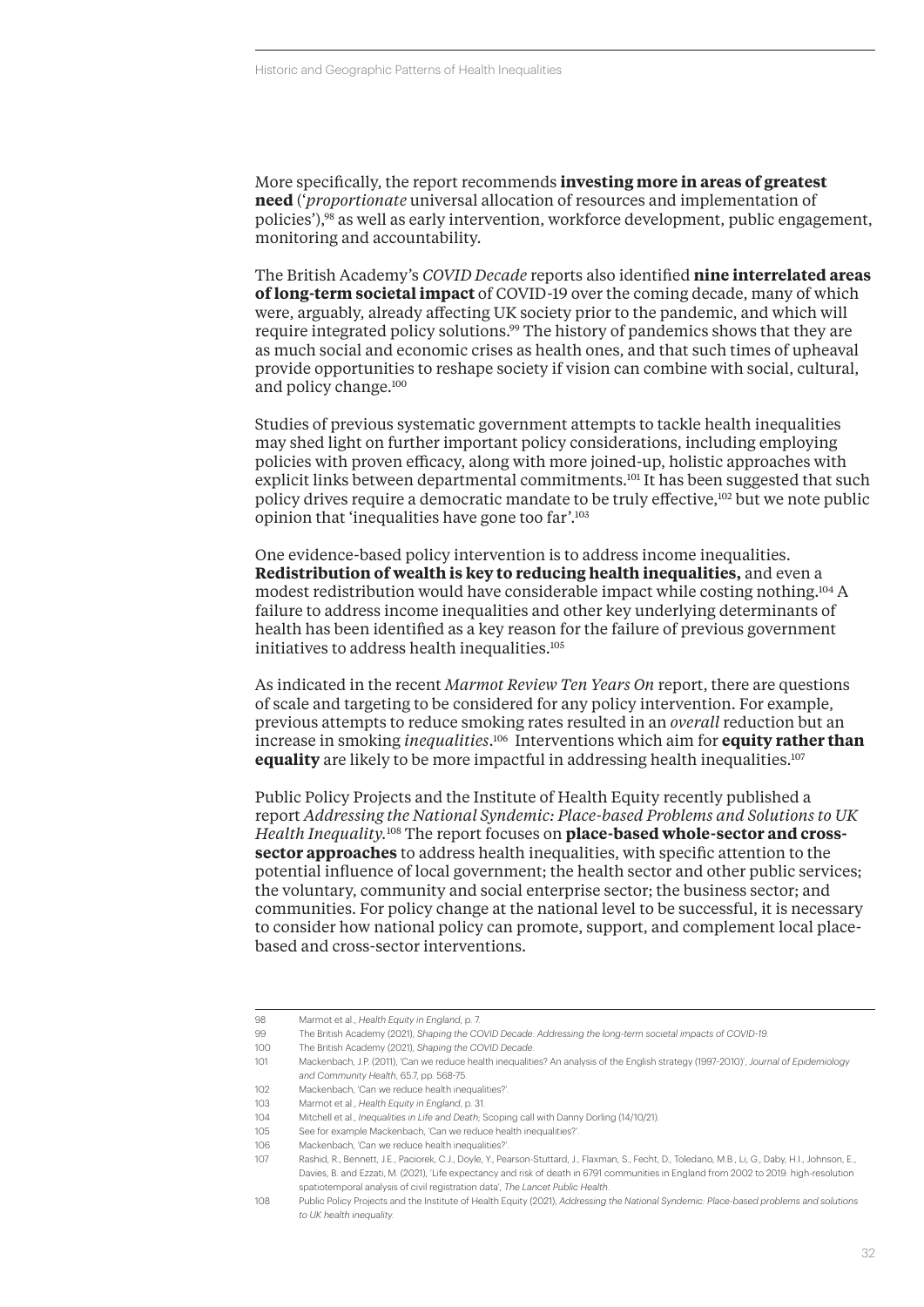Finally, and relatedly, while this roundtable focuses on geographic health inequalities and policy responses at the national level, we note that **global power and resource flows play a significant role in health inequalities within the nation** (notably the economic centrality of London), and that examples of best practice for policy may be found outwith the UK, in Europe or beyond.<sup>109</sup>

Some questions for consideration during the roundtable

**a. Do we have evidence of differences in health outcomes as a function of place over the last 200 years, and if so, at what level of aggregations (e.g. cities, regions, towns, villages, neighbourhoods)? Where are the gaps in the evidence base and how can these gaps be addressed?**

Have new causal factors emerged in the light of the COVID pandemic, and are those same factors likely to have been relevant (but not measured or considered) in the past, or are we looking at something different now? The obvious differences are urban density and a highly mobile population, both locally and globally, as well as greater awareness of the hyperlocalisation of the inequalities.

#### **b. What attributes and conditions of local areas increase the risk of disease and disability, when individuals are exposed over their life course? How does the evolution of a place relate to changes in the health of local populations?**

Considering the impact and relevance of the following aspects at different life stages: housing, built environment; infrastructure (including provision of and access to healthcare); income, employment and working practices; and social interactions. There are themes from the wider literature across multiple disciplines, including changing demography, economic and social disruption, movement and migration patterns, evolving town-centres, etc.

#### **c. How can evidence on the impacts of place-based factors on health inequalities be translated into effective policy change to improve health outcomes and reduce disparities?**

This question should be considered in the context of the current political environment and reforms to NHS and public health structures, such as the government's levelling-up agenda and creation of the Office for Health Improvement and Disparities (OHID). Although making policy recommendations is beyond the scope of this workshop, we hope to identify opportunities for policy implementation, key questions that need to be answered, and missing evidence that will be required for effective policy change.

109 Dorling, D. (2004), ['Healthy places, healthy spaces](https://www.dannydorling.org/?page_id=1045)', *British Medical Bulletin*, 69, pp. 1–14; scoping call with Martin McKee (22/10/21).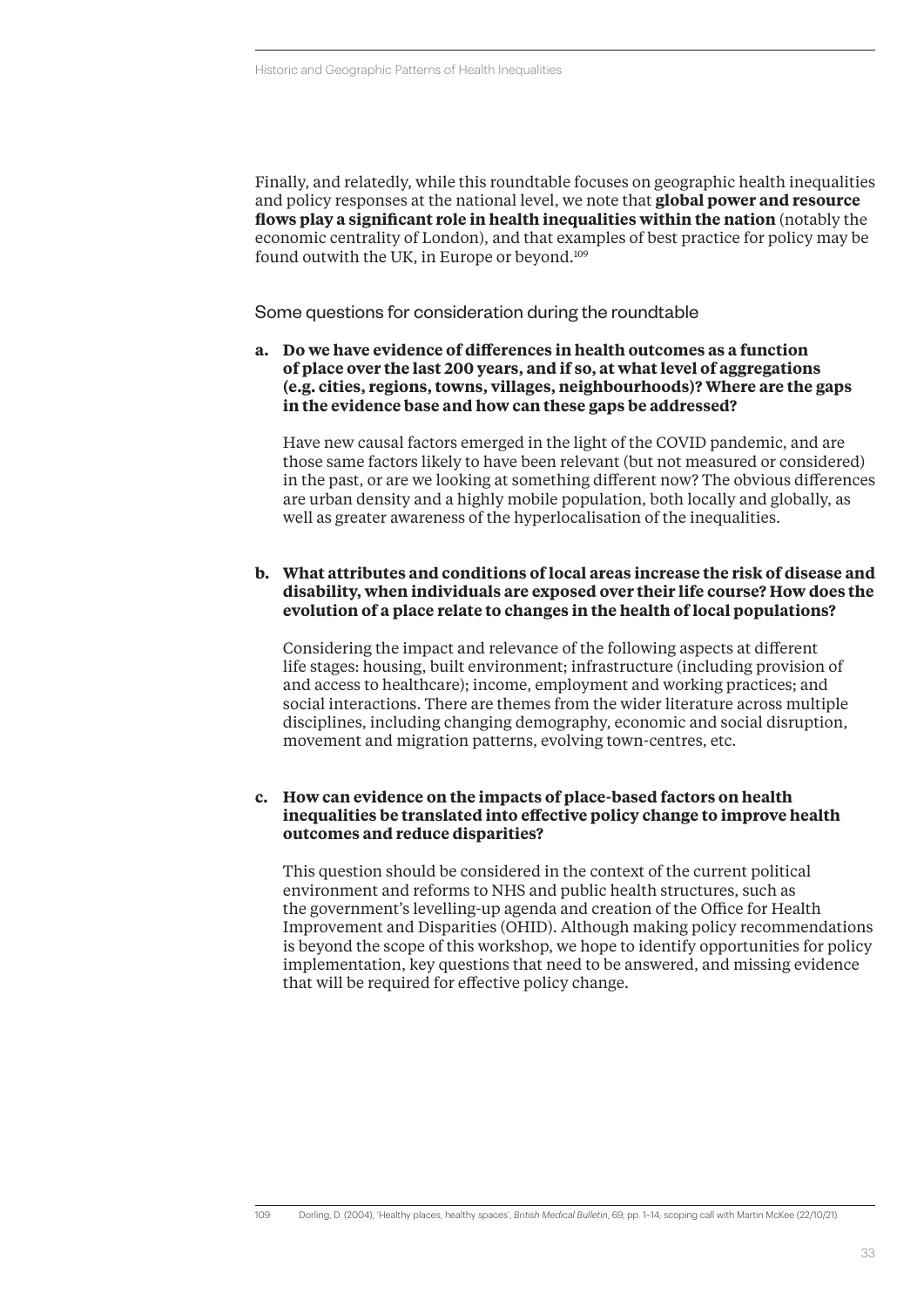### **References**

The Academy of Medical Sciences (July 2021), *[COVID-19: Preparing for the future. Looking ahead to winter](https://acmedsci.ac.uk/more/news/winter-viruses-and-covid-19-could-push-nhs-to-breaking-point-warns-new-report)  [2021/22 and beyond.](https://acmedsci.ac.uk/more/news/winter-viruses-and-covid-19-could-push-nhs-to-breaking-point-warns-new-report)*

The Academy of Medical Sciences (2021), *[COVID-19: Preparing for the future. Public summary](https://acmedsci.ac.uk/search?s=COVID+19+preparing+for+the+future)*.

The Academy of Medical Sciences (July 2020), *[Preparing for a challenging winter 2020/21](https://acmedsci.ac.uk/policy/policy-projects/coronavirus-preparing-for-challenges-this-winter)*.

The Academy of Medical Sciences (2021), *[People's Perspective. COVID-19: Preparing for the future.](https://acmedsci.ac.uk/search?s=COVID+19+preparing+for+the+future)  [Work with us, work for all of us](https://acmedsci.ac.uk/search?s=COVID+19+preparing+for+the+future)*.

Alexiou, A., Fahy, K. Mason, K. Bennett, D., Brown, H., Bambra, C., Taylor-Robinson, D. and Barr, B. (2021), ['Local government funding and life expectancy in England: a longitudinal ecological study](https://pubmed.ncbi.nlm.nih.gov/34265265/)', *The Lancet Public Health,* 6, e641–e647.

Bambra, C. (2016), 'German Lessons', in *Health Divides: where you live can kill you,* pp. 166-173.

Bambra, C. (2021), '[Levelling up: Global examples of reducing health inequalities](https://pubmed.ncbi.nlm.nih.gov/34148458/)', *Scandinavian Journal of Public Health,* 19, pp. 1-16.

Berridge, V., Gorsky, M. and Mold, A. (2011), *[Public Health in History](https://researchonline.lshtm.ac.uk/id/eprint/20857/)*.

Boiten, E. (2021), '[NHS plan to share GP patient data postponed – but will new measures address concerns?'](https://theconversation.com/nhs-plan-to-share-gp-patient-data-postponed-but-will-new-measures-address-concerns-165103), *The Conversation*, 27 July 2021.

Brimblecombe, N., Dorling, D. and Shaw, M. (1999), '[Mortality and migration in Britain, first results from the](https://www.dannydorling.org/?page_id=979)  [British Household Panel Survey](https://www.dannydorling.org/?page_id=979)', *Social Science and Medicine,* 49, pp. 981–88.

The British Academy (2021), *[The COVID Decade: Understanding the long-term societal impacts of COVID-19](https://www.thebritishacademy.ac.uk/publications/covid-decade-understanding-the-long-term-societal-impacts-of-covid-19/).*

The British Academy (2021), *[Shaping the COVID Decade: Addressing the long-term societal impacts](https://www.thebritishacademy.ac.uk/publications/shaping-the-covid-decade-addressing-the-long-term-societal-impacts-of-covid-19/)  [of COVID-19](https://www.thebritishacademy.ac.uk/publications/shaping-the-covid-decade-addressing-the-long-term-societal-impacts-of-covid-19/).*

The British Science Association, ['Science identities and science capital'](https://www.britishscienceassociation.org/science-identities-and-science-capital).

Cabinet Office (2021), ['Consultation outcome: Public Response to Resilience Strategy: Call for Evidence](https://www.gov.uk/government/consultations/national-resilience-strategy-call-for-evidence/outcome/public-response-to-resilience-strategy-call-for-evidence)'.

Cairns-Nagi, J. and Bambra, C. (2013), '[Defying the odds: a mixed-methods study of health resilience](https://pubmed.ncbi.nlm.nih.gov/23566672/)  [in deprived areas on England](https://pubmed.ncbi.nlm.nih.gov/23566672/)', *Soc. Sci. Med.* 91, PP. 229-237.

The Cambridge Group for the History of Population and Social Structure, 'Populations Past – Atlas of Victorian and Edwardian Population'.

Campos-Matos, I., Newton, J. and Doyle, Y. (2020), ['An opportunity to address inequalities: learning from the](https://ukhsa.blog.gov.uk/2020/10/29/an-opportunity-to-address-inequalities-learning-from-the-first-months-of-the-covid-19-pandemic/)  [first months of the COVID-19 pandemic](https://ukhsa.blog.gov.uk/2020/10/29/an-opportunity-to-address-inequalities-learning-from-the-first-months-of-the-covid-19-pandemic/)', *Public Health England, Gov.UK,* 29 October 2020.

Cherrie, M.P.C., Shortt, N.K., Mitchell, R.J., Taylor, A.M., Redmond, P., Thompson, C.W., Starr, J.M., Deary, I.J. and Pearce, J.R. (2018), ['Green space and cognitive ageing: a retrospective life course analysis in the](https://www.sciencedirect.com/science/article/pii/S027795361730655X?via%3Dihub)  [Lothian Birth Cohort 1936](https://www.sciencedirect.com/science/article/pii/S027795361730655X?via%3Dihub)', *Social Science & Medicine,* 19, pp. 56-65.

Churchill, J (2021), ['GP Data for Planning and Research: Letter from Parliamentary Under Secretary of State](https://digital.nhs.uk/data-and-information/data-collections-and-data-sets/data-collections/general-practice-data-for-planning-and-research/secretary-of-state-letter-to-general-practice) [for Health and Social Care to general practices in England – 19 July 2021](https://digital.nhs.uk/data-and-information/data-collections-and-data-sets/data-collections/general-practice-data-for-planning-and-research/secretary-of-state-letter-to-general-practice)', NHS Digital.

Curtis, S., Southall, H., Congdon, P. and Dodgeon, B. (2004), ['Area effects on health variation over the](https://www.sciencedirect.com/science/article/abs/pii/S0277953603001497?via%3Dihub)  [life-course: analysis of the longitudinal study sample in England using new data on area of residence in](https://www.sciencedirect.com/science/article/abs/pii/S0277953603001497?via%3Dihub)  [childhood'](https://www.sciencedirect.com/science/article/abs/pii/S0277953603001497?via%3Dihub), *Social Science & Medicine,* 58, pp. 57-74.

Curtis, S. and Jones, I.R. (1998), ['Is there a place for geography in the analysis of health inequality?'](https://onlinelibrary.wiley.com/doi/10.1111/1467-9566.00123), *Sociology of Health and Illness,* 20, pp. 645-672.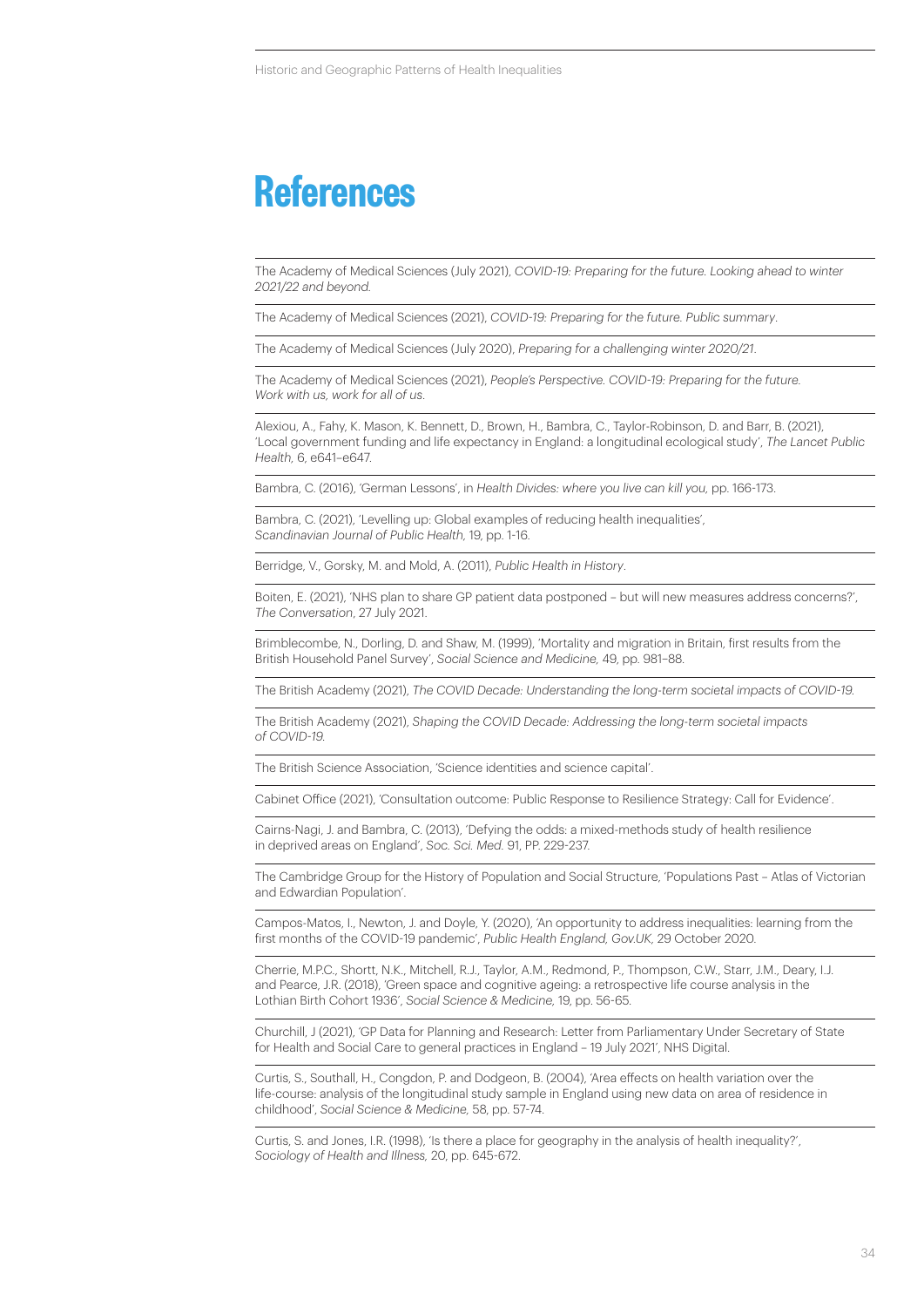Dorling, D. (2004), '[Healthy places, healthy spaces'](https://www.dannydorling.org/?page_id=1045), *British Medical Bulletin,* 69, pp. 1–14.

Dorling, D., Mitchell, R., Shaw, M., Orford, S. and Smith, G.D. (2000), '[The Ghost of Christmas Past:](https://pubmed.ncbi.nlm.nih.gov/11124169/)  [health effects of poverty in London in 1896 and 1991'](https://pubmed.ncbi.nlm.nih.gov/11124169/), *BMJ,* 321, pp. 1547–51.

Editorial (August 2019), ['Smorgasbord or Smaug's hoard?'](https://www.thelancet.com/journals/lanpsy/article/PIIS2215-0366(19)30258-5/fulltext) *The Lancet Psychiatry,* 6(8), p. 631.

Ford et al. (2021), '[The Challenges and opportunities of mental health data sharing'](https://www.thelancet.com/journals/landig/article/PIIS2589-7500(21)00078-9/fulltext).

Ford, T., Mansfield, K.L., Markham, S., McManus, S., John, A., O'Reilly, D., et al (2021), ['The Challenges and](https://www.thelancet.com/journals/landig/article/PIIS2589-7500(21)00078-9/fulltext)  [opportunities of mental health data sharing in the UK'](https://www.thelancet.com/journals/landig/article/PIIS2589-7500(21)00078-9/fulltext), *The Lancet Digital Health,* 3(6), E333-E336.

Griffith, G.J., Davy Smith, G., Manly, D., Howe, L.D. and Owen, G. (2021), '[Interrogating structural inequalities](https://jech.bmj.com/content/75/12/1165)  [in COVID-19 mortality in England'](https://jech.bmj.com/content/75/12/1165), *Journal of Epidemiology and Community Health,* 75(12), pp. 1165-1171.

Hartlepool Action Lab, ['Stronger Neighbourhoods'](https://www.hartlepoolactionlab.org/stronger-neighbourhoods/).

Health Data Research UK, ['COVID-19 Data and Connectivity'](https://www.hdruk.ac.uk/covid-19-data-and-connectivity/).

Health Data Research UK, '[Patient and Public Involvement in the National Core Studies](https://www.hdruk.ac.uk/covid-19/covid-19-national-core-studies/embedding-the-patient-and-public-voice-in-the-national-core-studies/)'.

Howe, G.M. (1997), *People, Environment, Disease and Death: Medical Geography of Britain Throughout the Ages.*

Institute for Community Studies, Institute for Community Research and Boston University (2021), *[Understanding vaccine hesitancy through communities of place.](https://icstudies.org.uk/repository/understanding-vaccine-hesitancy-through-communities-place)*

Jeavans, C. (2021), ['Dying too young: Maps show little has changed in 170 years](https://www.bbc.co.uk/news/health-57730353)', BBC News article, 8 July 2021.

Kelly, C. and Manser, P. (2019), ['NHS England and NHS Health and Justice, Department of Health and Social](https://www.england.nhs.uk/publication/information-sharing-protocol-across-secure-and-detained-settings/)  [Care, Ministry of Justice, Her Majesty's Prison and Probation Service and Public Health England. Information](https://www.england.nhs.uk/publication/information-sharing-protocol-across-secure-and-detained-settings/)  [Sharing Protocol across secure and detained settings](https://www.england.nhs.uk/publication/information-sharing-protocol-across-secure-and-detained-settings/)', NHS England and NHS Improvement.

Lewis, M.E. (2002), ['Impact of industrialization: comparative study of child health in four sites from medieval](https://onlinelibrary.wiley.com/doi/abs/10.1002/ajpa.10126)  [and postmedieval England \(AD 850–1859\)](https://onlinelibrary.wiley.com/doi/abs/10.1002/ajpa.10126)', *American Journal of Physical Anthropology,* 119, pp. 211–23.

Long COVID Support, ['Researchers](https://www.longcovid.org/resources/researchers)'.

Mackenbach, J.P. (2011), ['Can we reduce health inequalities? An analysis of the English strategy \(1997–2010\)](https://hal.archives-ouvertes.fr/hal-00628275)', *Journal of Epidemiology & Community Health,* 65(7), pp.568-75.

Mamelund, S-E., Shelley-Egan, C. and Rogeberg, O. (2021), '[The association between socioeconomic status](https://journals.plos.org/plosone/article?id=10.1371/journal.pone.0244346) [and pandemic influenza: Systematic review and meta-analysis'](https://journals.plos.org/plosone/article?id=10.1371/journal.pone.0244346), *Plos One,* 16(9): e0244346.

Marmot, M., Allen, J., Goldblatt, P., Boyce, T., McNeish, D., Grady, M. and Geddes, I. (2010), *[Fair Society,](https://www.instituteofhealthequity.org/resources-reports/fair-society-healthy-lives-the-marmot-review)  [Healthy Lives. The Marmot Review](https://www.instituteofhealthequity.org/resources-reports/fair-society-healthy-lives-the-marmot-review)*. Strategic Review of Health Inequalities in England post-2010. Institute of Health Equity.

Marmot, M., Allen, J., Boyce, T., Goldblatt, P. and Morrison, J. (2020), *[Health Equity in England:](https://www.health.org.uk/publications/reports/the-marmot-review-10-years-on)  [The Marmot Review 10 Years On](https://www.health.org.uk/publications/reports/the-marmot-review-10-years-on),* The Health Foundation and Institute of Health Equity.

Marmot, M., Allen, J., Boyce, T., Goldblatt, P. and Morrison, J. (2020), *[Health Equity in England: the Marmot](https://www.health.org.uk/publications/reports/the-marmot-review-10-years-on)  [Review Ten Years On. Executive Summary](https://www.health.org.uk/publications/reports/the-marmot-review-10-years-on)*, The Health Foundation and the Institute of Health Equity.

Mathena-Allen, S. and Zuckerman, M.K. (2020), '[Embodying industrialization: inequality, structural violence,](https://www.springer.com/gp/book/9783030464394)  [disease, and stress in working-class and poor British women'](https://www.springer.com/gp/book/9783030464394), in Tremblay, L.A. and Reedy, S. (eds), *The Bioarchaeology of Structural Violence,* pp. 53-79.

Mathena-Allen and Zuckerman, 'Embodying industrialization'; McGuire, S.A. (2020), '[Products of industry:](https://link.springer.com/book/10.1007/978-3-030-46440-0)  [pollution, health and England's industrial revolution](https://link.springer.com/book/10.1007/978-3-030-46440-0)', in Tremblay, L.A. and Reedy, S. (eds), *The Bioarchaeology of Structural Violence: A Theoretical Framework for Industrial Era Inequality,* pp. 203–31.

Mills, M. (2020), ['Vulnerability to COVID-19: demography, deprivation and behaviour](https://www.thebritishacademy.ac.uk/publications/covid-19-shape-the-future-what-factors-make-community-more-vulnerable/)', in Abrams, D., Centre for Homelessness Impact, Hand, D.J., Heath, A., Karlsen, S., Mills, M., Nazroo, J., Richards, L. and Roberts, C., *What Factors Make a Community More Vulnerable to COVID-19? A summary of a British Academy Workshop.* The British Academy.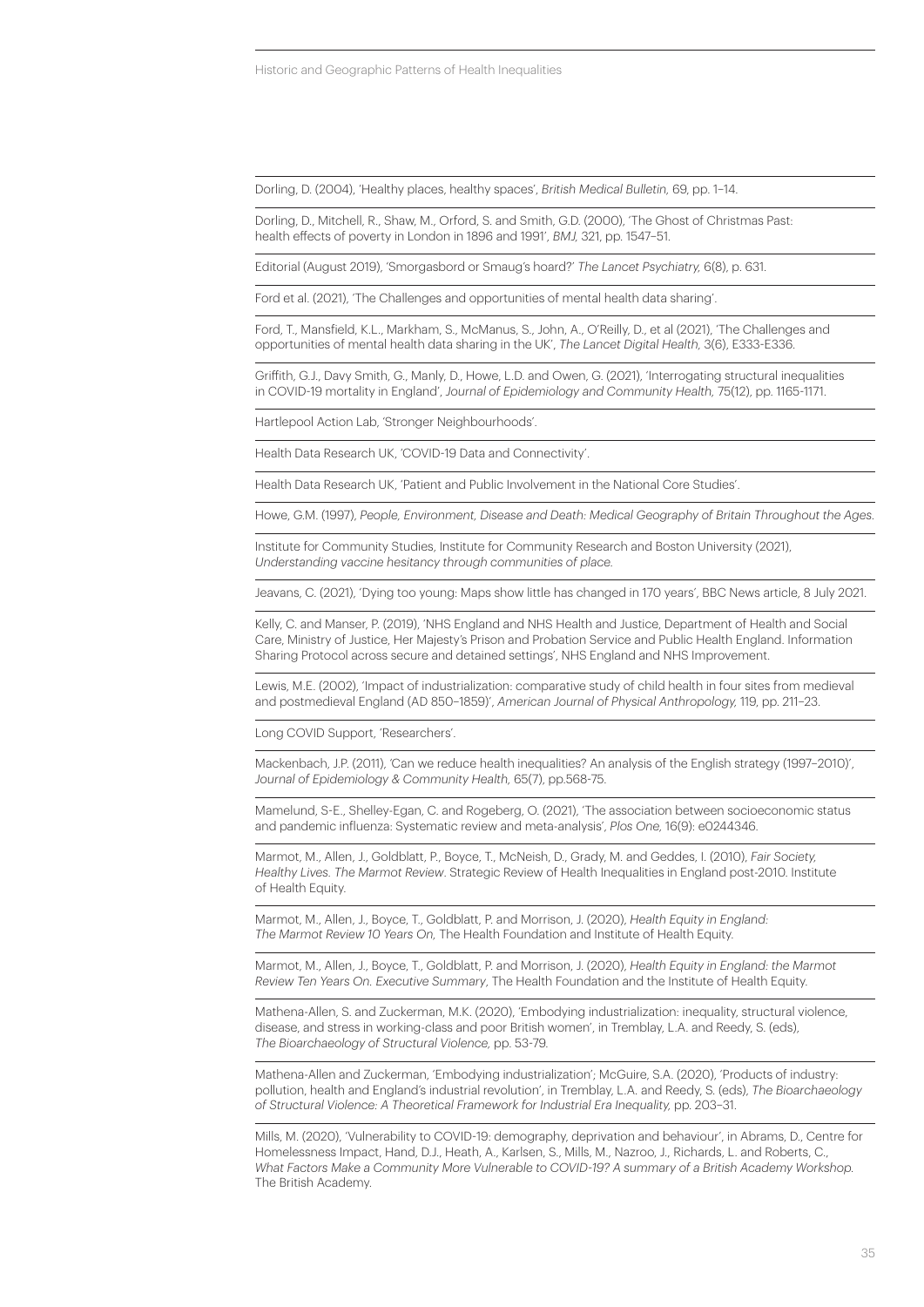Mitchell, R., Gibbs, J., Tunstall, H., Platt, S. and Dorling, D. (2009), '[Factors which nurture geographical resilience](https://www.dannydorling.org/?page_id=601)  [in Britain: a mixed methods study](https://www.dannydorling.org/?page_id=601)', *Journal of Epidemiology and Community Health,* 63(1), pp. 18-23.

Mitchell, R., Shaw, M. and Dorling, D. (2000) *[Inequalities in Life and Death: What If Britain Were More Equal?](http://www.dannydorling.org/?page_id=1474)*.

Morasaea, E.K., Ebrahimib, T., Mealy, P. and Coyle, D. (2021), *[Place-based Pathologies: Economic Complexity](https://www.bennettinstitute.cam.ac.uk/publications/Place-based-pathologies/)  [Maps COVID-19 Outcomes in UK Local Authorities](https://www.bennettinstitute.cam.ac.uk/publications/Place-based-pathologies/),* Bennett Institute for Public Policy, University of Cambridge.

Naylor, C. and Wellings, D. (2019), *[A citizen-led approach to health and care. Lessons from the Wigan Deal](https://www.kingsfund.org.uk/publications/wigan-deal),* The King's Fund.

NatCen Research, '[British Social Attitudes 38](https://www.bsa.natcen.ac.uk/)'.

Newman, S.L., Gowland, R.L. and Caffell, A.C. (2019), ['North and south: A comprehensive analysis of](https://dro.dur.ac.uk/28313/1/)  [non-adult growth and health in the industrial revolution \(AD 18th–19th C\), England'](https://dro.dur.ac.uk/28313/1/), *American Journal of Physical Anthropology,* 169, pp. 104–21.

NHS Digital (2016), ['Adult Psychiatric Morbidity Survey: Mental Health and Wellbeing in England'](https://www.gov.uk/government/statistics/adult-psychiatric-morbidity-survey-mental-health-and-wellbeing-england-2014).

Nicodemo, C., Barzin, S., Cavalli, N, Lasserson, D., Moscone, F., Redding, S. and Shaikh, M. (2020), ['Measuring](https://bmjopen.bmj.com/content/10/9/e039749)  [geographical disparities in England at the time of COVID-19: results using a composite indicator of population](https://bmjopen.bmj.com/content/10/9/e039749)  [vulnerability](https://bmjopen.bmj.com/content/10/9/e039749)', *BMJ Open,* 10: e039749.

Northern Health and Science Alliance (2021), *[A year of COVID-19 in the North: Regional inequalities in health](https://www.thenhsa.co.uk/app/uploads/2021/09/COVID-REPORT-2021-EMBARGO.pdf)  [and economic outcomes.](https://www.thenhsa.co.uk/app/uploads/2021/09/COVID-REPORT-2021-EMBARGO.pdf)*

Office for Statistics Regulation (October 2021), *[Improving health and social care statistics: lessons learned](https://osr.statisticsauthority.gov.uk/publication/improving-health-and-social-care-statistics-lessons-learned-from-the-covid-19-pandemic/)  [from the COVID-19 pandemic.](https://osr.statisticsauthority.gov.uk/publication/improving-health-and-social-care-statistics-lessons-learned-from-the-covid-19-pandemic/)*

Orford, S., Dorling, D., Mitchell, R., Shaw, M. and Smith, G.D. (2002), '[Life and death of the people of London:](http://www.dannydorling.org/?page_id=1826)  [a historical GIS of Charles Booth's inquiry'](http://www.dannydorling.org/?page_id=1826), *Health and Place,* 8, pp. 25–35.

Orwell, G. (1937), *The Road to Wigan Pier.*

Population Health Agent-Based Simulation Network, ['Understanding population health using agent-based](http://phasenetwork.org/)  [simulation methods'](http://phasenetwork.org/).

Priestley, A. (2021), *[Health Inequality and COVID-19 in Scotland](https://digitalpublications.parliament.scot/ResearchBriefings/Report/2021/3/23/ee202c60-93ad-4a27-a6e7-67613856ba24),* SPICe.

Public Policy Projects and the Institute of Health Equity (2021), *[Addressing the National Syndemic:](https://www.instituteofhealthequity.org/resources-reports/addressing-the-national-syndemic-place-based-problems-and-solutions-to-uk-health-inequality)  [Place-based problems and solutions to UK health inequality.](https://www.instituteofhealthequity.org/resources-reports/addressing-the-national-syndemic-place-based-problems-and-solutions-to-uk-health-inequality)*

Rashid, R., Bennett, J.E., Paciorek, C.J., Doyle, Y., Pearson-Stuttard, J., Flaxman, S., Fecht, D., Toledano, M.B., Li, G., Daby, H.I., Johnson, E., Davies, B. and Ezzati, M. (2021), ['Life expectancy and risk of death in 6791 communities](https://www.thelancet.com/journals/lanpub/article/PIIS2468-2667(21)00205-X/fulltext)  [in England from 2002 to 2019: high-resolution spatiotemporal analysis of civil registration data](https://www.thelancet.com/journals/lanpub/article/PIIS2468-2667(21)00205-X/fulltext)', *The Lancet Public Health.*

Roberts, C. (2020), ['Mortui vivos docent: let the dead teach the living in a post-pandemic landscape'](https://www.thebritishacademy.ac.uk/publications/covid-19-shape-the-future-what-factors-make-community-more-vulnerable/), in Abrams, D., Centre for Homelessness Impact, Hand, D.J., Heath, A., Karlsen, S., Mills, M., Nazroo, J., Richards, L. and Roberts, C., *What Factors Make a Community More Vulnerable to COVID-19? A summary of a British Academy Workshop.* The British Academy.

Roberts, C.A., Caffell, A., Filipek-Ogden, K.L., Gowland, R. and Jakob, T. (2016), '["Til Poison Phosphorous Brought](https://dro.dur.ac.uk/19368/)  [them Death"](https://dro.dur.ac.uk/19368/): A potentially occupationally-related disease in a post-medieval skeleton from north-east England', *International Journal of Paleopathology,* 13, pp. 39–48.

The Rockefeller Foundation, ['100 Resilient Cities'](https://www.rockefellerfoundation.org/100-resilient-cities/).

Rosen, G. (1993), *A History of Public Health.*

Rutter, P.D., Mytton, O.T., Mak, M. and Donaldson, L.J. (2012), '[Socio-economic disparities in mortality due to](https://pubmed.ncbi.nlm.nih.gov/22297400/)  [pandemic influenza in England](https://pubmed.ncbi.nlm.nih.gov/22297400/)', *International Journal of Public Health,* 57(4), pp. 745-750.

Shaw, M., Dorling, D. and Brimblecombe, N. (1998), ['Changing the map: health in Britain 1951–91'](http://www.dannydorling.org/?page_id=1458), *Sociology of Health and Illness,* 20, pp. 694–709.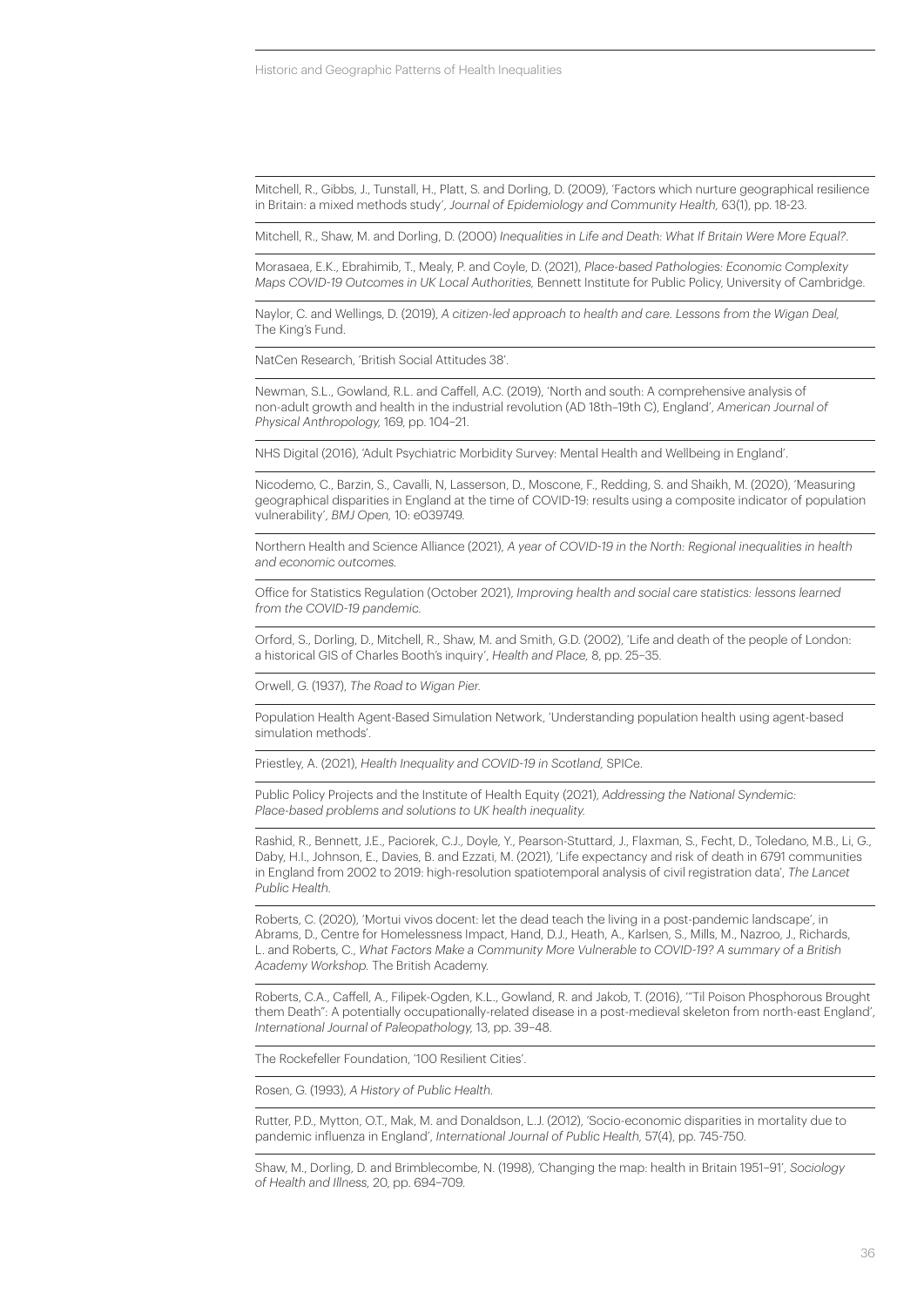Shaw, M., Thomas, B., Smith, G.D. and Dorling, D. (2008), *[The Grim Reaper's Road Map: An Atlas of Mortality](http://www.dannydorling.org/?page_id=1468) [in Britain](http://www.dannydorling.org/?page_id=1468).*

Singer, M., Bulled, N., Ostrach, B. and Mendenall, E., (2017), '[Syndemics and the biosocial conception of health](https://pubmed.ncbi.nlm.nih.gov/28271845/)', *The Lancet,* 389(10072): 941-950.

Smith, G.D., Dorling D. and Shaw, M. eds. (2001), 'George C.M. M'Gonigle (1888-1939) and J. Kirby (dates unknown)', in *Poverty, inequality and health in Britain: 1800-2000: A reader,* pp. 173-184.

Szreter, B., Cooper, H. and Szreter, S. (2019), ['Elizabethan lessons in ethical economics](https://www.bennettinstitute.cam.ac.uk/blog/elizabethan-lessons-ethical-economics/)', Blog post for the Bennett Institute for Public Policy, Cambridge.

Thomas, B., Dorling, D. and Davy Smith, G. (2010), '[Inequalities in premature mortality in Britain:](https://pubmed.ncbi.nlm.nih.gov/20650979/)  [observational study from 1921 to 2007](https://pubmed.ncbi.nlm.nih.gov/20650979/)', *British Medical Journal,* 341:c3639.

Tunstall, H., Mitchell, R., Gibbs, J., Platt, S. and Dorling, D. (2007), '[Is economic adversity always a killer?](https://www.ncbi.nlm.nih.gov/pmc/articles/PMC2652946/)  [Disadvantaged areas with relatively low mortality rates](https://www.ncbi.nlm.nih.gov/pmc/articles/PMC2652946/)', *Journal of Epidemiology and Community Health,* 61(4), pp. 337-343.

University of Salford, Manchester, ['Communities in Charge of Alcohol Programme'](http://hub.salford.ac.uk/communities-in-charge-of-alcohol/).

Vallance, C. (2021), '[GP data sharing: What is it and can I opt out?'](https://www.bbc.co.uk/news/technology-57555013), BBC News article, 22 June 2021.

Walsh, D., McCartney, G., Collins, C., Taulbut, M. and Batty, G.D. (2016), *[History, Politics and Vulnerability:](https://www.gcph.co.uk/publications/635_history_politics_and_vulnerability_explaining_excess_mortality)  [Explaining Excess Mortality in Scotland and Glasgow,](https://www.gcph.co.uk/publications/635_history_politics_and_vulnerability_explaining_excess_mortality)* Glasgow Centre for Population Health, pp. 8–10.

Whitty, C. (2021), *[Chief Medical Officer's Annual Report 2021: Health in Coastal Communities.](https://www.gov.uk/government/publications/chief-medical-officers-annual-report-2021-health-in-coastal-communities)*

Wigan Council, '[What is The Deal?](https://www.wigan.gov.uk/Council/The-Deal/The-Deal.aspx)'.

Wigan Council Environment Directorate (2021), *[Our Adaptation and Resilience Action Plan 2021-2026.](https://www.wigan.gov.uk/Council/Strategies-Plans-and-Policies/Climate-change-and-sustainability.aspx)  [Wigan Council's response to a changing climate.](https://www.wigan.gov.uk/Council/Strategies-Plans-and-Policies/Climate-change-and-sustainability.aspx)* 

Woods, R. and Shelton, N. (1997), *An Atlas of Victorian Mortality.*

#### **Blog posts**

Professor Paul Garner for the British Medical Journal on [his experiences of long COVID](https://blogs.bmj.com/bmj/2021/01/25/paul-garner-on-his-recovery-from-long-covid/).

#### **Weblinks**

[All-Party Parliamentary Group on Social Mobility](https://www.suttontrust.com/our-priorities/all-party-parliamentary-group-on-social-mobility/).

[Digitising Scotland. Understanding Scotland's People](https://digitisingscotland.ac.uk/).

[SAGE 87 minutes: Coronavrius \(COVID-19\) response, 22 April 2021.](https://www.gov.uk/government/publications/sage-87-minutes-coronavirus-covid-19-response-22-april-2021/sage-87-minutes-coronavirus-covid-19-response-22-april-2021)